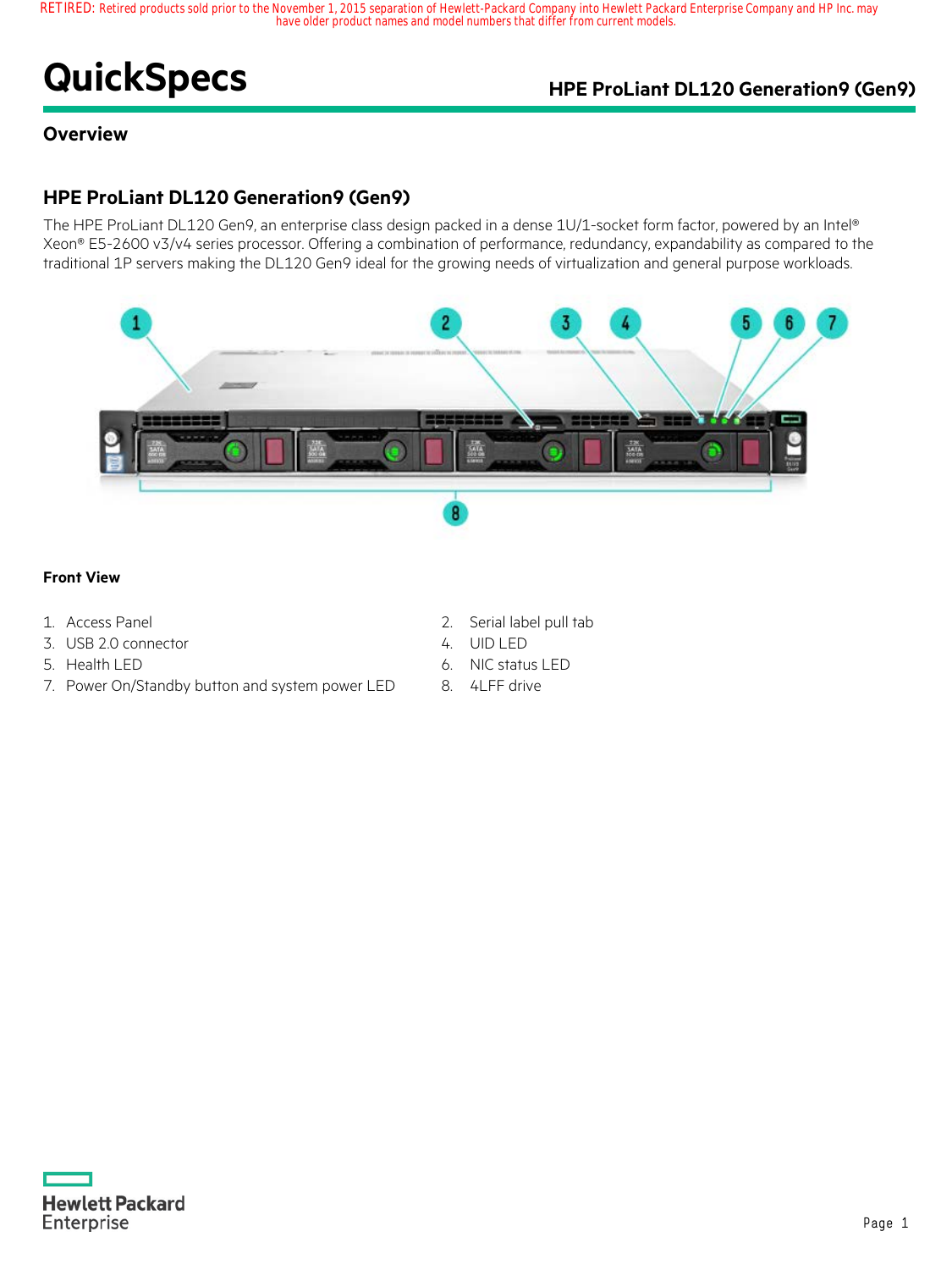| <b>QuickSpecs</b> |  |  |
|-------------------|--|--|

# **Overview**



### **Rear View**

- 1. Slot 3 PCIe3 x8 (8, 4, 1) 2. Slot 2 PCIe3 x8 (8, 4, 1) **NOTE:** Slot 3 supports PCIe x16 (16, 8, 4, 1) if the GPU riser cage is installed.
- 3. Slot 1 PCIe3 x16 (16, 8, 4, 1) 8. UID LED
- 5. Power supply power LED 10. USB 3.0 connectors
- 7. Embedded 2x1GbE network adapter
- 9. Video connector
- 
- 4. Non-hot-plug power supply
- 6. Power supply power connection
- -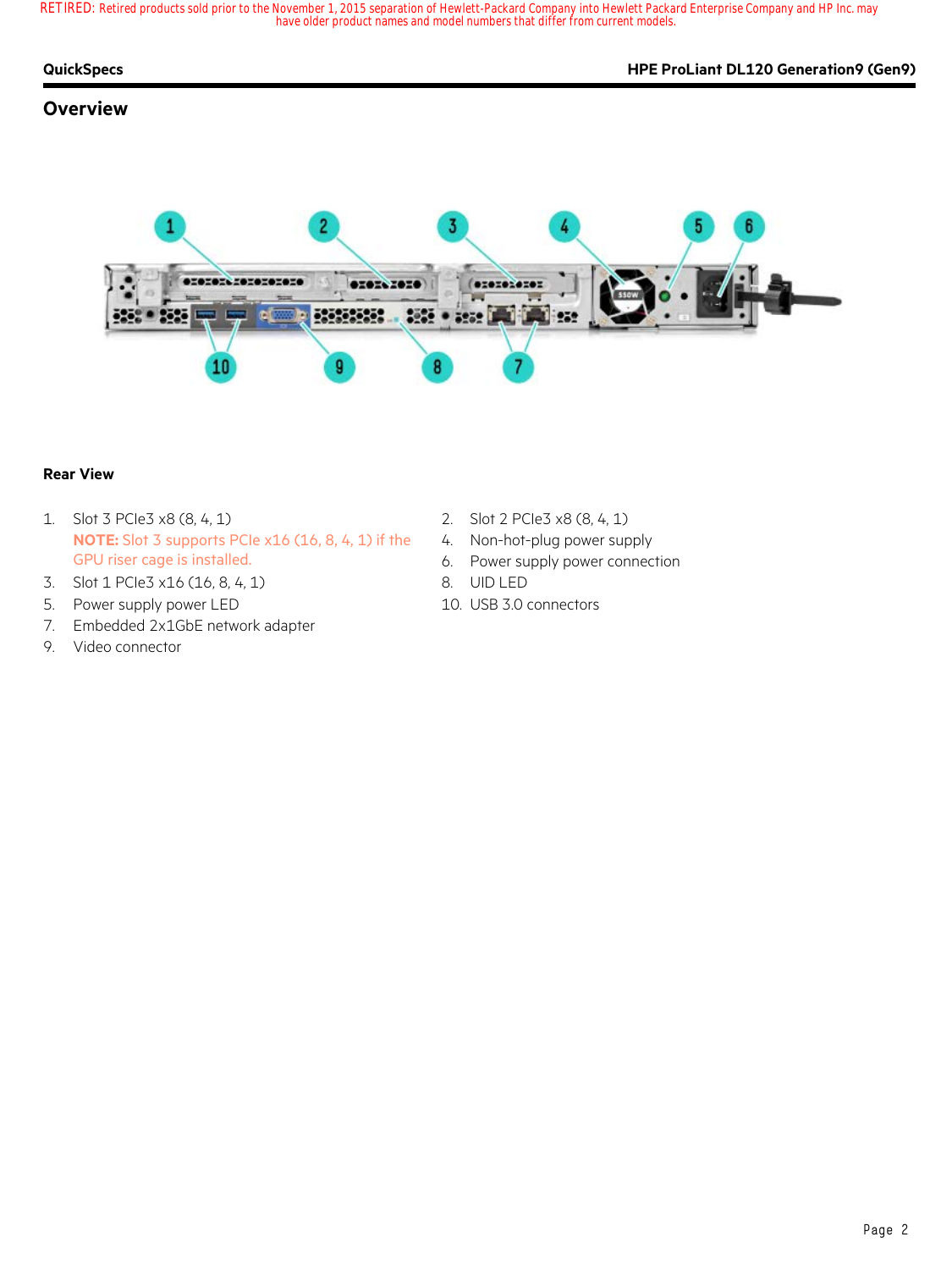#### **QuickSpecs HPE ProLiant DL120 Generation9 (Gen9)**

# **Overview**



#### **Internal View**

- 
- 3. Internal USB 3.0 4. SATA connector
- 5. Mini-SAS connectors 6. Power supply bay
- 
- 
- 11. Secondary PCIe riser slot 12. MicroSD slot
- 
- 1. Hot swappable fans (up to 5) 2. HPE Smart Storage Battery connector
	-
	-
- 7. Primary PCIe riser board connector 8. Embedded 2x1GbE network adapter
- 9. System Battery 10. Storage backup power connector for PCIe slots 1-2
	-
- 13. Storage backup power connector for PCIe slot 3 14. Processor heat sink (processor with HPE Smart Socket placed below heat sink)

# 15. DDR4 DIMM slots (up to 8)

### **What's New**

- Introducing new 14c 2.6GHz, E5-2690v4 processor support on DL120 Gen9
- Support for ClearOS an easy to use OS with an application marketplace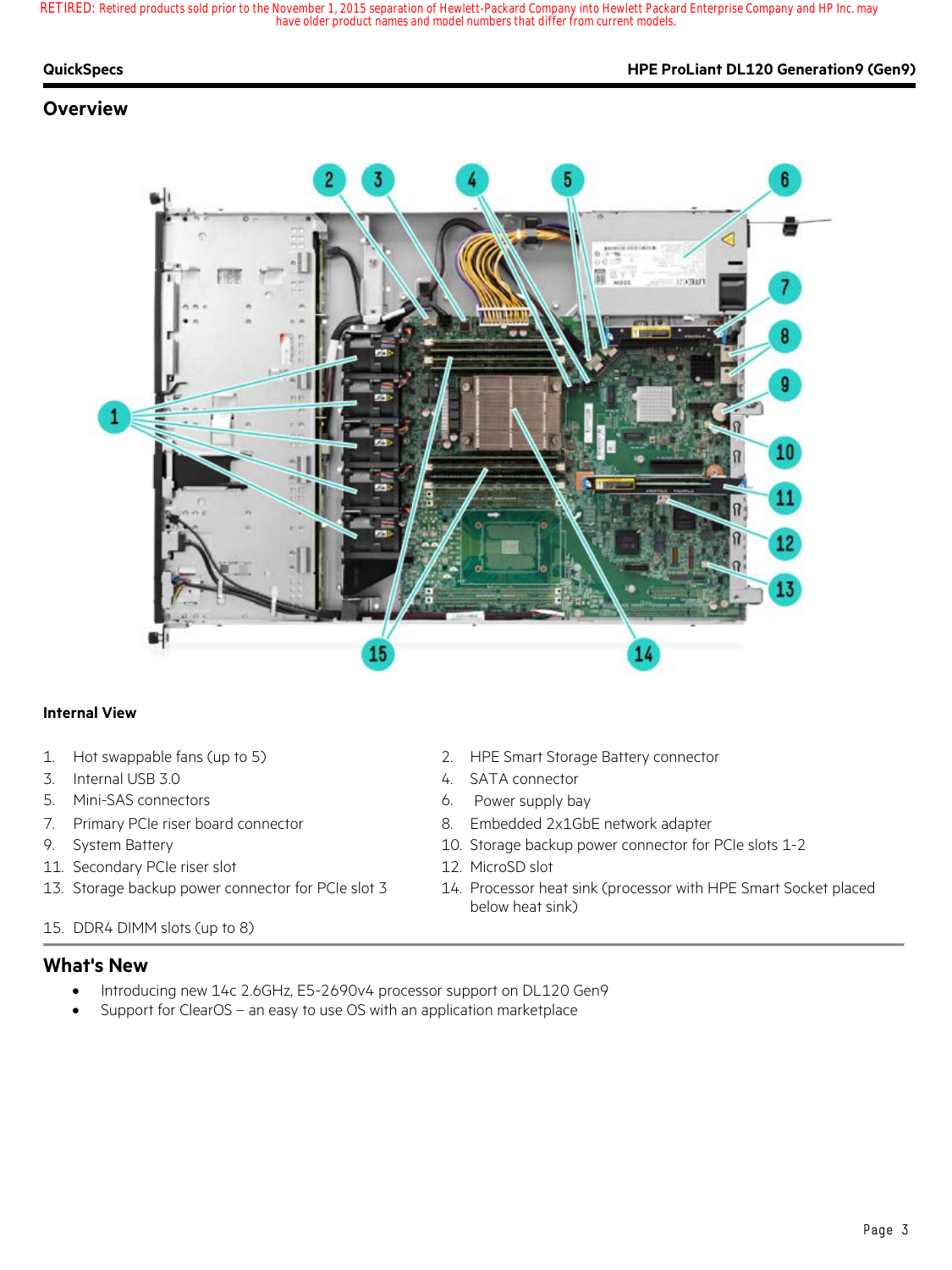### **QuickSpecs HPE ProLiant DL120 Generation9 (Gen9)**

٦

# **Standard Features**

 $\overline{\phantom{a}}$ 

|  |  |  | NOTE: For more information regarding Intel Xeon processors, please see the following http://www.intel.com/xeon. |
|--|--|--|-----------------------------------------------------------------------------------------------------------------|
|--|--|--|-----------------------------------------------------------------------------------------------------------------|

| Processor            |
|----------------------|
| One of the following |
| depending on model   |

| Model      | <b>CPU</b> | Cores          | L3 Cache | <b>Power</b> | QPI        | DDR4 Hz |
|------------|------------|----------------|----------|--------------|------------|---------|
|            | frequency  |                |          |              |            |         |
| E5-2699v3  | 2.3GHz     | 18             | 45MB     | 145W         | 9.6 G T/s  | 2133    |
| E5-2698v3  | 2.3GHz     | 16             | 40MB     | 135W         | 9.6 GT/s   | 2133    |
| E5-2695v3  | 2.3GHz     | 14             | 35MB     | 120W         | 9.6 G T/s  | 2133    |
| E5-2660v3  | 2.6GHz     | 10             | 25MB     | 105W         | 9.6GT/s    | 2133    |
| E5-2650v3  | 2.3GHz     | 10             | 25MB     | 105W         | 9.6GT/s    | 2133    |
| E5-2650Lv3 | 1.8GHz     | 12             | 30MB     | 65W          | 9.6GT/s    | 2133    |
| E5-2640v3  | 2.6GHz     | 8              | 20MB     | 90W          | 8.0GT/s    | 1866    |
| E5-2630v3  | 2.4GHz     | 8              | 20MB     | 85W          | 8.0GT/s    | 1866    |
| E5-2630Lv3 | 1.8GHz     | 8              | 20MB     | 55W          | 8.0GT/s    | 1866    |
| E5-2623v3  | 3.0GHz     | $\overline{4}$ | 10MB     | 105W         | 8.0GT/s    | 1866    |
| E5-2620v3  | 2.4GHz     | 6              | 15MB     | 85W          | 8.0GT/s    | 1866    |
| E5-2609v3  | 1.9GHz     | 6              | 15MB     | 85W          | 6.4GT/s    | 1600    |
| E5-2603v3  | 1.6GHz     | 6              | 15MB     | 85W          | 6.4GT/s    | 1600    |
| E5-1650v3  | 3.5GHz     | 6              | 15MB     | 140W         | $0.0$ GT/s | 2133    |
| E5-1620v3  | 3.5GHz     | 4              | 10MB     | 140W         | 0.0 GT/s   | 2133    |
| E5-2699v4  | $2.2$ GHz  | 22             | 55MB     | 145W         | 9.6 GT/s   | 2400    |
| E5-2698v4  | $2.2$ GHz  | 20             | 50MB     | 135W         | 9.6 GT/s   | 2400    |
| E5-2695v4  | 2.1GHz     | 18             | 45MB     | 120W         | 9.6 GT/s   | 2400    |
| E5-2690v4  | 2.6GHz     | 14             | 35MB     | 135W         | 9.6GT/s    | 2400    |
| E5-2660v4  | 2.0GHz     | 14             | 35MB     | 105W         | 9.6GT/s    | 2400    |
| E5-2650v4  | $2.2$ GHz  | 12             | 30MB     | 105W         | 9.6 GT/s   | 2400    |
| E5-2650Lv4 | 1.7GHz     | 14             | 35MB     | 65W          | $9.6$ GT/s | 2400    |
| E5-2640v4  | 2.4GHz     | 10             | 25MB     | 90W          | 8.0GT/s    | 2133    |
| E5-2630v4  | $2.2$ GHz  | 10             | 25MB     | 85W          | 8.0GT/s    | 2133    |
| E5-2630Lv4 | 1.8GHz     | 10             | 25MB     | 55W          | 8.0GT/s    | 2133    |
| E5-2623v4  | 2.6GHz     | 4              | 10MB     | 85W          | 8.0GT/s    | 2133    |
| E5-2620v4  | 2.1GHz     | 8              | 20MB     | 85W          | 8.0GT/s    | 2133    |
| E5-2609v4  | 1.7GHz     | 8              | 20MB     | 85W          | 6.4GT/s    | 1866    |
| E5-2603v4  | 1.7GHz     | 6              | 15MB     | 85W          | 6.4GT/s    | 1866    |
| E5-1650v4  | 3.6GHz     | 6              | 15MB     | 140W         | 0.0 GT/s   | 2400    |
| E5-1620v4  | 3.5GHz     | 4              | 10MB     | 140W         | $0.0$ GT/s | 2400    |

### **Chipset**

One of the following depending on model Intel® C610 Series Chipset

Intel® E5-2600v3 Processor Family

Intel® E5-2600v4 Processor Family

**NOTE:** For more information regarding Intel® chipsets, please see the following URL: **http://www.intel.com/products/server/chipsets/**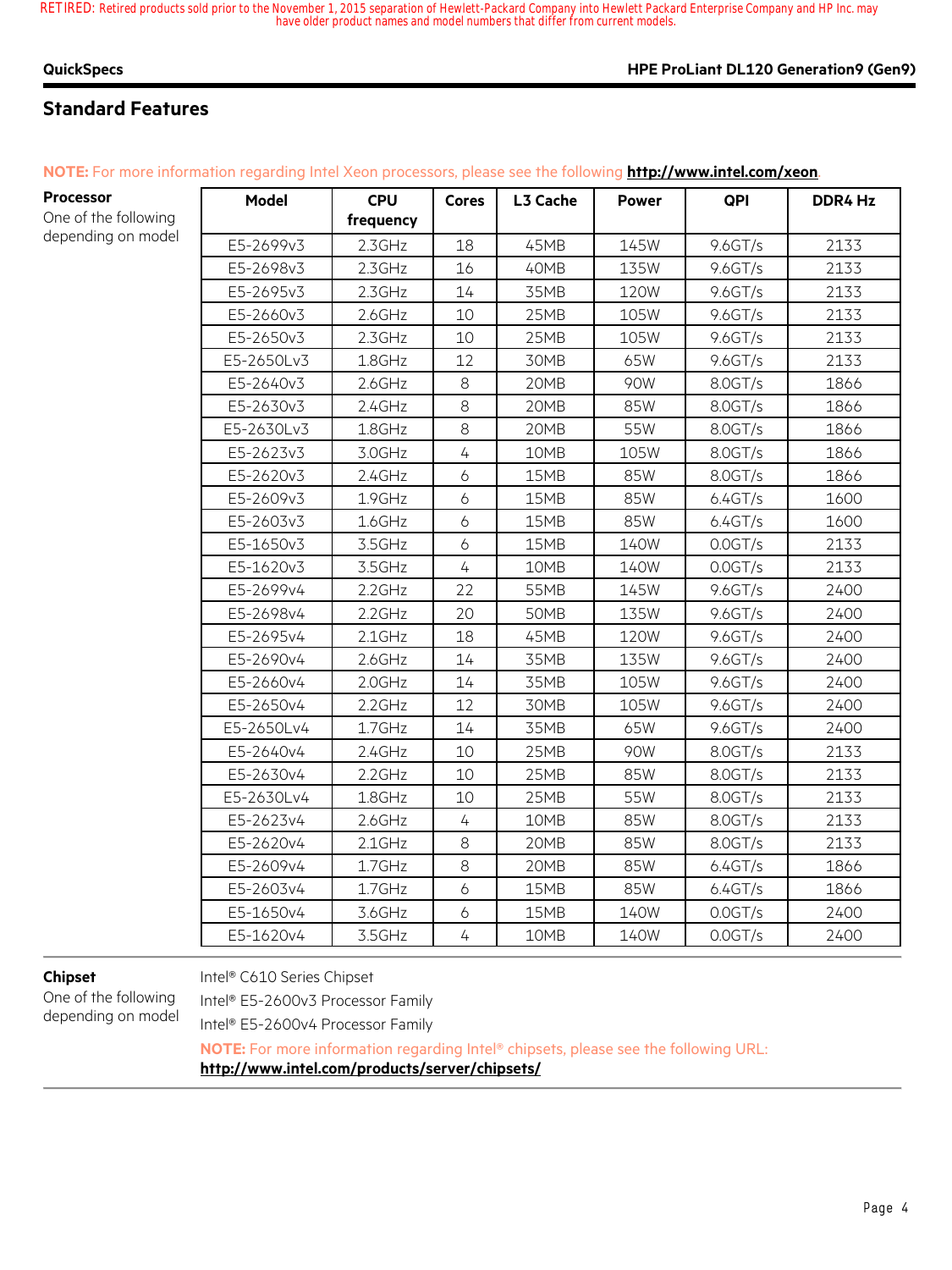|  | QuickSpecs |
|--|------------|
|--|------------|

### **HPE ProLiant DL120 Generation9 (Gen9)**

# **Standard Features**

| On System                                                   | HPE iLO (Firmware HPE iLO4 2.0 or later) 2GB NAND<br>Management Chipset NOTE: Read and learn more in the iLO QuickSpecs.                                                               |                   |       |                                                                                |                                  |                                                                                                                                               |                                      |
|-------------------------------------------------------------|----------------------------------------------------------------------------------------------------------------------------------------------------------------------------------------|-------------------|-------|--------------------------------------------------------------------------------|----------------------------------|-----------------------------------------------------------------------------------------------------------------------------------------------|--------------------------------------|
| <b>Memory</b><br>One of the following<br>depending on model | Type:<br><b>HPE SmartMemory</b><br>DDR4 Registered (RDIMM) or Load Reduced (LRDIMM)                                                                                                    |                   |       |                                                                                |                                  |                                                                                                                                               |                                      |
|                                                             | <b>DIMM Slots Available</b>                                                                                                                                                            |                   |       | (8 DIMM slots per processor, 4 channels per processor, 2 DIMMs per<br>channel) |                                  |                                                                                                                                               |                                      |
|                                                             | Maximum Capacity<br>(LRDIMM)                                                                                                                                                           |                   | 256GB | (8 x 32GB RDIMM @2133MHz)                                                      |                                  |                                                                                                                                               |                                      |
|                                                             | Maximum Capacity<br>(RDIMM)                                                                                                                                                            |                   | 256GB | (8 x 32GB LRDIMM @2400MHz)                                                     |                                  |                                                                                                                                               |                                      |
| <b>Memory Protection</b><br>One of the following            | Advanced ECC                                                                                                                                                                           |                   |       |                                                                                |                                  | Advanced ECC uses single device data correction to detect and correct single<br>and all multibit error that occurs within a single DRAM chip. |                                      |
| depending on model                                          | Online Spare                                                                                                                                                                           |                   |       | operation to the spare rank.                                                   |                                  | Memory online spare mode detects a rank that is degrading and switches                                                                        |                                      |
| <b>Network Controller</b>                                   | HPE Ethernet 1Gb 2-port Adapter<br>The HPE ProLiant DL120 Gen9 server offers the customer a dual-port NIC standard with the option to<br>upgrade with a variety of networking options. |                   |       |                                                                                |                                  |                                                                                                                                               |                                      |
| <b>Expansion Slots</b>                                      |                                                                                                                                                                                        |                   |       |                                                                                |                                  |                                                                                                                                               |                                      |
| CPU PCIe riser slots                                        | <b>Expansion</b><br>Slots #                                                                                                                                                            | <b>Technology</b> |       | <b>Bus</b><br><b>Width</b>                                                     | <b>Connector</b><br>Width        | <b>Form Factor</b>                                                                                                                            | <b>Notes</b>                         |
|                                                             | 1                                                                                                                                                                                      | <b>PCIe 3.0</b>   |       | x16                                                                            | x16                              | Low profile                                                                                                                                   |                                      |
|                                                             |                                                                                                                                                                                        |                   |       |                                                                                |                                  | NOTE: Bus Width data indicates the number of physical electrical lanes running to the connector.                                              |                                      |
| FlexibleLOM riser slots<br>(Option 1)                       | <b>Expansion</b><br>Slots #                                                                                                                                                            | <b>Technology</b> |       | <b>Bus</b><br>Width                                                            | <b>Connector</b><br>Width        | <b>Form Factor</b>                                                                                                                            | <b>Notes</b>                         |
|                                                             | $\overline{2}$                                                                                                                                                                         | <b>PCIe 3.0</b>   |       | x8                                                                             | x8                               | Low profile                                                                                                                                   |                                      |
|                                                             | 3                                                                                                                                                                                      | Flexible LOM      |       | x8                                                                             | x8                               | FlexibleLOM                                                                                                                                   | can only be used for<br>FlexibleLOMs |
| CPU riser<br>PCIe slots<br>(Option 2)                       | <b>Expansion</b><br>Slots #                                                                                                                                                            | <b>Technology</b> |       | <b>Bus</b><br><b>Width</b>                                                     | <b>Connector</b><br><b>Width</b> | <b>Form Factor</b>                                                                                                                            | <b>Notes</b>                         |
|                                                             | $\overline{2}$                                                                                                                                                                         | <b>PCIe 3.0</b>   |       | x8                                                                             | x8                               | Low profile                                                                                                                                   |                                      |
|                                                             | 3                                                                                                                                                                                      | <b>PCle 3.0</b>   |       | x8                                                                             | x8                               | Full-height, half-<br>length slot                                                                                                             |                                      |
| GPU riser<br>(Option 3)                                     | <b>Expansion</b><br>Slots #                                                                                                                                                            | <b>Technology</b> |       | <b>Bus</b><br>Width                                                            | Connector<br><b>Width</b>        | <b>Form Factor</b>                                                                                                                            | <b>Notes</b>                         |
|                                                             | 3                                                                                                                                                                                      | <b>PCIe 3.0</b>   |       | x16                                                                            | x16                              | Full-height, full-<br>length slot                                                                                                             | GPU                                  |

**Storage Controller**

Entry Models HPE Dynamic Smart Array B140i Controller Base Models **HPE H240 FIO Smart Host Bus Adapter** 

One of the following depending on model

**NOTE:** B140i provides support for up to 8 SATA drives and supports RAID 0, 1, 1+0 & 5. **NOTE:** H240 provides support for up to 8 SAS/SATA drives and supports RAID 0, 1, 1+0 & 5.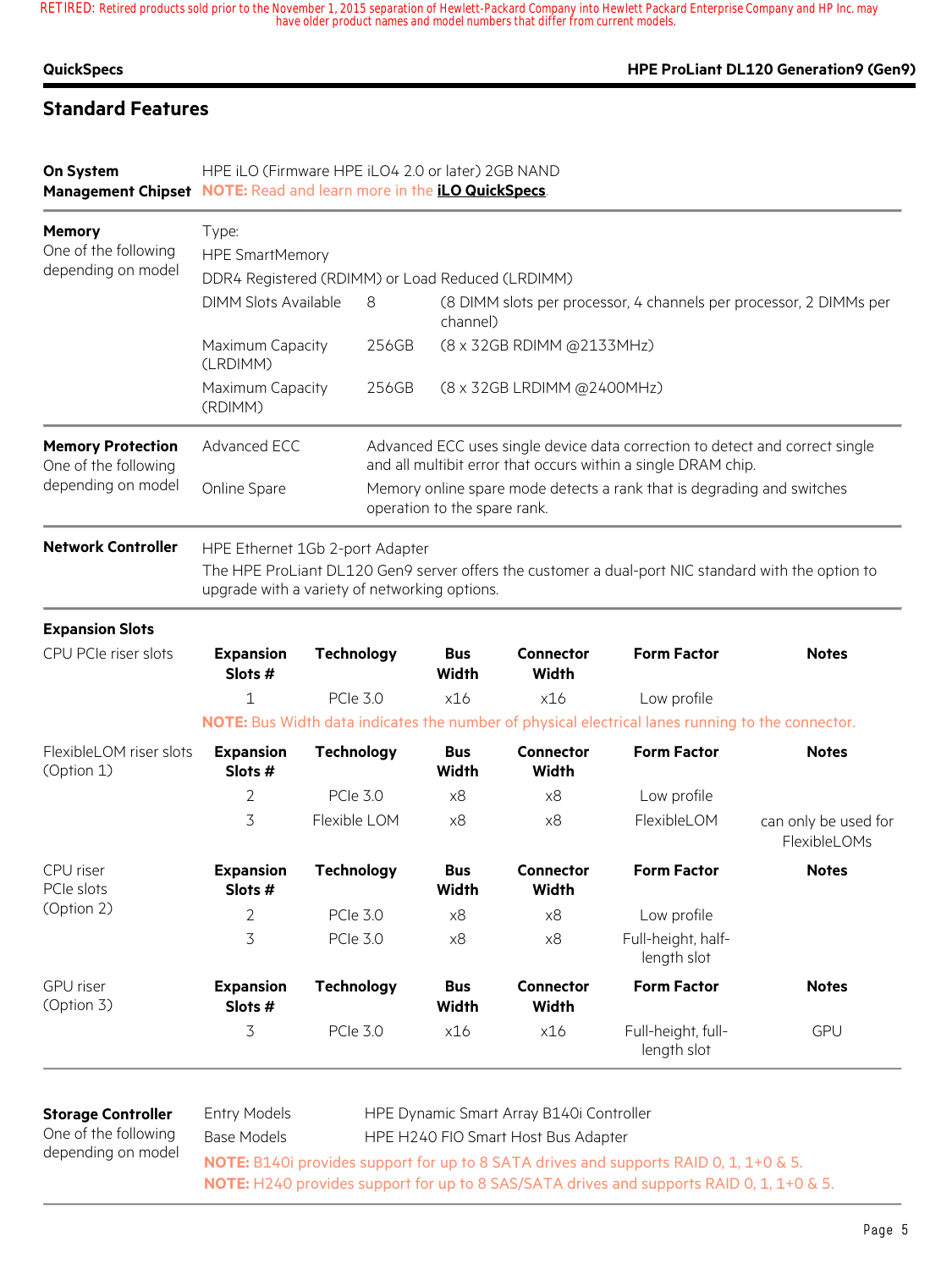### **QuickSpecs HPE ProLiant DL120 Generation9 (Gen9)**

**Standard Features**

#### **Internal Storage Devices** One of the following depending on model Optical Drive Optional: DVD-ROM, DVD-RW Hard Drives None ship standard Hard Drive Bays 8 SFF drive bays total with Optical Bay 4 LFF drive bays total with Optical Bay **NOTE:** HPE ProLiant DL120 Gen9 server offers both SFF and LFF versions in CTO. The Optical Drive bay is available with both models. **NOTE:** All Pre-configured Models come populated with some hard drive blanks installed. Should the customer need additional hard drive blanks, they can order more using either P/N 666987-B21: HPE SFF Gen9 Hard Drive Blank Kit or P/N 666986-B21: HPE LFF Gen9 Hard Drive Blank Kit. These part numbers for single HDD blanks below are also provided should the customer require replacement HDD blanks for their server. **Maximum Internal Storage** One of the following depending on model **CAPACITY CONFIGURATION** Hot Plug SFF SAS 16.0TB 8x2TB Hot Plug SFF SATA 16.0TB 8x2TB Hot Plug LFF SAS 40.0TB 40x10TB Hot Plug LFF SATA 40TB 4x10TB Hot Plug SFF SAS SSD 30.72TB 8x3.84TB Hot Plug SFF SATA SSD 30.72TB 8x3.84TB Hot Plug LFF SATA SSD 15.36TB 4x3.84TB **Power Supply** One of the following depending on model HPE 550W FIO Power Supply HPE 900W Redundant Power Supply Looking for high-efficiency power solutions at an entry-level price for your ProLiant Gen9 Essential Server? HPE Entry-Level Power Supplies offer an optimized set of features with options for both redundant and non-redundant power configurations. The HPE 550W FIO Power Supply offers Silver-certified 80 Plus power efficiency (up to 89%) with an optimized set of features for non-redundant power configurations. The HPE 900W AC 240VDC Power Input Module with Power Backplane can be configured to support power redundancy in ProLiant servers that offer only a single power supply bay, providing additional protection against power loss. With an 80 Plus Gold power efficiency rating (up to 92%), this power option helps to reduce operating expenses while protecting against trapped power capacity in the data center. Hot-plug AC power input modules allow for better serviceability with fast and easy deployment and replacement. **System Fans** One of the following depending on model **Non-redundant Redundant** 1P model 3 fans 3 fans 5 fans **NOTE:** Redundant fan option kit (P/N: 765513-B21) can be bought separately if redundancy is required with configurations. **NOTE:** Fan redundancy is not supported for processors exceeding 105W. **Interfaces** Video 1 (Vaux Support) USB 4 USB ports (standard) Front: 1xUSB 2.0 std Rear: 2xUSB 3.0

Micro SD Slot 1 Micro SD **NOTE:** The SD slot is not a hot-pluggable device. Customers should not attempt to plug an SD card

Internal: 1x USB 3.0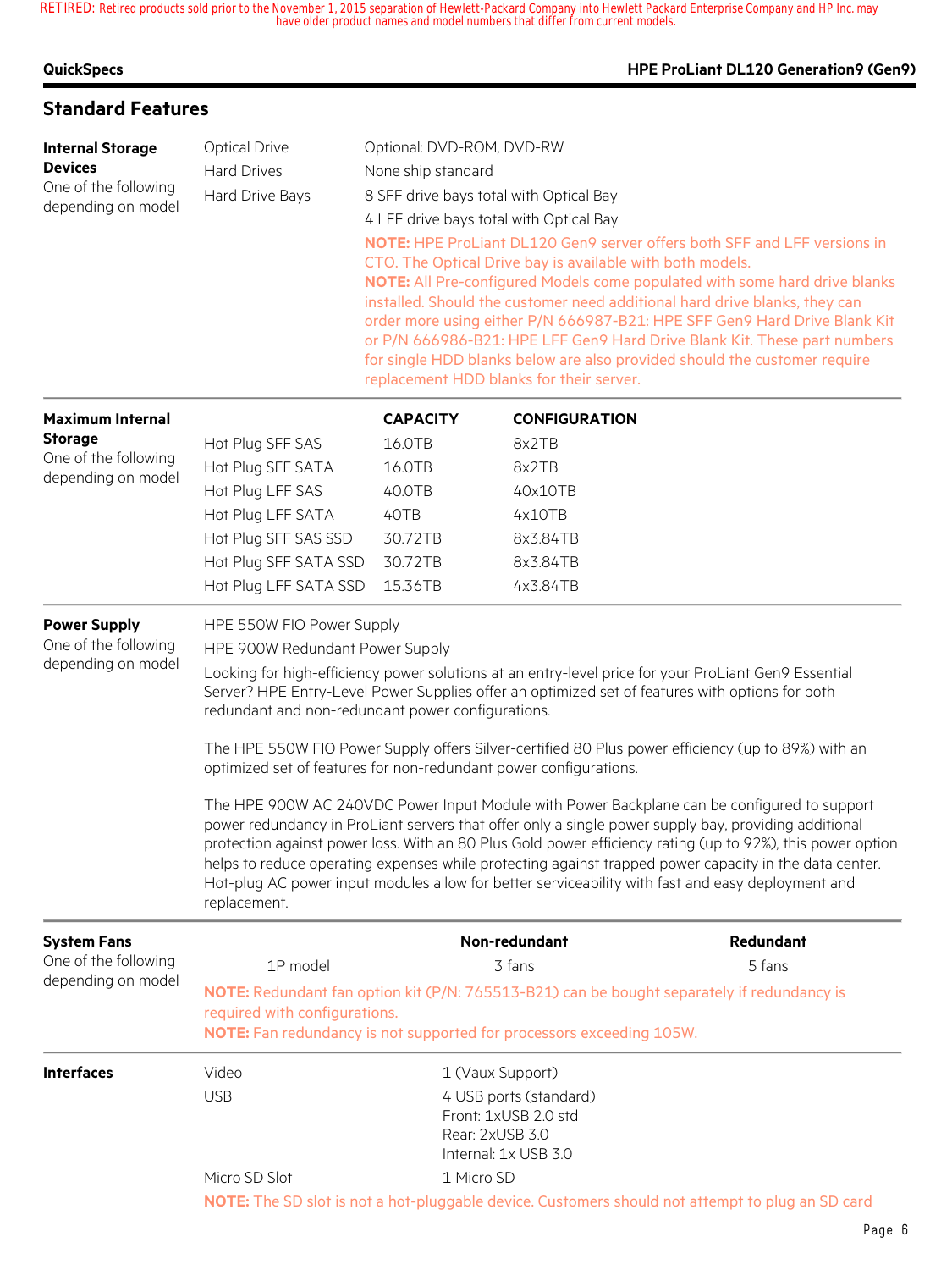### **QuickSpecs HPE ProLiant DL120 Generation9 (Gen9)**

# **Standard Features**

into the SD slot while the server is powered.

| <b>Operating Systems</b><br>and Virtualization<br><b>Software Support for</b><br><b>ProLiant Servers</b> | <b>Microsoft Windows Server</b><br><b>Red Hat Enterprise Linux (RHEL)</b><br><b>SUSE Linux Enterprise Server (SLES)</b><br><b>Oracle Linux</b><br><b>VMware</b><br><b>ClearOS</b><br>NOTE: ClearOS allows you to build a fully functional server that is just right for you at no upfront cost.<br>It is available via CTO preload, Intelligent Provisioning or via download. For more information on<br>ClearOS, please visit http://www.hpe.com/servers/clearos.<br>NOTE: For more information on the Hewlett Packard Enterprise Certified and Supported ProLiant<br>Servers for OS and Virtualization Software and latest listing of software drivers available for your<br>server, please visit our Support Matrix at: http://www.hpe.com/info/ossupport and our driver<br>download page. |
|----------------------------------------------------------------------------------------------------------|-----------------------------------------------------------------------------------------------------------------------------------------------------------------------------------------------------------------------------------------------------------------------------------------------------------------------------------------------------------------------------------------------------------------------------------------------------------------------------------------------------------------------------------------------------------------------------------------------------------------------------------------------------------------------------------------------------------------------------------------------------------------------------------------------|
| <b>Upgradeability</b><br>One of the following<br>depending on model                                      | FlexibleLOM slot for 1GbE or 10GbE or QDR/FDR InfiniBand Networking Options<br>Up to 8 SFF Hard Drive Bays; or 4 LFF Hard Drive Bays<br>Up to 8 DIMM slots<br>Redundant Power Supply<br>Optical Drive Bay (8 SFF/4 LFF)                                                                                                                                                                                                                                                                                                                                                                                                                                                                                                                                                                       |
| <b>Industry Standard</b><br>Compliance                                                                   | ACPI 2.0b Compliant<br>PCIe 3.0 Compliant<br>PXE Support<br><b>WOL Support</b><br>Microsoft <sup>®</sup> Logo certifications<br>USB 3.0 Support<br><b>ASHRAE A3</b><br>NOTE: Refer to technical specifications section for more details.                                                                                                                                                                                                                                                                                                                                                                                                                                                                                                                                                      |
| <b>Graphics</b>                                                                                          | Integrated Matrox G200eH2 video standard<br>1280 x 1024 (32 bpp)<br>1920 x 1200 (16 bpp)<br>$\bullet$                                                                                                                                                                                                                                                                                                                                                                                                                                                                                                                                                                                                                                                                                         |
| <b>HPE Server</b><br><b>UEFI/Legacy ROM</b>                                                              | Unified Extensible Firmware Interface (UEFI) is an industry standard that provides better manageability<br>and more secured configuration than the legacy ROM while interacting with your server at boot time. HPE<br>ProLiant Gen9 platform defaults to UEFI and can be factory or field configured for Legacy BIOS Boot<br>Mode.<br>NOTE: The UEFI System Utilities function is analogous to the HPE ROM-Based Setup Utility (RBSU) of<br>legacy BIOS. For more information, please visit http://www.hpe.com/servers/uefi<br>UEFI enables numerous new capabilities specific to HPE ProLiant servers such as:<br>Secure Boot<br>Operating system specific functionality<br>Support for > 2.2 TB (using GPT) boot drives<br>USB 3.0 Stack                                                    |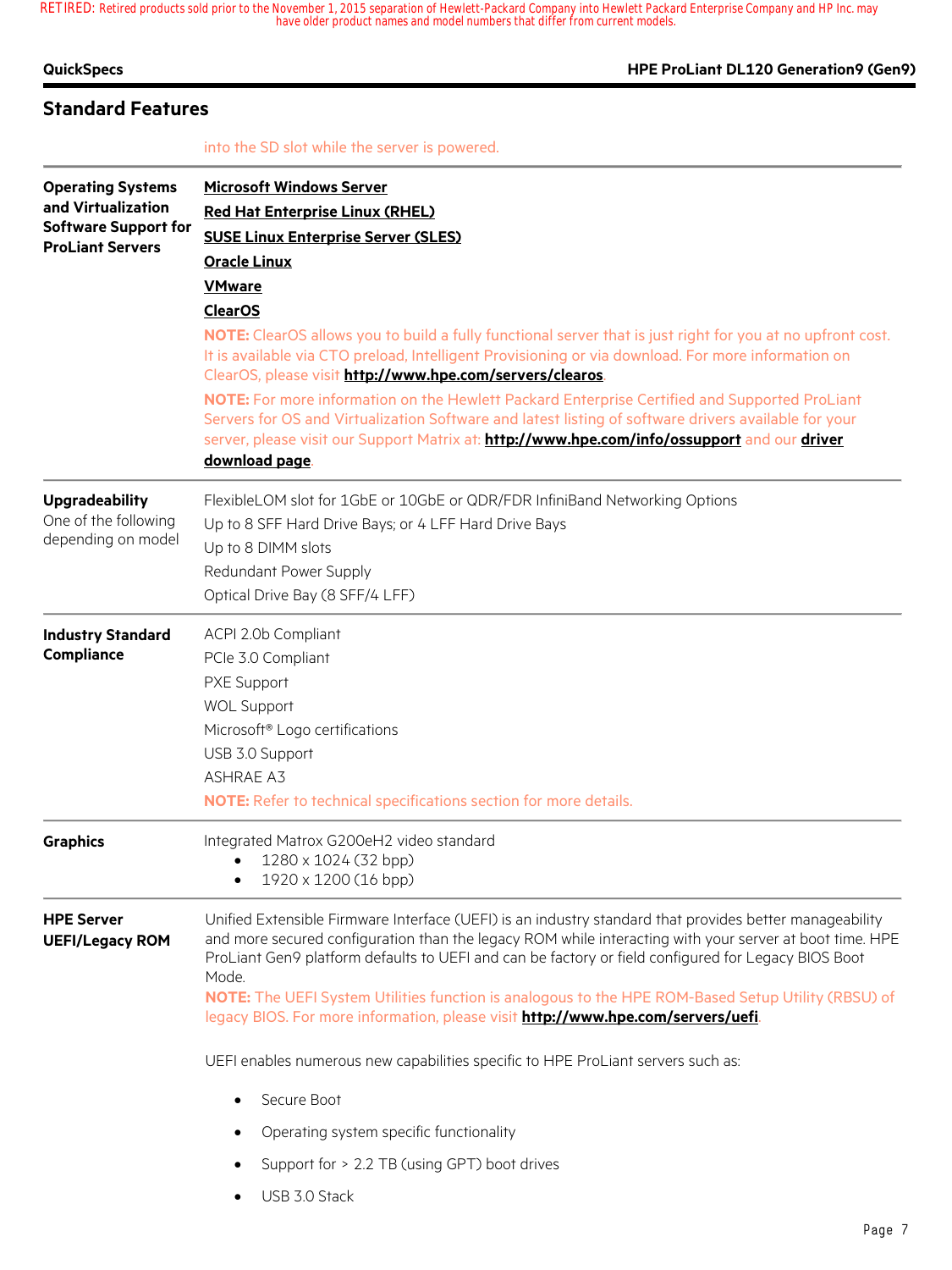**QuickSpecs HPE ProLiant DL120 Generation9 (Gen9)**

 $\equiv$ 

# **Standard Features**

|                                                                  | Embedded UEFI Shell<br>$\bullet$<br>Mass Configuration Deployment Tool using RESTful API for iLO 4                                                                                                   |                                                                                                                                                                                                                                                                                                                                                                                                  |  |  |  |
|------------------------------------------------------------------|------------------------------------------------------------------------------------------------------------------------------------------------------------------------------------------------------|--------------------------------------------------------------------------------------------------------------------------------------------------------------------------------------------------------------------------------------------------------------------------------------------------------------------------------------------------------------------------------------------------|--|--|--|
|                                                                  |                                                                                                                                                                                                      |                                                                                                                                                                                                                                                                                                                                                                                                  |  |  |  |
|                                                                  | $\bullet$                                                                                                                                                                                            | PXE boot support for IPv6 networks                                                                                                                                                                                                                                                                                                                                                               |  |  |  |
|                                                                  | ٠                                                                                                                                                                                                    | Boot support for option cards that only support a UEFI option ROM                                                                                                                                                                                                                                                                                                                                |  |  |  |
|                                                                  | $\bullet$                                                                                                                                                                                            | Network Stack configurations                                                                                                                                                                                                                                                                                                                                                                     |  |  |  |
|                                                                  | properly to support UEFI.                                                                                                                                                                            | <b>NOTE:</b> For UEFI Boot Mode, boot environment and OS image installations should be configured<br>NOTE: UEFI FIO Setting (758959-B22) can be selected to configure the system in Legacy mode in the<br>factory for your HPE ProLiant Gen9 Server.                                                                                                                                             |  |  |  |
| <b>Form Factor</b><br>One of the following<br>depending on model | 1U Rack form factor<br>8SFF and 4LFF version:<br>1.69" (4.29cm) Height x 17.11" (43.46cm) Width x 23.9" (60.7cm) Length                                                                              |                                                                                                                                                                                                                                                                                                                                                                                                  |  |  |  |
| <b>Embedded</b><br>Management                                    | HPE Integrated Monitor your servers for ongoing management, service alerting, reporting and remote<br>management with HPE iLO. Learn more at http://www.hpe.com/info/ilo.<br>Lights-Out<br>(HPE iLO) |                                                                                                                                                                                                                                                                                                                                                                                                  |  |  |  |
|                                                                  | <b>UEFI</b>                                                                                                                                                                                          | Configure and boot your servers securely with industry standard Unified Extensible<br>Firmware Interface (UEFI). Learn more at http://www.hpe.com/servers/uefi.                                                                                                                                                                                                                                  |  |  |  |
|                                                                  | <b>RESTful API</b>                                                                                                                                                                                   | RESTful API for iLO 4 is Redfish 1.0 conformance for simplified server management<br>such as configuration and maintenance tasks based on modern industry<br>standards. Learn more at http://www.hpe.com/info/restfulapi.                                                                                                                                                                        |  |  |  |
|                                                                  | Intelligent<br><b>Provisioning</b>                                                                                                                                                                   | Hassle free server and OS provisioning for 1 or few servers with Intelligent Provisioning.<br>Learn more at http://www.hpe.com/servers/intelligentprovisioning.                                                                                                                                                                                                                                  |  |  |  |
|                                                                  | <b>Embedded</b><br>Remote<br><b>Support</b>                                                                                                                                                          | The Hewlett Packard Enterprise embedded remote support, when used with Insight<br>Online direct connect or HPE Insight Remote Support, allows HPE ProLiant servers to<br>transmit hardware events directly to Hewlett Packard Enterprise or a Hewlett Packard<br>Enterprise Authorized Partner for automated phone home support. Learn more at<br>http://www.hpe.com/info/insightonline/explore. |  |  |  |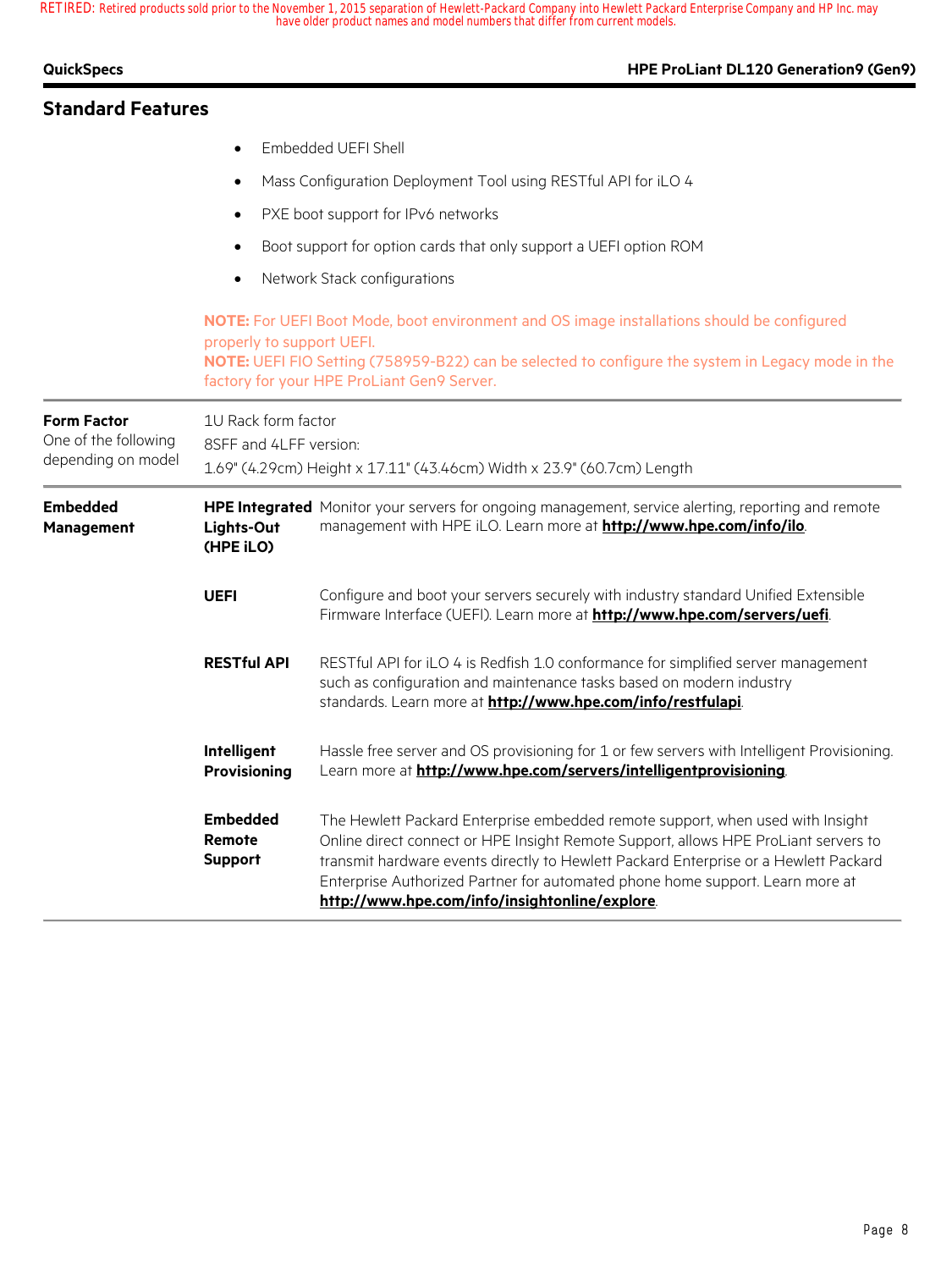| QuickSpecs               |                                                                                                            | HPE ProLiant DL120 Generation9 (Gen9)                                                                                                                                                                                                                                                                                                                                                                                                                                                                                                                                                                                                                                                                                                                                                                                                                                                                                                                                                                                                                                                                                                                                                                                                                                                                                                                                                                         |
|--------------------------|------------------------------------------------------------------------------------------------------------|---------------------------------------------------------------------------------------------------------------------------------------------------------------------------------------------------------------------------------------------------------------------------------------------------------------------------------------------------------------------------------------------------------------------------------------------------------------------------------------------------------------------------------------------------------------------------------------------------------------------------------------------------------------------------------------------------------------------------------------------------------------------------------------------------------------------------------------------------------------------------------------------------------------------------------------------------------------------------------------------------------------------------------------------------------------------------------------------------------------------------------------------------------------------------------------------------------------------------------------------------------------------------------------------------------------------------------------------------------------------------------------------------------------|
| <b>Standard Features</b> |                                                                                                            |                                                                                                                                                                                                                                                                                                                                                                                                                                                                                                                                                                                                                                                                                                                                                                                                                                                                                                                                                                                                                                                                                                                                                                                                                                                                                                                                                                                                               |
| <b>Server utilities</b>  | <b>Smart Update</b>                                                                                        | Optimize firmware and driver updates with Smart Update solutions including Smart<br>Update Manager (SUM) and Service Pack for ProLiant (SPP). Learn more at<br>http://www.hpe.com/servers/smartupdatemanager                                                                                                                                                                                                                                                                                                                                                                                                                                                                                                                                                                                                                                                                                                                                                                                                                                                                                                                                                                                                                                                                                                                                                                                                  |
|                          | <b>HPE Systems</b><br>Insight<br><b>Manager (HPE</b><br>SIM)                                               | HPE SIM allows you to monitor the health of your HPE ProLiant Servers and HPE<br>Integrity Servers, and also provides you with basic support for non-HPE servers.<br>HPE SIM also integrates with Smart Update Manager to provide quick and seamless<br>firmware updates. Learn more at <b>http://www.hpe.com/servers/hpsim</b> .                                                                                                                                                                                                                                                                                                                                                                                                                                                                                                                                                                                                                                                                                                                                                                                                                                                                                                                                                                                                                                                                             |
|                          | <b>Scripting Tool</b><br><b>Kit and</b><br><b>Windows</b><br><b>PowerShell</b>                             | Provision 1 to many servers using your own scripts to discover and deploy them with<br>Scripting Tool Kit (STK) for Windows and Linux or Scripting Tools for Windows<br>PowerShell. Learn more at <b>http://www.hpe.com/servers/proliant/stk</b> or<br>http://www.hpe.com/servers/powershell                                                                                                                                                                                                                                                                                                                                                                                                                                                                                                                                                                                                                                                                                                                                                                                                                                                                                                                                                                                                                                                                                                                  |
|                          | <b>RESTful</b><br><b>Interface Tool</b>                                                                    | RESTful Interface tool is a scripting tool to provision using RESTful API for iLO 4 to<br>discover and deploy servers at scale. Learn more at<br>http://www.hpe.com/info/resttool                                                                                                                                                                                                                                                                                                                                                                                                                                                                                                                                                                                                                                                                                                                                                                                                                                                                                                                                                                                                                                                                                                                                                                                                                             |
|                          | <b>Application</b>                                                                                         | HPE iLO Mobile Enables the ability to access, deploy, and manage your server anytime from anywhere<br>from select smartphones and mobile devices. For additional information please visit:<br>http://www.hpe.com/info/ilo/mobileapp                                                                                                                                                                                                                                                                                                                                                                                                                                                                                                                                                                                                                                                                                                                                                                                                                                                                                                                                                                                                                                                                                                                                                                           |
|                          | <b>HPE Insight</b><br>Online                                                                               | HPE Insight Online, available at no additional cost as part of your Hewlett Packard<br>Enterprise warranty or contractual support agreement with Hewlett Packard Enterprise,<br>is a personalized dashboard for simplified tracking of IT operations and support<br>information from anywhere, anytime. Learn more at<br>http://www.hpe.com/info/insightonline/explore.                                                                                                                                                                                                                                                                                                                                                                                                                                                                                                                                                                                                                                                                                                                                                                                                                                                                                                                                                                                                                                       |
| <b>Security</b>          | Power-on password<br>Serial interface control<br>Administrator's password<br><b>TPM 2.0</b><br><b>UEFI</b> |                                                                                                                                                                                                                                                                                                                                                                                                                                                                                                                                                                                                                                                                                                                                                                                                                                                                                                                                                                                                                                                                                                                                                                                                                                                                                                                                                                                                               |
| Warranty                 |                                                                                                            | This product is covered by a global limited warranty and supported by HPE Services and a worldwide<br>network of HPE Authorized Channel Partners resellers. Hardware diagnostic support and repair is<br>available for three years from date of purchase. Support for software and initial setup is available for 90<br>days from date of purchase. Enhancements to warranty services are available through HPE Pointnext<br>operational services or customized service agreements. Hard drives have either a one year or three year<br>warranty; refer to the specific hard drive QuickSpecs for details.<br>NOTE: Server Warranty includes 3-Year Parts, 1-Year Labor, 1-Year Onsite support with next business<br>day response. Warranty repairs may be accomplished through the use of Customer Self Repair (CSR)<br>parts. These parts fall into two categories: 1) Mandatory CSR parts are designed for easy replacement.<br>A travel and labor charge will result when customers decline to replace a Mandatory CSR part; 2)<br>Optional CSR parts are also designed for easy replacement but may involve added complexity.<br>Customers may choose to have Hewlett Packard Enterprise replace Optional CSR parts at no charge.<br>Additional information regarding worldwide limited warranty and technical support is available at:<br>http://h17007.www1.hpe.com/us/en/enterprise/servers/warranty/ |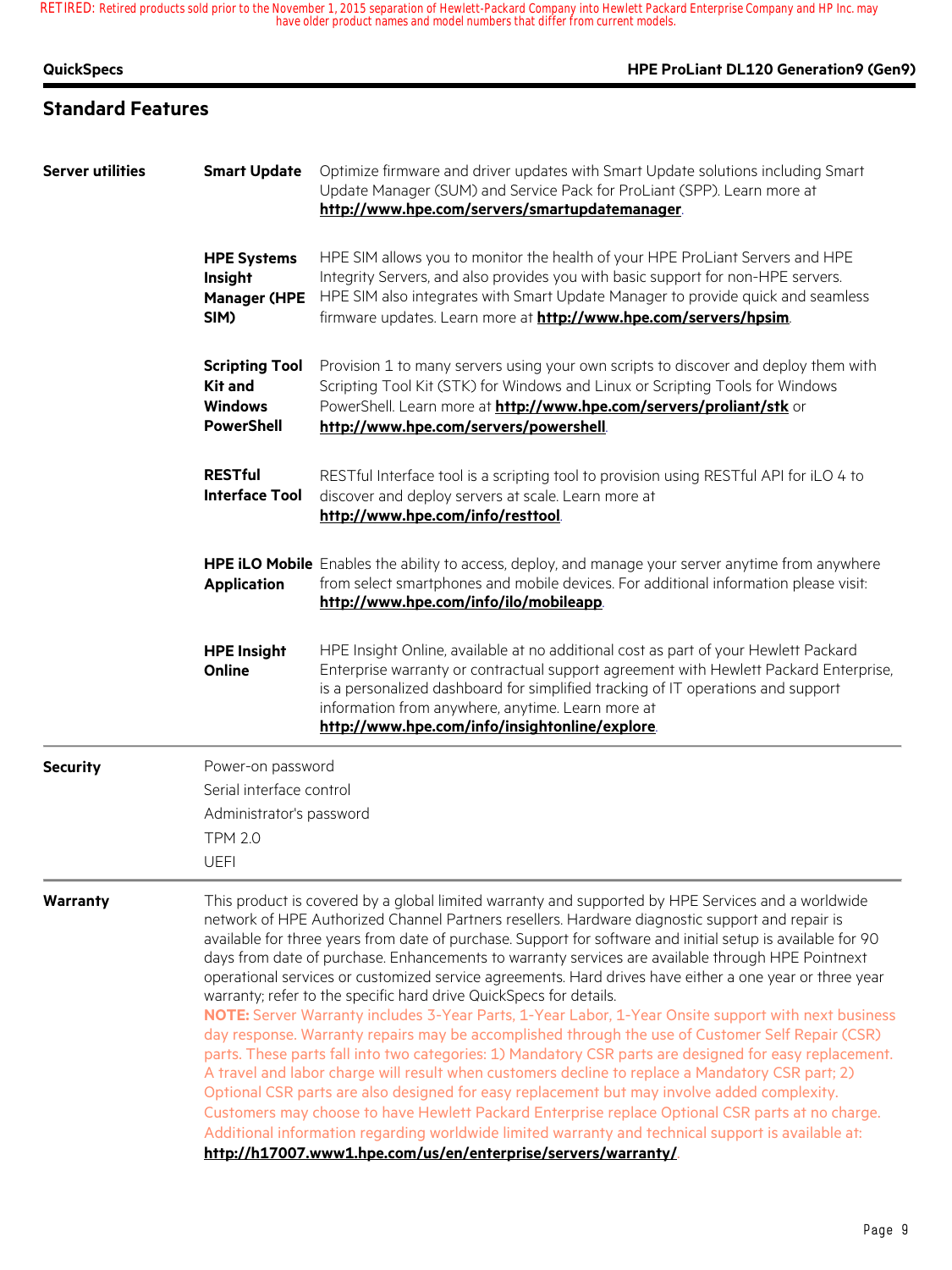| <b>QuickSpecs</b>                          |                                                                                                                                                                                                                                                                                                                                                                                                                                                                                                                                                                                                                                                                                                                                                                                                                                | HPE ProLiant DL120 Generation9 (Gen9)                                                                                                                                                                                                                                                                                                                                                                                                                                                                                            |  |
|--------------------------------------------|--------------------------------------------------------------------------------------------------------------------------------------------------------------------------------------------------------------------------------------------------------------------------------------------------------------------------------------------------------------------------------------------------------------------------------------------------------------------------------------------------------------------------------------------------------------------------------------------------------------------------------------------------------------------------------------------------------------------------------------------------------------------------------------------------------------------------------|----------------------------------------------------------------------------------------------------------------------------------------------------------------------------------------------------------------------------------------------------------------------------------------------------------------------------------------------------------------------------------------------------------------------------------------------------------------------------------------------------------------------------------|--|
| <b>Optional Features</b>                   |                                                                                                                                                                                                                                                                                                                                                                                                                                                                                                                                                                                                                                                                                                                                                                                                                                |                                                                                                                                                                                                                                                                                                                                                                                                                                                                                                                                  |  |
| <b>Embedded</b><br>Management              | <b>iLO Essentials</b>                                                                                                                                                                                                                                                                                                                                                                                                                                                                                                                                                                                                                                                                                                                                                                                                          | HPE iLO Essentials is the preferred license for small and medium business that offers full<br>remote server management capabilities for small and medium business via the<br>Integrated Remote Console (IRC), virtual media, and e-mail based alerts. Learn more<br>about HPE iLO Essentials at http://www.hpe.com/servers/iLO/essentials.                                                                                                                                                                                       |  |
|                                            | iLO Scale-Out                                                                                                                                                                                                                                                                                                                                                                                                                                                                                                                                                                                                                                                                                                                                                                                                                  | HPE iLO Scale-Out is the preferred license built for web hosting, cloud service providers,<br>and high performance computing data centers, managing massive scale out<br>environments for the DL 100 and 10 series servers, not available for ML servers. This<br>license offers sophisticated scripting tools that provides remote access through Text<br>Console via SSH, Dynamic power capping, Email-based Alerting and proactive<br>notifications. For more information, visit http://www.hpe.com/servers/iLO/scale-out     |  |
|                                            | iLO Advanced                                                                                                                                                                                                                                                                                                                                                                                                                                                                                                                                                                                                                                                                                                                                                                                                                   | HPE iLO Advanced licenses offer smart remote functionality without compromise, for all<br>HPE ProLiant servers. The license includes the full integrated remote console, virtual<br>keyboard, video, and mouse (KVM), multi-user collaboration, console record and replay,<br>and GUI-based and scripted virtual media and virtual folders. You can also activate the<br>enhanced security and power management functionality. Learn more about HPE iLO<br>Advanced at http://www.hpe.com/servers/iloadvanced.                   |  |
| Server Management HPE Insight              | Control                                                                                                                                                                                                                                                                                                                                                                                                                                                                                                                                                                                                                                                                                                                                                                                                                        | HPE Insight Control, lets you deploy, migrate, monitor, remote control, and optimize your<br>IT infrastructure through a single, simple management console. For more information,<br>see http://www.hpe.com/info/insightcontrol.                                                                                                                                                                                                                                                                                                 |  |
| <b>Rack and Power</b><br>Infrastructure    | HPE Rack and Power Infrastructure products and services create highly efficient and intelligent solutions<br>for existing or new IT data centers. HPE Rack and Power infrastructure solutions - rack infrastructure,<br>power protection and management, performance optimized data centers (PODs) - are the foundation you<br>are looking for to help secure your long-term IT success. These products are designed to help you react to<br>changes in the industry. They deliver efficient, easy-to-use capabilities to manage, monitor, deploy and<br>provision infrastructure from entry to enterprise. As an industry leader, Hewlett Packard Enterprise is<br>uniquely positioned to address the key concerns of power, cooling, cable management and system access.<br>Learn more at HPE Rack and Power Infrastructure. |                                                                                                                                                                                                                                                                                                                                                                                                                                                                                                                                  |  |
| <b>High Performance</b><br><b>Clusters</b> |                                                                                                                                                                                                                                                                                                                                                                                                                                                                                                                                                                                                                                                                                                                                                                                                                                | HPE Cluster Platforms are specifically engineered, factory-integrated large-scale ProLiant clusters<br>optimized for High Performance Computing, with a choice of servers, networks and software. Operating<br>system options include specially priced offerings for Red Hat Enterprise Linux and SUSE Linux Enterprise<br>Server, as well as Microsoft Windows HPEC Server. A Cluster Platform Configurator simplifies ordering.<br>https://www.hpe.com/us/en/solutions/hpc-high-performance-computing/hpc-software.html        |  |
| <b>HPC Interconnects</b>                   |                                                                                                                                                                                                                                                                                                                                                                                                                                                                                                                                                                                                                                                                                                                                                                                                                                | NOTE: High Performance Computing (HPC) interconnect technologies are available for this server<br>under the HPE Cluster Platform product portfolio. These high-speed interconnects are fully supported<br>by Hewlett Packard Enterprise when they are part of these configure to order clusters. Solutions can be<br>defined with a lot of flexibility with the help of configuration tools. Please visit the following URL to<br>configure HPEC Clusters with InfiniBand Interconnects: https://www.hpe.com/info/hpc/solutions. |  |
| <b>Storage Software</b>                    |                                                                                                                                                                                                                                                                                                                                                                                                                                                                                                                                                                                                                                                                                                                                                                                                                                | Whether you need to solve a specific data protection, archiving, or storage command and control<br>challenge, or deliver on strategic consolidation, compliance, or continuity initiatives, look no further<br>than Hewlett Packard Enterprise storage software. Our storage software helps you reduce costs, simplify<br>storage infrastructure, protect vital assets and respond faster to business opportunities.<br>Storage software that gets the job done:                                                                 |  |

• **Data Protection and Recovery Software**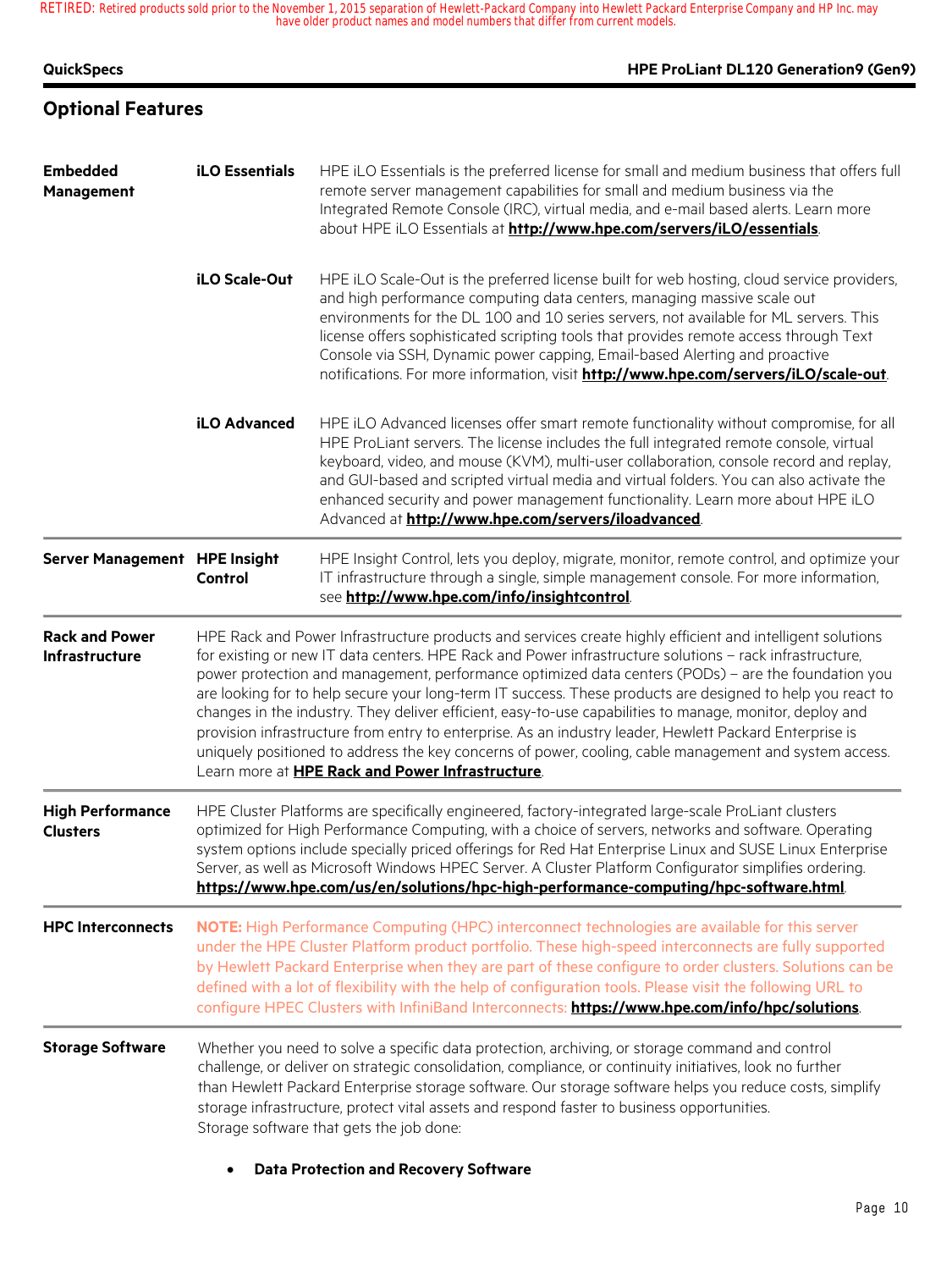### **QuickSpecs HPE ProLiant DL120 Generation9 (Gen9)**

# **Optional Features**

Whether you're a large enterprise or a smaller business, Hewlett Packard Enterprise data protection and recovery software will cost-effectively protect you against disaster and ensure business continuity.

#### • **Data Archive and Migration Software**

Hewlett Packard Enterprise storage software enables you to comply with data retention and retrieval requirements, improve application performance, and reduce costs by efficiently migrating infrequently accessed or less valuable data to lower cost storage.

- **Storage Resource Management Software (SRM)** Hewlett Packard Enterprise storage resource management software reduces operational costs and provides the command and control foundation you need to efficiently manage and visualize your physical and virtual environments.
- **Data Replication Software**

Hewlett Packard Enterprise offers array-based and host-based replication software for use in disaster recovery, testing, application development and reporting.

- **Storage Device Management Software** Maximize your investment in Hewlett Packard Enterprise storage and networking with software that enables hardware-specific configuration, performance tuning and connectivity management.
- **HPE StoreVirtual VSA**

With HPE StoreVirtual VSA you can use the power of virtualization to create a virtual array within your host server. Manage it as a single pool of shared storage capacity, and scale it to match your evolving needs. HPE ProLiant Gen9 servers include a 3-year limited license for HPE StoreVirtual VSA software with 1TB of capacity at no extra cost. Simply select to install HPE StoreVirtual VSA software during server setup within Intelligent Provisioning. More information, instructional videos, and free console management software are available at **http://www.hpe.com/info/vsa1TB**.

# **NOTE:** For more information about Storage Software including QuickSpecs, please see: **https://www.hpe.com/us/en/storage/software-defined.html**.

**ClearOS** HPE and ClearCenter will help you lower the cost of building on-premise solutions without sacrificing security and ease of use. HPE ProLiant servers with ClearOS give you a simple, secure, and affordable operating system with an intuitive web based graphical user interface that provides a cloud-like experience on- premise, and an Application Marketplace with over 100 apps and growing. Whether you're starting out or scaling, you decide what applications you need and pay as you grow.

#### **One Config Simple (SCE)** SCE is a guided self-service tool to help sales and non-technical people provide customers with initial configurations in 3 to 5 minutes. You may then send the configuration on for configuration help, or use in your existing ordering processes. If you require "custom" rack configuration or configuration for products not available in SCE, please contact Hewlett Packard Enterprise Customer Business Center or an Authorized Partner for assistance. **http://ocs.ext.hpe.com/**.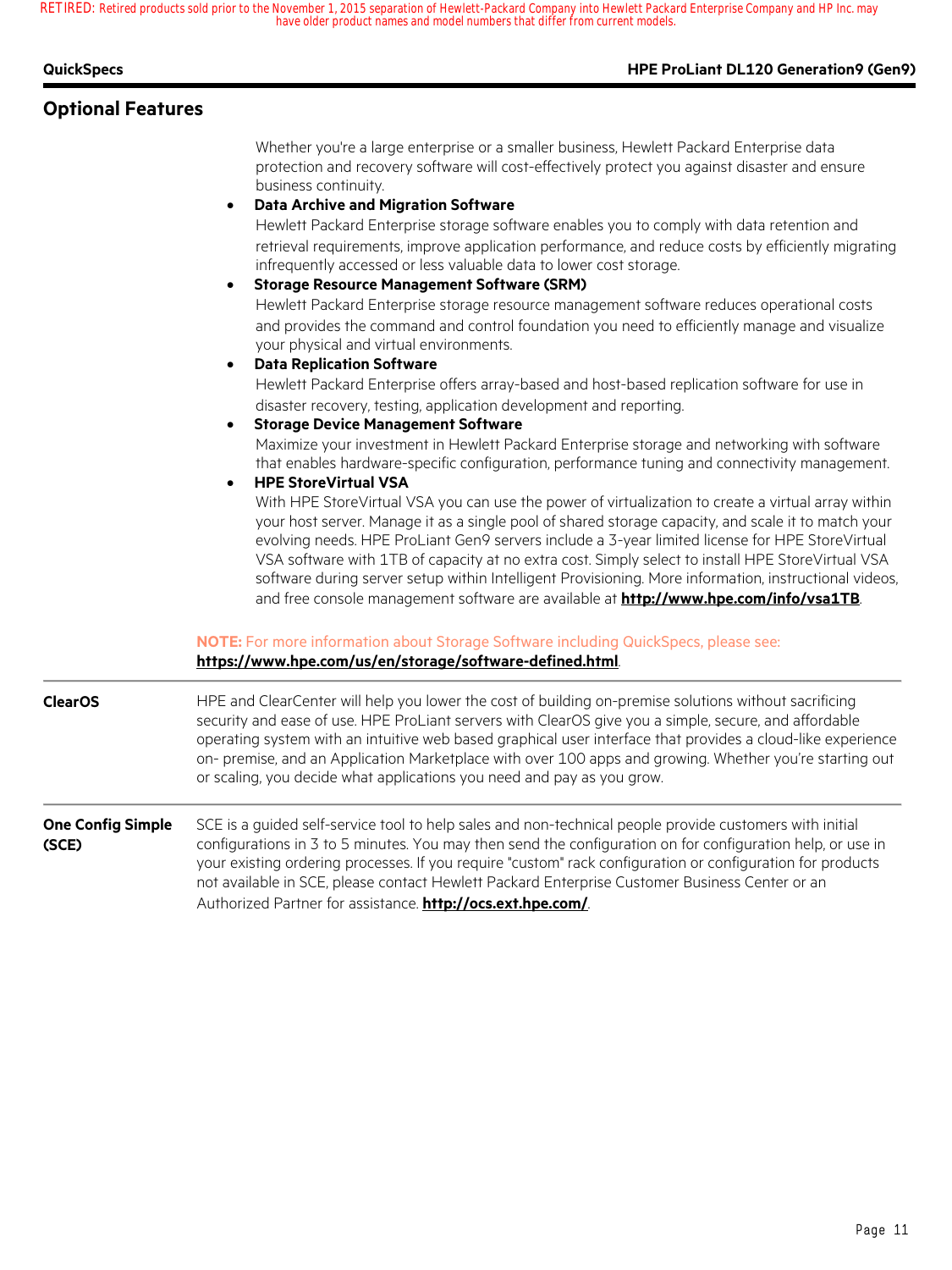| <b>QuickSpecs</b>                     | HPE ProLiant DL120 Generation9 (Gen9)                                                                                                                                                                                                                                                                                                                                                                                                                                                                                                                                                                                                                                                                                                                                                                                                                                                                                                                                                                                                                                                                                                                                                                                                                                                                                                                                                                                                                                                    |
|---------------------------------------|------------------------------------------------------------------------------------------------------------------------------------------------------------------------------------------------------------------------------------------------------------------------------------------------------------------------------------------------------------------------------------------------------------------------------------------------------------------------------------------------------------------------------------------------------------------------------------------------------------------------------------------------------------------------------------------------------------------------------------------------------------------------------------------------------------------------------------------------------------------------------------------------------------------------------------------------------------------------------------------------------------------------------------------------------------------------------------------------------------------------------------------------------------------------------------------------------------------------------------------------------------------------------------------------------------------------------------------------------------------------------------------------------------------------------------------------------------------------------------------|
| <b>Service and Support</b>            |                                                                                                                                                                                                                                                                                                                                                                                                                                                                                                                                                                                                                                                                                                                                                                                                                                                                                                                                                                                                                                                                                                                                                                                                                                                                                                                                                                                                                                                                                          |
| <b>HPE Support</b><br><b>Services</b> | HPE Technology Services delivers confidence, reduces risk and helps customers realize agility and stability.<br>Connect to Hewlett Packard Enterprise to help prevent problems and solve issues faster. HPE Support<br>Services enable you to choose the right service level, length of coverage and response time as you<br>purchase your new server, giving you full entitlement to the support for need for your IT and business.                                                                                                                                                                                                                                                                                                                                                                                                                                                                                                                                                                                                                                                                                                                                                                                                                                                                                                                                                                                                                                                     |
| <b>Connect your</b><br>devices        | Unlock all of the benefits of your technology investment by connecting your products to Hewlett Packard<br>Enterprise. Achieve up to 77% <sup>1</sup> reduction in down time, near 100% <sup>2</sup> diagnostic accuracy and a single<br>consolidated view of your environment. By connecting, you will receive 24x7monitoring, pre-failure alerts,<br>automatic call logging, and automatic parts dispatch. HPE Proactive Care Service and HPE Datacenter Care<br>Service customers will also benefit from proactive activities to help prevent issues and increase<br>optimization. All of these benefits are already available to you with your server storage and networking<br>products, securely connected to Hewlett Packard Enterprise support.<br>1- IDC 2 - HP CSC reports 2014 - 2015                                                                                                                                                                                                                                                                                                                                                                                                                                                                                                                                                                                                                                                                                         |
| Recommended<br><b>Support</b>         | <b>Standard: HPE Foundation Care 24x7, three-year Support Service</b><br>HPE Foundation Care 24x7 gives you access to Hewlett Packard Enterprise 24 hours a day, seven days a<br>week for assistance on resolving issues. This service includes need based Hardware onsite response within<br>four hours. In addition, collaborative software support is included in this service that provides<br>troubleshooting assistance on industry leading software running on your HPE server. Simplify your support<br>experience and make Hewlett Packard Enterprise your first call to help resolve hardware or software<br>problems.<br>https://www.hpe.com/h20195/V2/GetDocument.aspx?docname=4AA4-8876ENW&cc=us&lc=en<br>Optimized: HPE Proactive Care* with 24x7 coverage, three year Support Service<br>HPE Proactive Care gives customers an enhanced call experience. When your products are connected to<br>Hewlett Packard Enterprise, Proactive Care helps prevent problems and maintains IT stability by utilizing<br>personalized proactive reports with recommendations and advice. This service combines three years<br>proactive reporting and advice with our 24x7 coverage, four hour hardware response time when there is a<br>problem. This service also includes collaborative software support for Independent Software Vendors<br>(ISVs), (Red Hat, VMWare, Microsoft, etc.) running on your HPE servers.<br>https://www.hpe.com/h20195/v2/GetPDF.aspx/4AA3-8855ENW.pdf |
| <b>Parts and Materials</b>            | Hewlett Packard Enterprise will provide Hewlett Packard Enterprise-supported replacement parts and<br>materials necessary to maintain the covered hardware product in operating condition, including parts and<br>materials for available and recommended engineering improvements.<br>Parts and components that have reached their maximum supported lifetime and/or the maximum usage<br>limitations as set forth in the manufacturer's operating manual, product QuickSpecs, or the technical<br>product data sheet will not be provided, repaired, or replaced as part of these services.<br>The defective media retention service feature option applies only to Disk or eligible SSD/Flash Drives<br>replaced by Hewlett Packard Enterprise due to malfunction.                                                                                                                                                                                                                                                                                                                                                                                                                                                                                                                                                                                                                                                                                                                    |
| <b>Related Services</b>               | <b>HPE Server Hardware Installation</b><br>Provides for the basic hardware installation of Hewlett Packard Enterprise branded servers, storage devices<br>and networking options to assist you in bringing your new hardware into operation in a timely and<br>professional manner.<br>https://www.hpe.com/h20195/V2/GetPDF.aspx/5981-9356EN.pdf                                                                                                                                                                                                                                                                                                                                                                                                                                                                                                                                                                                                                                                                                                                                                                                                                                                                                                                                                                                                                                                                                                                                         |
|                                       | <b>HPE Installation and Startup Service</b><br>Provides for the installation and startup of Hewlett Packard Enterprise technology including BladeSystems,<br>C-Class enclosure, HPE ProLiant c-Class and Integrity server blades, storage blades, SAN switch blades,<br>HPE Virtual Connect modules (Ethernet and Fibre Channel), Ethernet network interconnects, and                                                                                                                                                                                                                                                                                                                                                                                                                                                                                                                                                                                                                                                                                                                                                                                                                                                                                                                                                                                                                                                                                                                    |
|                                       | Page 12                                                                                                                                                                                                                                                                                                                                                                                                                                                                                                                                                                                                                                                                                                                                                                                                                                                                                                                                                                                                                                                                                                                                                                                                                                                                                                                                                                                                                                                                                  |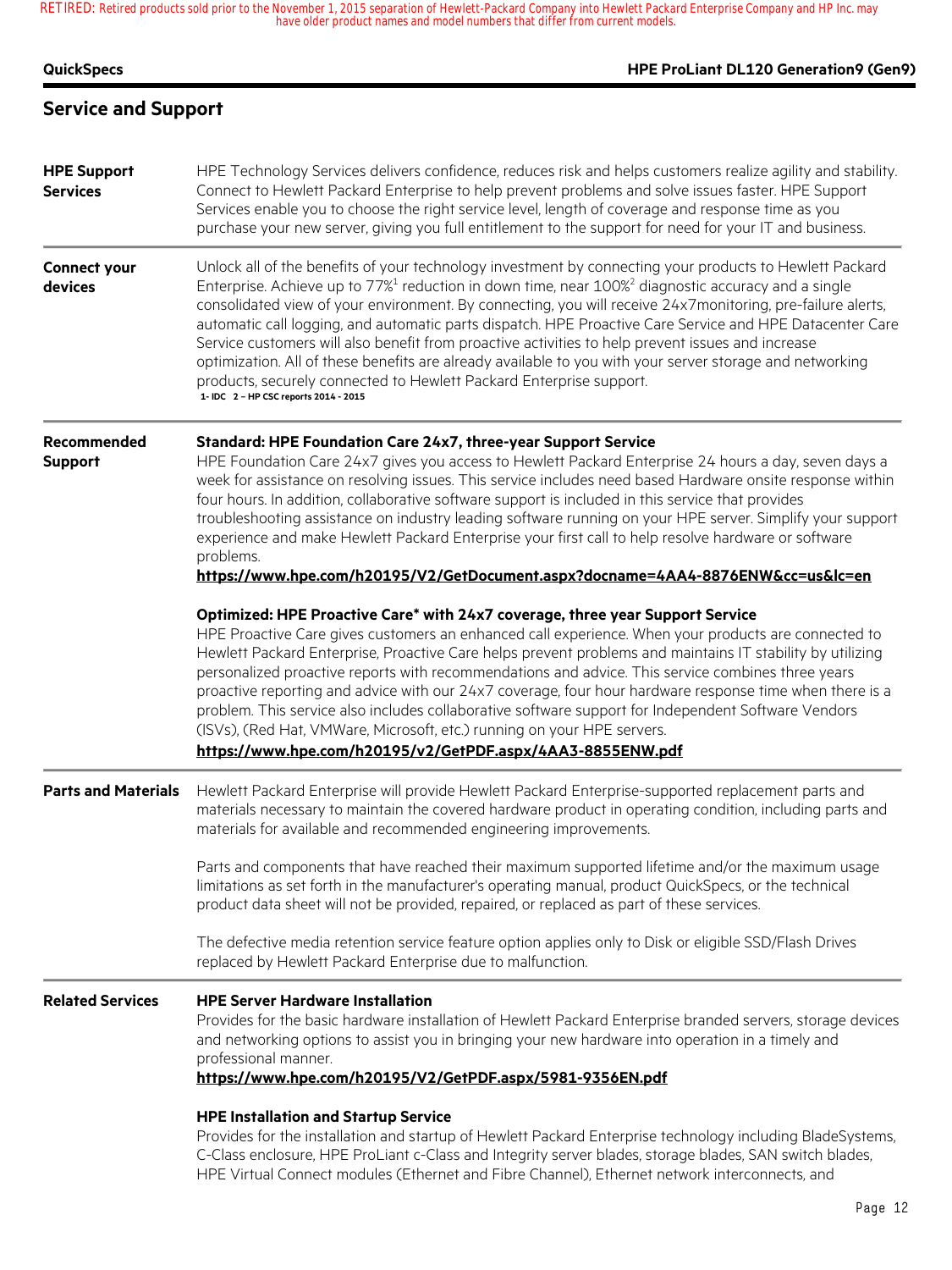| <b>QuickSpecs</b>                       | HPE ProLiant DL120 Generation9 (Gen9)                                                                                                                                                                                                                                                                                                                                                                                  |
|-----------------------------------------|------------------------------------------------------------------------------------------------------------------------------------------------------------------------------------------------------------------------------------------------------------------------------------------------------------------------------------------------------------------------------------------------------------------------|
| <b>Service and Support</b>              |                                                                                                                                                                                                                                                                                                                                                                                                                        |
|                                         | InfiniBand, as well as the installation of one supported operating system type (Windows® or Linux).                                                                                                                                                                                                                                                                                                                    |
|                                         | <b>HPE Technology Services Support Credits</b><br>Offer flexible services and technical skills to meet your changing IT demands. With a menu of service that is<br>tailored to suit your needs, you get additional resources and specialist skills to help you maintain peak<br>performance of your IT. Offered as annual credits, you can plan your budgets while proactively responding<br>to your dynamic business. |
| <b>HPE Education</b><br><b>Services</b> | Keep your IT staff trained making sure they have the right skills to deliver on your business outcomes. Book<br>on a class today and learn how to get the most from your technology investment.<br>http://www.hpe.com/ww/learn                                                                                                                                                                                         |
| <b>HPE Support Center</b>               | The HPE Support Center is a personalized online support portal with access to information, tools and<br>experts to support Hewlett Packard Enterprise business products. Submit support cases online, chat with<br>Hewlett Packard Enterprise experts, access support resources or collaborate with peers.                                                                                                             |
|                                         | Learn more http://www.hpe.com/support/hpesc                                                                                                                                                                                                                                                                                                                                                                            |
|                                         | The Hewlett Packard Enterprise Support Center Mobile App* allows you to resolve issues yourself or<br>quickly connect to an agent for live support. Now, you can get access to personalized IT support anywhere,<br>anytime.                                                                                                                                                                                           |
|                                         | HPE Insight Remote Support and HPE Support Center are available at no additional cost with a Hewlett<br>Packard Enterprise warranty, HPE Support Service or Hewlett Packard Enterprise contractual support<br>agreement.                                                                                                                                                                                               |
|                                         | <b>NOTE:</b> *HPE Support Center Mobile App is subject to local availability.                                                                                                                                                                                                                                                                                                                                          |
|                                         | For more information: http://www.hpe.com/services                                                                                                                                                                                                                                                                                                                                                                      |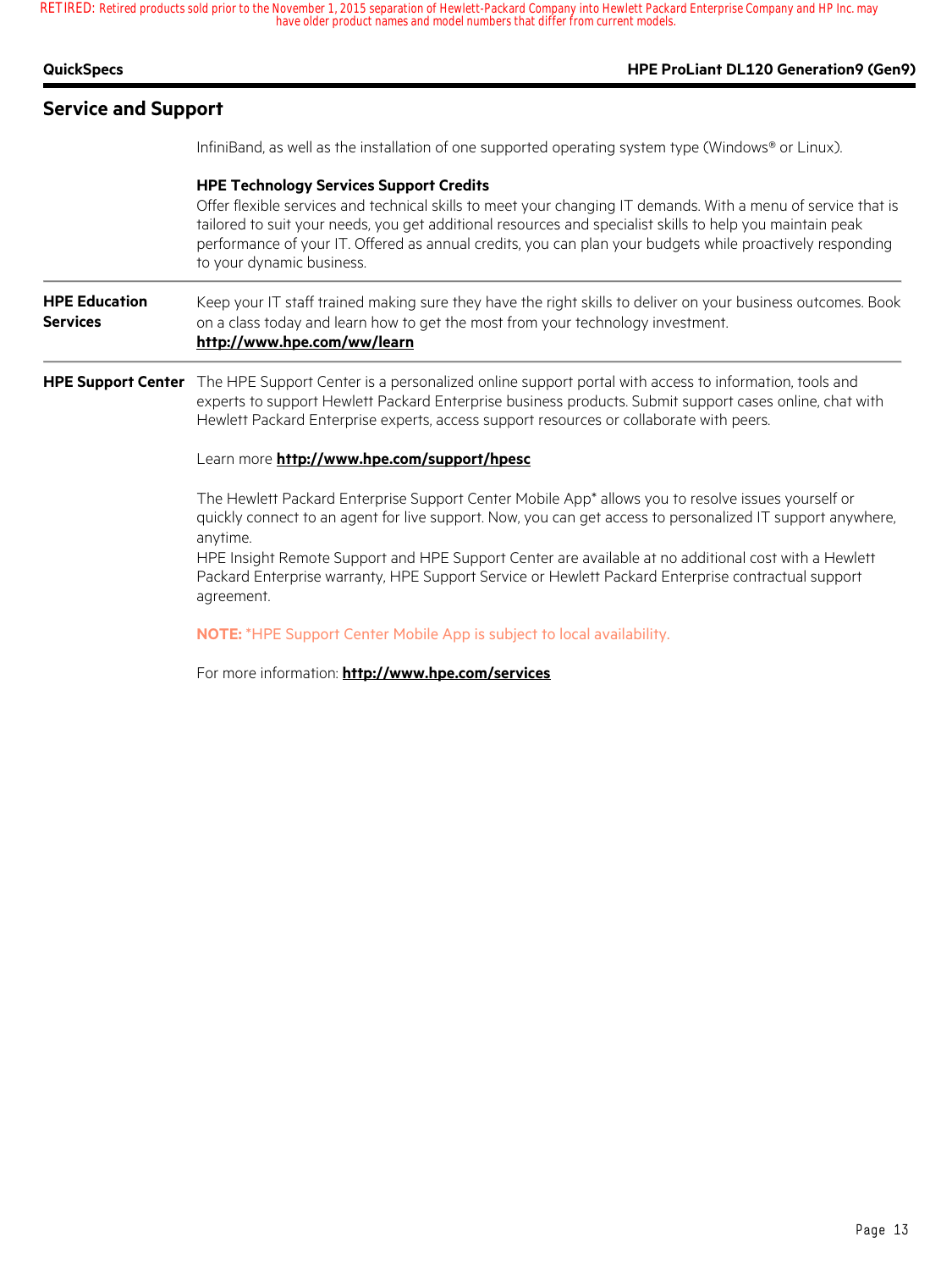### **QuickSpecs HPE ProLiant DL120 Generation9 (Gen9)**

# **Pre-configured Models**

|                             | <b>Entry Models</b>                                                                                                                                         |                                                                                 |                                                                                         |                                                                                       |
|-----------------------------|-------------------------------------------------------------------------------------------------------------------------------------------------------------|---------------------------------------------------------------------------------|-----------------------------------------------------------------------------------------|---------------------------------------------------------------------------------------|
| [SKU Number]                | 830011-B21                                                                                                                                                  | 833870-B21                                                                      | 777424-B21                                                                              | 777425-B21                                                                            |
| <b>Model Name</b>           | HPE ProLiant DL120<br>Gen9 E5-2603v4 8GB-<br>R B140i 4LFF SATA<br>550W PS Entry Server                                                                      | HPE ProLiant DL120<br>Gen9 E5-2630v4<br>8GB-R H240 8SFF<br>550W PS Entry Server | HP ProLiant DL120<br>Gen9 E5-2603v3 4GB-<br>R B140i 4LFF 550W PS<br><b>Entry Server</b> | HP ProLiant DL120<br>Gen9 E5-2630v3 8GB-R<br>H240 8SFF 550W PS<br><b>Entry Server</b> |
| <b>Processor</b>            | Intel <sup>®</sup> Xeon <sup>®</sup> E5-<br>2603v4                                                                                                          | Intel <sup>®</sup> Xeon <sup>®</sup> E5-<br>2630v4                              | Intel <sup>®</sup> Xeon® E5-<br>2603v3                                                  | Intel <sup>®</sup> Xeon® E5-2630v3                                                    |
| <b>Number of Processors</b> |                                                                                                                                                             |                                                                                 | <b>One</b>                                                                              |                                                                                       |
| <b>Memory</b>               |                                                                                                                                                             | 8GB (1x8GB Registered DIMMs, 2400 MHz)                                          | 4GB (1x4GB Registered<br>DIMMs, 2133 MHz)                                               | 8GB (1x8GB Registered<br>DIMMs, 2133 MHz)                                             |
| Network Controller          | HPE Embedded Dual Port 361i Adapter Network Interface                                                                                                       |                                                                                 |                                                                                         |                                                                                       |
| <b>Storage Controller</b>   | <b>HPE Dynamic Smart</b><br>Array B140i                                                                                                                     | HPE H240 Smart Host<br><b>Bus Adapter</b>                                       | <b>HPE Dynamic Smart</b><br>Array B140i                                                 | HPE H240 Smart Host<br><b>Bus Adapter</b>                                             |
| <b>Hard Drive</b>           |                                                                                                                                                             |                                                                                 | None ship standard                                                                      |                                                                                       |
| <b>Internal Storage</b>     | 4 LFF HDD Bays                                                                                                                                              | 8 SFF HDD Bays                                                                  | 4 LFF HDD Bays                                                                          | 8 SFF HDD Bays                                                                        |
| <b>Optical Drive Bay</b>    |                                                                                                                                                             |                                                                                 | 1; (Optional: DVD-ROM, DVD-RW)                                                          |                                                                                       |
| <b>PCI-Express Slots</b>    |                                                                                                                                                             |                                                                                 | 1 PCIe LP standard/up to 3 PCIe slots (optional)                                        |                                                                                       |
| <b>Power Supply</b>         |                                                                                                                                                             |                                                                                 | (1) HPE 550W FIO Power Supply                                                           |                                                                                       |
| Fans                        |                                                                                                                                                             |                                                                                 | 3 hot swap fans, non-redundant                                                          |                                                                                       |
| <b>Management</b>           | iLO Management (standard), Intelligent Provisioning (standard), iLO Essentials (optional), iLO Scale-out<br>(optional only for DL), iLO Advanced (optional) |                                                                                 |                                                                                         |                                                                                       |
| <b>Form Factor</b>          |                                                                                                                                                             |                                                                                 | Rack (1U), HPE Easy Install Rails                                                       |                                                                                       |
| <b>Warranty</b>             | Server Warranty includes 3-Year Parts, 1-Year Labor, 1-Year Onsite support with next business day<br>response.                                              |                                                                                 |                                                                                         |                                                                                       |

**Country Code Key**  $xx1 = B21$  Worldwide

 $xx1 = 291$  Japan  $xx1 = AA1$  PRC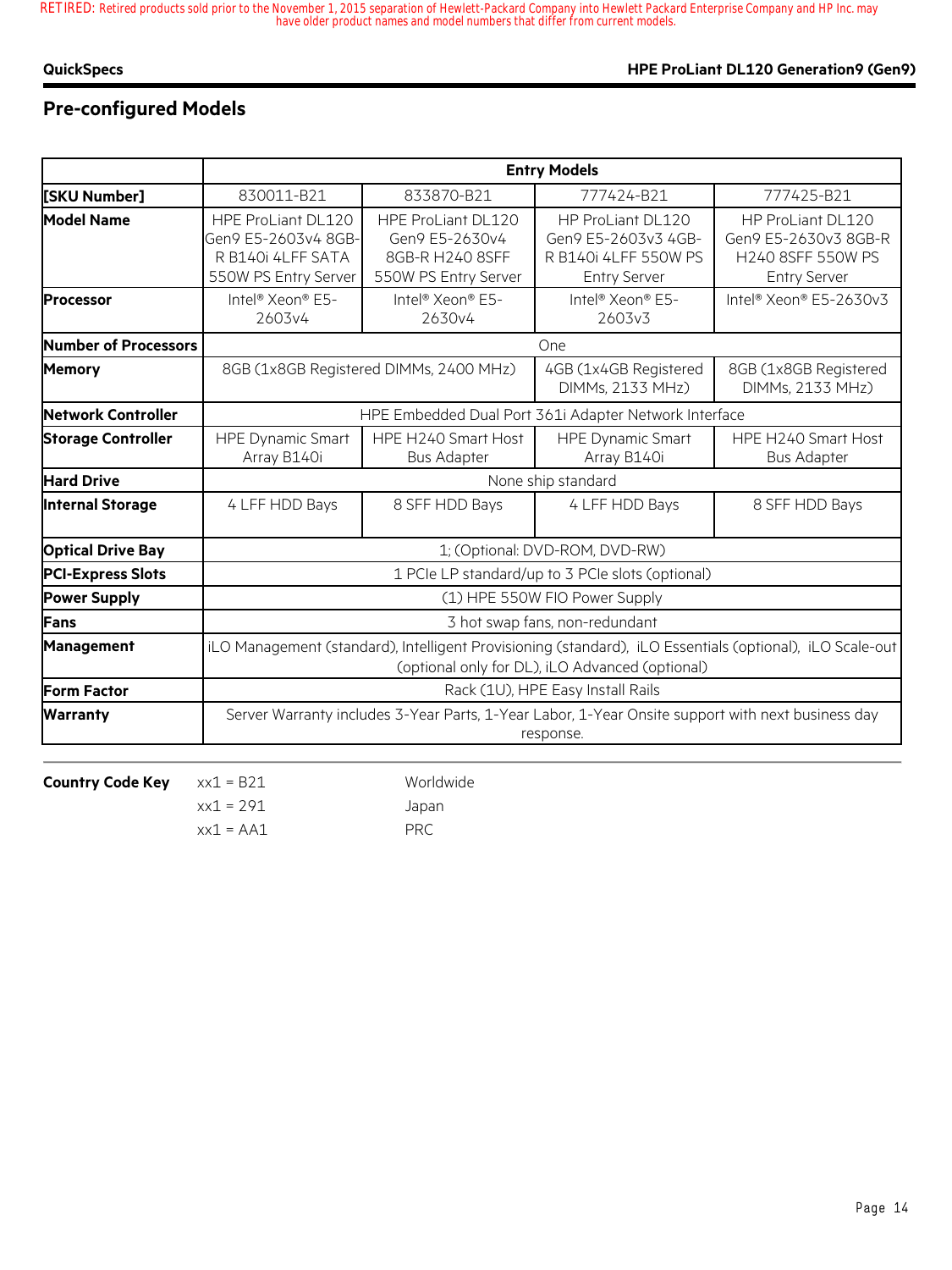### **QuickSpecs HPE ProLiant DL120 Generation9 (Gen9)**

# **Configuration Information - Factory Integrated Models**

This section lists some of the steps required to configure a Factory Integrated Model. To ensure only valid configurations are ordered, Hewlett Packard Enterprise recommends the use of an HPE approved configurator. Contact your local sales

representative for information on configurable product offerings and requirements.

1. Factory Integrated Models must start with a CTO Server.

2. FIO indicates that this option is only available as a factory installable option.

3. All Factory Integrated Models will be populated with sufficient hard drive blanks based on the number of initial hard drives ordered with the server.

4. Some options may not be integrated at the factory. Contact your local sales representative for additional information.

## **Step 1: Base Configuration (choose one of the following configurable models)**

| [Chassis]                 | HPE ProLiant DL120 Gen9 8SFF<br>Configure-to-order Server      | HPE ProLiant DL120 Gen9<br>4LFF Configure-to-order Server | HPE ProLiant DL120 Gen9<br>Non-hot Plug 4LFF Configure-<br>to-order Server |  |  |
|---------------------------|----------------------------------------------------------------|-----------------------------------------------------------|----------------------------------------------------------------------------|--|--|
| <b>SKU Number</b>         | 777426-B21                                                     | 777427-B21                                                | 777428-B21                                                                 |  |  |
| <b>IProcessor</b>         | 1                                                              | 1                                                         | 1                                                                          |  |  |
| <b>DIMM Slots</b>         | 8 DIMM slots for RDIMM, LRDIMM DDR4 Memory                     |                                                           |                                                                            |  |  |
| <b>Storage Controller</b> | HPE Dynamic Smart Array B140i                                  |                                                           |                                                                            |  |  |
| <b>PCIe</b>               | 1 PCIe LP standard/up to 3 PCIe slots (optional)               |                                                           |                                                                            |  |  |
| <b>Drive Cage</b>         | 8SFF Hot Plug<br>4LFF Hot Plug                                 |                                                           | 4LFF Non Hot Plug                                                          |  |  |
| <b>Network Controller</b> | HPE Embedded Dual Port 361i Adapter Network Interface          |                                                           |                                                                            |  |  |
| Fans                      | 3 hot swap fans, non-redundant                                 |                                                           |                                                                            |  |  |
| <b>Management</b>         | iLO Management (standard), Intelligent Provisioning (standard) |                                                           |                                                                            |  |  |
| <b>USB</b>                | 1 front, 1 internal, 2 rear                                    |                                                           |                                                                            |  |  |
| <b>Ears</b>               | <b>HPE Thumbscrew Ears</b>                                     |                                                           |                                                                            |  |  |

**NOTE:** HPE ProLiant DL120 Gen9 Non-hot plug chassis (P/N- 754525-B21) supports both 4LFF and 8LFF configurations. **NOTE:** Thumb screw ears are not supported on Hot Plug LFF Chassis.

# **Step 2: Choose Required Options (only one of the following from each list unless otherwise noted)**

**HPE Processors** Select one or two processors from Core Options-Processor section below.

- If one processor is desired, select one xxxxxx-L21
- If two processors are desired, select one xxxxxx-L21 and one xxxxxx-B21.
- Up to 2 processors supported. Mixing different processor models is not supported.
- DDR4 speed is the maximum memory speed of the processor. Actual memory speed may depend on the quantity and type of DIMMs installed.

For the Intel® C600 Chipset E5-2600 Series, the letter preceding the model number indicates the Product Line (E3, E5, E7); 2600 $x \vee \#$ , 2 = number of CPUs in a Node, 6 is socket/segment designation, 00 = Processor SKU,  $x = L$  for low power SKUs and  $v#$  (not yet designated) = version number.

**HPE Memory** Select one or more memory from Core Options-Memory section below.

- UDIMM, RDIMM, and LRDIMM are all distinct memory technologies and cannot be mixed within a server.
- HPE memory options from previous generation servers are not qualified or warranted with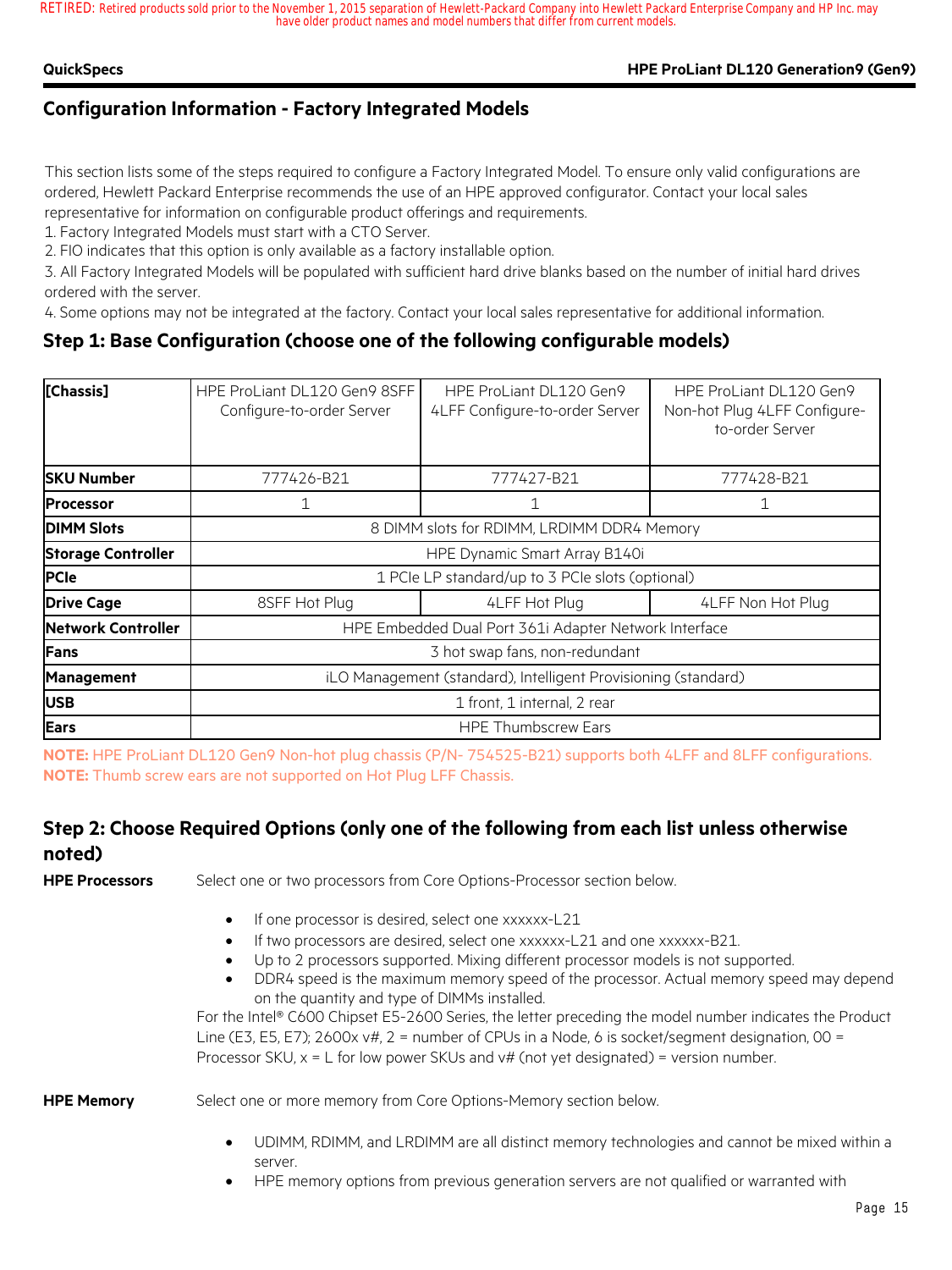|  |  |  | QuickSpecs |
|--|--|--|------------|
|  |  |  |            |

# **Configuration Information - Factory Integrated Models**

- Hewlett Packard Enterprise Gen9 systems. HPE SmartMemory is required to realize the memory performance improvements and enhanced functionality listed in this document for Gen9.
- If only one processor is installed, only half of the total DIMM slots are available. When populating with two processors all DIMM slots are available.
- Depending on the memory configuration and processor model, the memory speed may run at 2400MHz, 2133MHz, 1866MHz or 1600MHz. Please see Memory Population Table or the Online Memory Configuration Tool at: **http://www.hpe.com/servers/ddr4memoryconfig**.

**HPE Power Supplies** Select one or more power supplies from Core Options-Power Supplies section below.

- Prior to selecting a power supply option, it is highly recommended that you review your server configuration in the HPE Power Advisor tool to determine the right size power supply for your server configuration. The HPE Power Advisor is located at: **http://www.hpe.com/info/hppoweradvisor**.
- By RPS Enablement Kit power options, mixing of power supplies in the same RPS enablement kit is not supported. All power supplies must be of the same input voltage, output rating, and efficiency rating. If non-matching power supplies are installed, you may receive an error message and/or experience operational issues with your server.

# **Step 3: Choose Additional Factory Integratable Options**

**HPE Unique Options** Select one or more Unique options from Core Options section below.

|  |  |  | This section may contain FIO options, please see the Unique options section below. |
|--|--|--|------------------------------------------------------------------------------------|
|--|--|--|------------------------------------------------------------------------------------|

• FIO indicates that this option is only available as a factory installable option.

| <b>HPE I/O Expansion</b><br><b>Options</b> | Select one or more drives from Core Options-HPE Drives section below.                                                                                                                                                                                                                                                                                                                                                                                                                                                                                                                                                                                                                                                                                                         |  |  |  |  |
|--------------------------------------------|-------------------------------------------------------------------------------------------------------------------------------------------------------------------------------------------------------------------------------------------------------------------------------------------------------------------------------------------------------------------------------------------------------------------------------------------------------------------------------------------------------------------------------------------------------------------------------------------------------------------------------------------------------------------------------------------------------------------------------------------------------------------------------|--|--|--|--|
|                                            | This section may contain FIO options, please see HPE I/O Expansion Options section below.<br>$\bullet$<br>FIO indicates that this option is only available as a factory installable option.<br>$\bullet$                                                                                                                                                                                                                                                                                                                                                                                                                                                                                                                                                                      |  |  |  |  |
| <b>HPE Drives</b>                          | Select one or more drives from Core Options-HPE Drives section below.                                                                                                                                                                                                                                                                                                                                                                                                                                                                                                                                                                                                                                                                                                         |  |  |  |  |
|                                            | The components of a storage subsystem (e.g. the drive, the HBA/controller, firmware, and the<br>$\bullet$<br>server backplane) should operate at the same data transfer rate or the system bandwidth will be<br>negotiated down to an acceptable level for all components.<br>Hard drives have either a one year or three year warranty; refer to the specific hard drive<br>$\bullet$<br>QuickSpecs for details.<br>The HPE ProLiant Gen9 Smart Storage solutions are equipped with re-designed Small Form<br>$\bullet$<br>Factor (SFF 2.5 in) and Large Form Factor (LFF 3.5 in) hot plug carriers for HPE Qualified Hard<br>Drives and Solid State Drives. These new carriers provide status and activity indicators as well as<br>caution indicators for "Do Not Remove." |  |  |  |  |
| <b>HPE FlexibleLOM</b>                     | Select a FlexibleLOM from Core Options-Networking section below.                                                                                                                                                                                                                                                                                                                                                                                                                                                                                                                                                                                                                                                                                                              |  |  |  |  |
|                                            | Only one FlexibleLOM can be added to the server. These options are upgradeable and can be<br>$\bullet$<br>changed from the original configuration after the server is shipped.<br>For 10Gb adapters, a minimum of two Gigabytes (2 GB) of server memory is required per each<br>adapter.<br>Please see the QuickSpecs for Technical Specifications and additional information:<br>$\bullet$<br>http://www.hpe.com/servers/ProLiantNICs.                                                                                                                                                                                                                                                                                                                                       |  |  |  |  |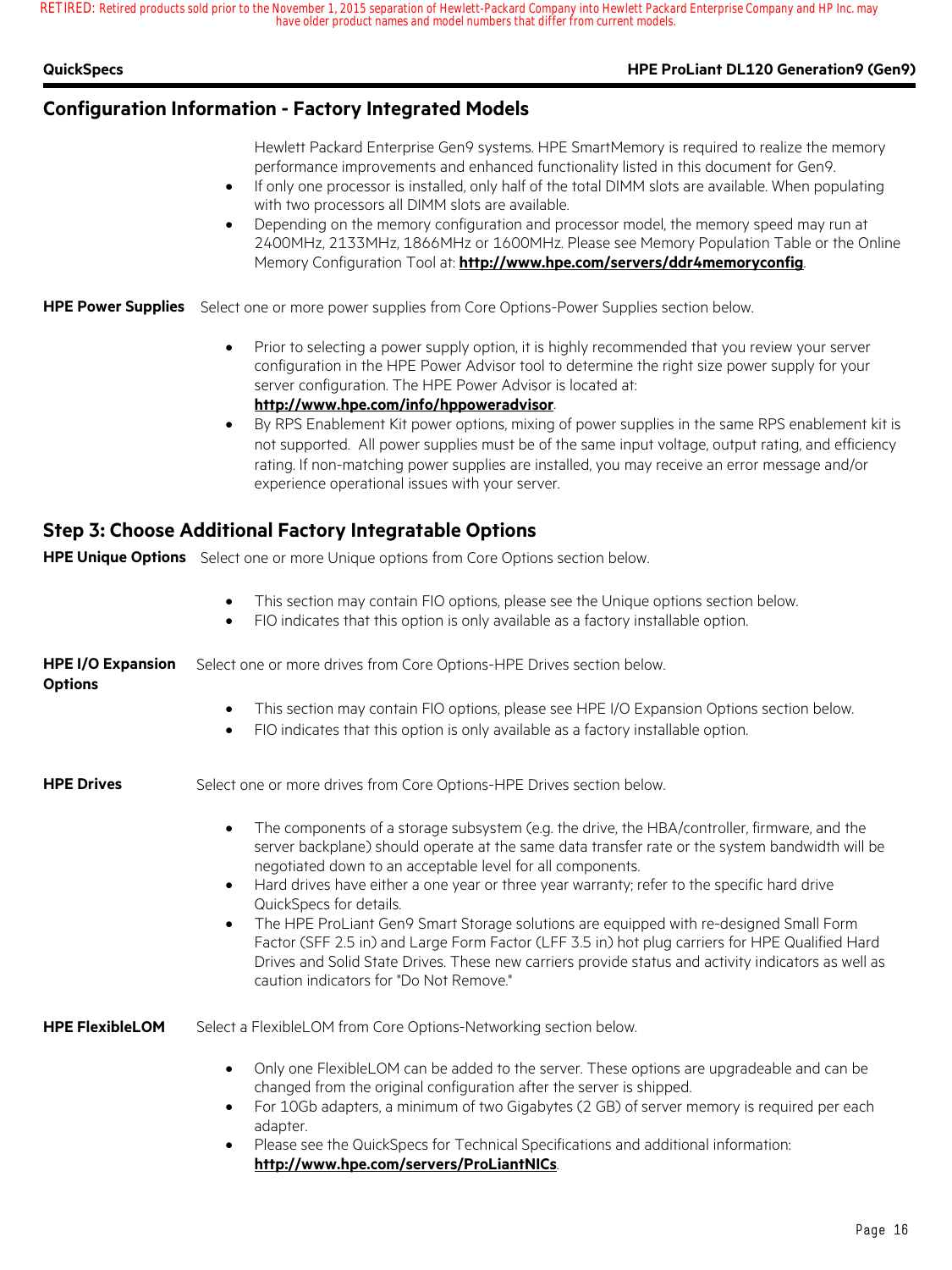| <b>QuickSpecs</b>                          | HPE ProLiant DL120 Generation9 (Gen9)                                                                                                                                                                                                                                                                                                                                                                                                                                                     |
|--------------------------------------------|-------------------------------------------------------------------------------------------------------------------------------------------------------------------------------------------------------------------------------------------------------------------------------------------------------------------------------------------------------------------------------------------------------------------------------------------------------------------------------------------|
|                                            | <b>Configuration Information - Factory Integrated Models</b>                                                                                                                                                                                                                                                                                                                                                                                                                              |
| <b>HPE Networking</b>                      | Select a standup NIC adapter from Core Options-Networking section below.                                                                                                                                                                                                                                                                                                                                                                                                                  |
|                                            | Please see the QuickSpecs for Technical Specifications and additional information:<br>$\bullet$<br>http://www.hpe.com/servers/ProLiantNICs.                                                                                                                                                                                                                                                                                                                                               |
|                                            | These options are upgradeable and can be changed from the original configuration after the<br>$\bullet$<br>server is shipped.                                                                                                                                                                                                                                                                                                                                                             |
|                                            | For 10Gb adapters, a minimum of two Gigabytes (2 GB) of server memory is required per each<br>$\bullet$<br>adapter.                                                                                                                                                                                                                                                                                                                                                                       |
| <b>HPE Storage</b><br><b>Controllers</b>   | Select one or more Storage options from Additional Options section below.                                                                                                                                                                                                                                                                                                                                                                                                                 |
|                                            | The embedded B140i controller will operate in UEFI only mode. For legacy support an additional<br>$\bullet$<br>controller will be needed, and for CTO orders please also select the Legacy mode settings part,<br>758959-B22.                                                                                                                                                                                                                                                             |
|                                            | This section may contain FIO options, please see HPE Storage Controllers section below.<br>$\bullet$                                                                                                                                                                                                                                                                                                                                                                                      |
|                                            | FIO indicates that this option is only available as a factory installable option.<br>$\bullet$                                                                                                                                                                                                                                                                                                                                                                                            |
| <b>HPE I/O Expansion</b><br><b>Options</b> | Select one or more Riser Kit options from Core Options section below.                                                                                                                                                                                                                                                                                                                                                                                                                     |
|                                            | This section may contain FIO options, please see HPE I/O Expansion Options section below.<br>$\bullet$<br>FIO indicates that this option is only available as a factory installable option.<br>$\bullet$                                                                                                                                                                                                                                                                                  |
|                                            | HPE Cooling Options Select one or more Fan Kits from Core Options section below.                                                                                                                                                                                                                                                                                                                                                                                                          |
|                                            | This section may contain FIO options, please see HPE Cooling Options section below.<br>$\bullet$<br>FIO indicates that this option is only available as a factory installable option.<br>$\bullet$                                                                                                                                                                                                                                                                                        |
| <b>HPE Rail Kits</b>                       | Select one type of rail kit from Additional Options section below.                                                                                                                                                                                                                                                                                                                                                                                                                        |
|                                            | Please take a moment to review the installation documentation that comes with the server to help<br>you with the installation of your Gen9 server.<br>To assist in the installation of the server into the rack, an optional installation tool is available by<br>$\bullet$<br>contacting your local services representative (p/n 695539-001).<br>See Hewlett Packard Enterprise Rack Options in Additional Options section of this QuickSpecs for<br>$\bullet$<br>more rack kit choices. |
|                                            | <b>CAUTION:</b> Hewlett Packard Enterprise recommends that a minimum of two people are required for all<br>Rack Server installations. Please refer to your installation instructions for proper tools and number of<br>people to use for any installation.                                                                                                                                                                                                                                |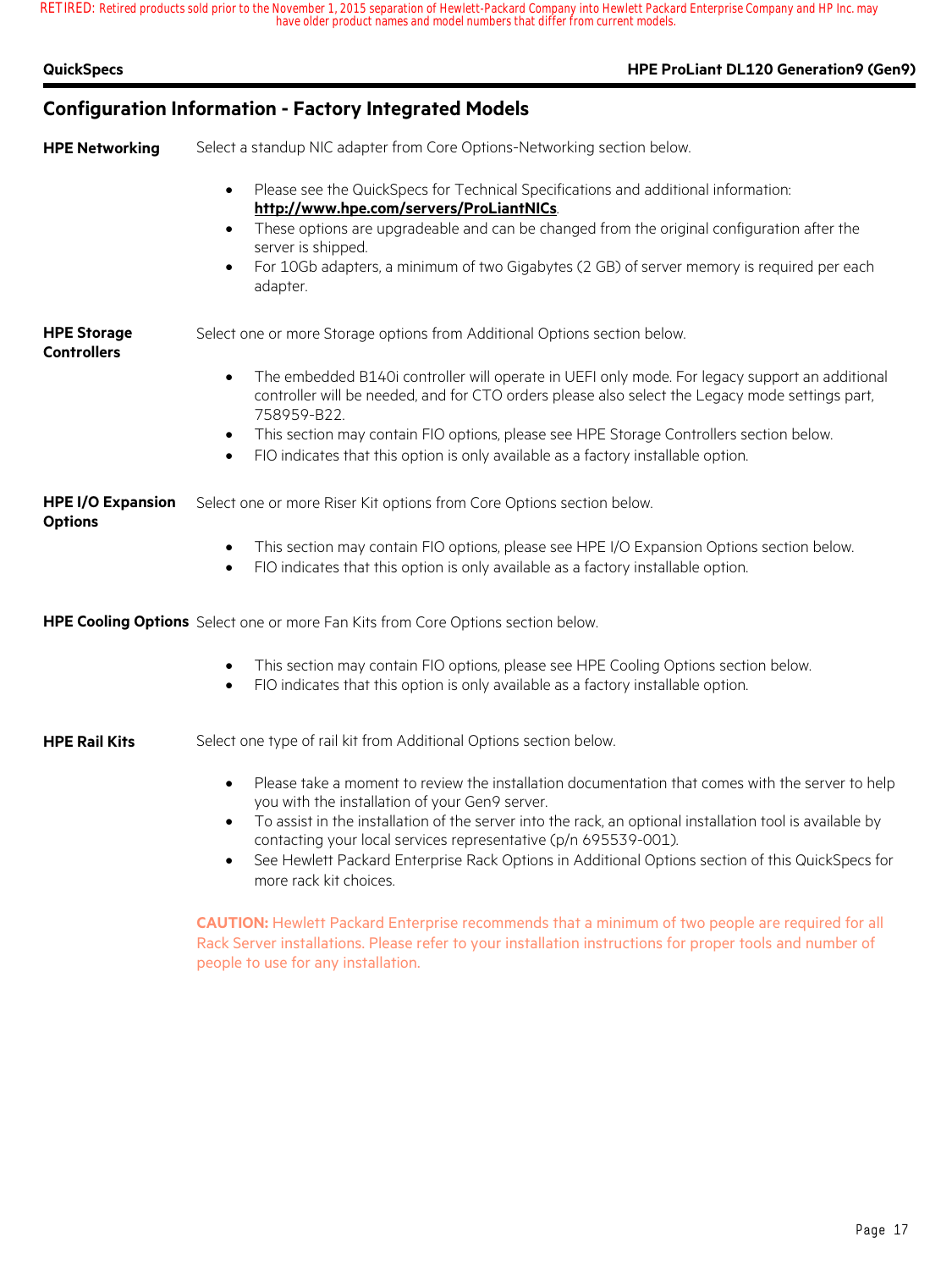### **QuickSpecs HPE ProLiant DL120 Generation9 (Gen9)**

# **Core Options**

**NOTE:** Some options may not be integrated at the factory. To ensure only valid configurations are ordered, Hewlett Packard Enterprise recommends the use of an HPE approved configurator. Contact your local sales representative for additional information.

| <b>HPE Unique</b>     | HP DL60/120 Gen9 FlexibleLOM Riser Kit                                                                           | 765509-B21<br>777331-B21 |  |  |
|-----------------------|------------------------------------------------------------------------------------------------------------------|--------------------------|--|--|
| <b>Options</b>        | HPE DL60/80/120 Gen9 4LFF Cable FIO Kit                                                                          |                          |  |  |
|                       | HPE DL120 Gen9 8SFF Smart Array B140i Cable FIO Kit                                                              | 777415-B21               |  |  |
|                       | HPE Legacy FIO Mode Setting                                                                                      | 758959-B22               |  |  |
|                       | NOTE: UEFI is the default, this FIO part can be used for CTO to enable Legacy mode.                              |                          |  |  |
|                       | HP AHCI-Enable FIO Setting                                                                                       | 801845-B21               |  |  |
|                       | NOTE: This needs to be selected when Advanced Host Controller Interface mode is<br>required on B140i controller. |                          |  |  |
| <b>HPE Processors</b> | E5-2600v4 series Processors                                                                                      |                          |  |  |
|                       | HPE DL120 Gen9 Intel® Xeon® E5-2603v4 (1.7GHz/6-core/15MB/85W) FIO Processor<br>Kit                              | 803119-L21               |  |  |
|                       | HPE DL120 Gen9 Intel® Xeon® E5-2609v4 (1.7GHz/8-core/20MB/85W) FIO Processor<br>Kit                              | 803118-L21               |  |  |
|                       | HPE DL120 Gen9 Intel® Xeon® E5-2630Lv4 (1.8GHz/10-core/25MB/55W) FIO Processor<br>Kit                            | 803121-L21               |  |  |
|                       | HPE DL120 Gen9 Intel® Xeon® E5-2620v4 (2.1GHz/8-core/20MB/85W) FIO Processor<br>Kit                              | 803116-L21               |  |  |
|                       | HPE DL120 Gen9 Intel® Xeon® E5-2623v4 (2.6GHz/4-core/10MB/85W) FIO Processor<br>Kit                              | 803117-L21               |  |  |
|                       | HPE DL120 Gen9 Intel® Xeon® E5-2630v4 (2.2GHz/10-core/25MB/85W) FIO Processor<br>Kit                             | 803115-L21               |  |  |
|                       | HPE DL120 Gen9 Intel® Xeon® E5-2640v4 (2.4GHz/10-core/25MB/90W) FIO Processor<br>Kit                             | 803114-L21               |  |  |
|                       | HPE DL120 Gen9 Intel® Xeon® E5-2650Lv4 (1.7GHz/14-core/35MB/65W) FIO Processor<br>Kit                            | 803120-L21               |  |  |
|                       | HPE DL120 Gen9 Intel® Xeon® E5-2650v4 (2.2GHz/12-core/30MB/105W) FIO Processor<br>Kit                            | 803113-L21               |  |  |
|                       | HPE DL120 Gen9 Intel® Xeon® E5-2660v4 (2.0GHz/14-core/35MB/105W) FIO Processor<br>Kit                            | 803112-L21               |  |  |
|                       | HPE DL120 Gen9 Intel® Xeon® E5-2690v4 (2.6GHz/14-core/35MB/135W) FIO Processor<br>Kit                            | 870694-L21               |  |  |
|                       | HPE DL120 Gen9 Intel® Xeon® E5-2695v4 (2.1GHz/18-core/45MB/120W) FIO Processor<br>Kit                            | 803123-L21               |  |  |
|                       | HPE DL120 Gen9 Intel® Xeon® E5-2698v4 (2.2GHz/20-core/50MB/135W) FIO Processor<br>Kit                            | 803125-L21               |  |  |
|                       | HPE DL120 Gen9 Intel® Xeon® E5-2699v4 (2.2GHz/22-core/55MB/145W) FIO Processor<br>Kit                            | 803127-L21               |  |  |
|                       | E5-1600v4 series Processors                                                                                      |                          |  |  |
|                       | HPE DL120 Gen9 Intel® Xeon® E5-1620v4 (3.5GHz/4-core/10MB/140W) Processor Kit                                    | 803133-L21               |  |  |
|                       | HPE DL120 Gen9 Intel® Xeon® E5-1650v4 (3.6GHZ/6-core/15MB/140W) Processor Kit                                    | 803135-L21               |  |  |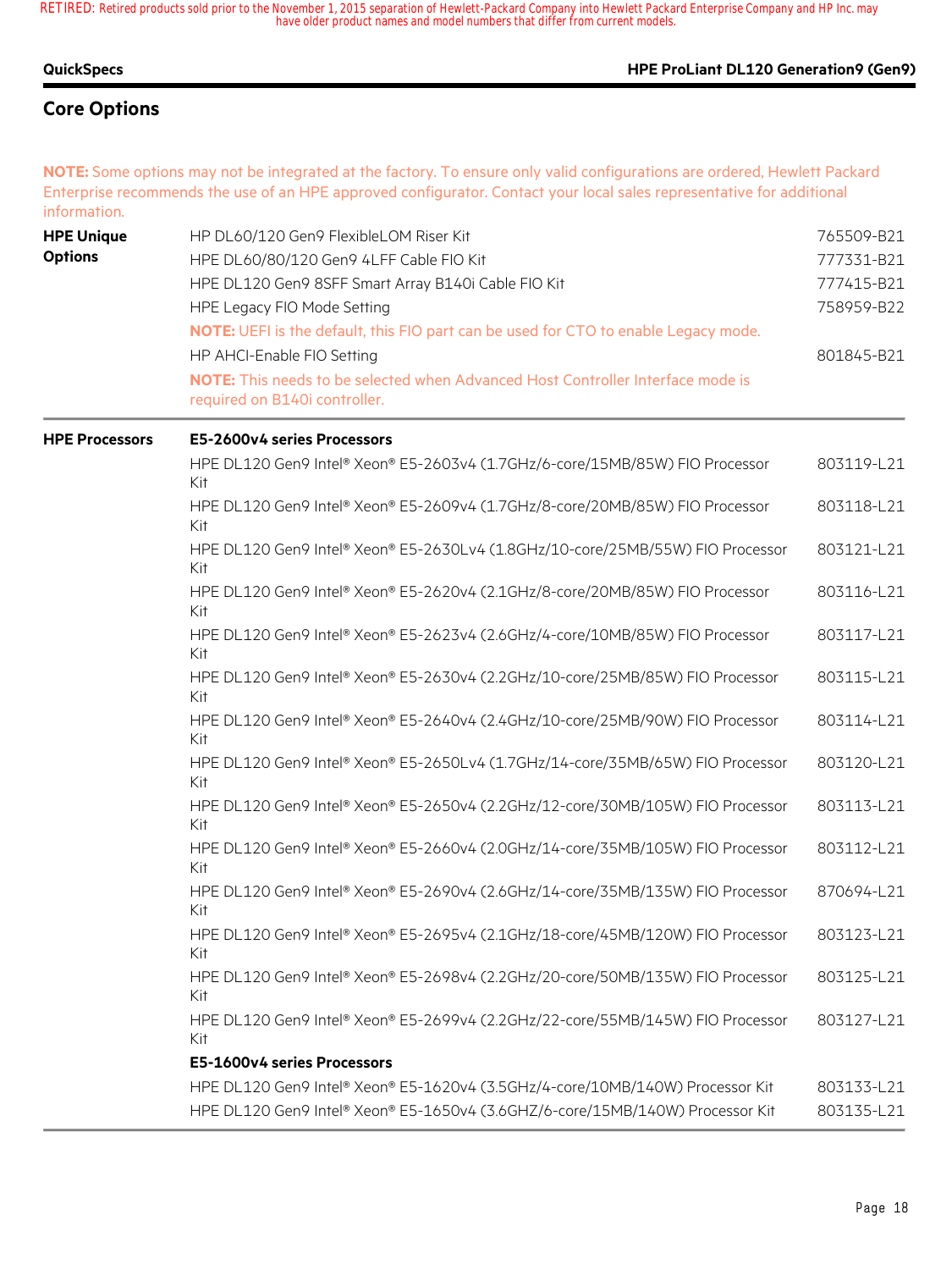### **QuickSpecs HPE ProLiant DL120 Generation9 (Gen9)**

# **Core Options**

### **Memory Selection**

To streamline the configuration process for HPE ProLiant Gen9 servers and to provide the best product availability, HPE recommends memory from the list located here: **http://www.hpe.com/products/recommend**. Best product availability is limited to US, Canada, and Latin America at this time.

| <b>HPE Memory</b> | Registered DIMMs (RDIMMs) for E5-2600v4 Series                                                  |            |  |  |  |  |
|-------------------|-------------------------------------------------------------------------------------------------|------------|--|--|--|--|
|                   | HP 8GB (1x8GB) Single Rank x8 DDR4-2400 CAS-17-17-17 Registered Memory Kit                      | 805347-B21 |  |  |  |  |
|                   | HP 16GB (1x16GB) Single Rank x4 DDR4-2400 CAS-17-17-17 Registered Memory Kit                    | 805349-B21 |  |  |  |  |
|                   | HPE 16GB (1x16GB) Dual Rank x4 DDR4-2400 CAS-17-17-17 Registered Memory Kit                     | 836220-B21 |  |  |  |  |
|                   | HP 32GB (1x32GB) Dual Rank x4 DDR4-2400 CAS-17-17-17 Registered Memory Kit                      | 805351-B21 |  |  |  |  |
|                   | HPE 8GB (1x8GB) Single Rank x8 DDR4-2400 CAS-17-17-17 Registered Standard<br>Memory Kit         | 851353-B21 |  |  |  |  |
|                   | Registered DIMMs (RDIMMs) for E5-2600v3 Series                                                  |            |  |  |  |  |
|                   | HP 4GB (1x4GB) Single Rank x8 DDR4-2133 CAS-15-15-15 Registered Memory Kit                      | 726717-B21 |  |  |  |  |
|                   | HPE 4GB (1x4GB) Single Rank x8 DDR4-2133 CAS-15-15-15 Registered Standard<br>Memory Kit         | 803026-B21 |  |  |  |  |
|                   | HP 8GB (1x8GB) Single Rank x4 DDR4-2133 CAS-15-15-15 Registered Memory Kit                      | 726718-B21 |  |  |  |  |
|                   | HP 8GB (1x8GB) Dual Rank x8 DDR4-2133 CAS-15-15-15 Registered Memory Kit                        | 759934-B21 |  |  |  |  |
|                   | HPE 8GB (1x8GB) Single Rank x4 DDR4-2133 CAS-15-15-15 Registered Standard<br>Memory Kit         | 803028-B21 |  |  |  |  |
|                   | HP 16GB (1x16GB) Dual Rank x4 DDR4-2133 CAS-15-15-15 Registered Memory Kit                      | 726719-B21 |  |  |  |  |
|                   | HP 32GB (1x32GB) Dual Rank x4 DDR4-2133 CAS-15-15-15 Registered Memory Kit                      | 728629-B21 |  |  |  |  |
|                   | Load Reduced DIMMs (LRDIMMs) for E5-2600v4 Series                                               |            |  |  |  |  |
|                   | HPE 32GB (1x32GB) Dual Rank x4 DDR4-2400 CAS-17-17-17 Load Reduced Memory<br>Kit                |            |  |  |  |  |
|                   | Load Reduced DIMMs (LRDIMMs) for E5-2600v3 Series                                               |            |  |  |  |  |
|                   | HP 16GB (1x16GB) Dual Rank x4 DDR4-2133 CAS-15-15-15 Load Reduced Memory Kit                    | 726720-B21 |  |  |  |  |
|                   | HP 32GB (1x32GB) Quad Rank x4 DDR4-2133 CAS-15-15-15 Load Reduced Memory Kit                    | 726722-B21 |  |  |  |  |
|                   | HPE Optical Drives HPE 9.5mm SATA DVD-ROM JackBlack Gen9 Optical Drive                          | 726536-B21 |  |  |  |  |
|                   | HPE 9.5mm SATA DVD-RW JackBlack G9 Optical Drive                                                | 726537-B21 |  |  |  |  |
| <b>HPE Drives</b> | SAS Hot Plug SFF (2.5-inch) Enterprise (ENT) Drives                                             |            |  |  |  |  |
|                   | HPE 300GB SAS 12G Enterprise 15K SFF (2.5in) SC 3yr Wty Digitally Signed Firmware<br><b>HDD</b> | 870753-B21 |  |  |  |  |
|                   | HPE 300GB SAS 12G Enterprise 10K SFF (2.5in) SC 3yr Wty Digitally Signed Firmware<br><b>HDD</b> | 872475-B21 |  |  |  |  |
|                   | HPE 300GB SAS 12G Enterprise 15K SFF (2.5in) SC 3yr Wty HDD                                     | 759208-B21 |  |  |  |  |
|                   | HPE 300GB SAS 12G Enterprise 10K SFF (2.5in) SC 3yr Wty HDD                                     | 785067-B21 |  |  |  |  |
|                   | HPE 450GB SAS 12G Enterprise 15K SFF (2.5in) SC 3yr Wty HDD                                     | 759210-B21 |  |  |  |  |
|                   | HPE 600GB SAS 12G Enterprise 15K SFF (2.5in) SC 3yr Wty Digitally Signed Firmware<br><b>HDD</b> | 870757-B21 |  |  |  |  |
|                   | HPE 600GB SAS 12G Enterprise 15K SFF (2.5in) SC 3yr Wty 512e Digitally Signed<br>Firmware HDD   | 870763-B21 |  |  |  |  |
|                   | HPE 600GB SAS 12G Enterprise 15K SFF (2.5in) SC 3yr Wty HDD                                     | 759212-B21 |  |  |  |  |
|                   | HPE 600GB SAS 12G Enterprise 10K SFF (2.5in) SC 3yr Wty Digitally Signed Firmware<br><b>HDD</b> | 872477-B21 |  |  |  |  |
|                   | HPE 600GB SAS 12G Enterprise 10K SFF (2.5in) SC 3yr Wty HDD                                     | 781516-B21 |  |  |  |  |
|                   |                                                                                                 |            |  |  |  |  |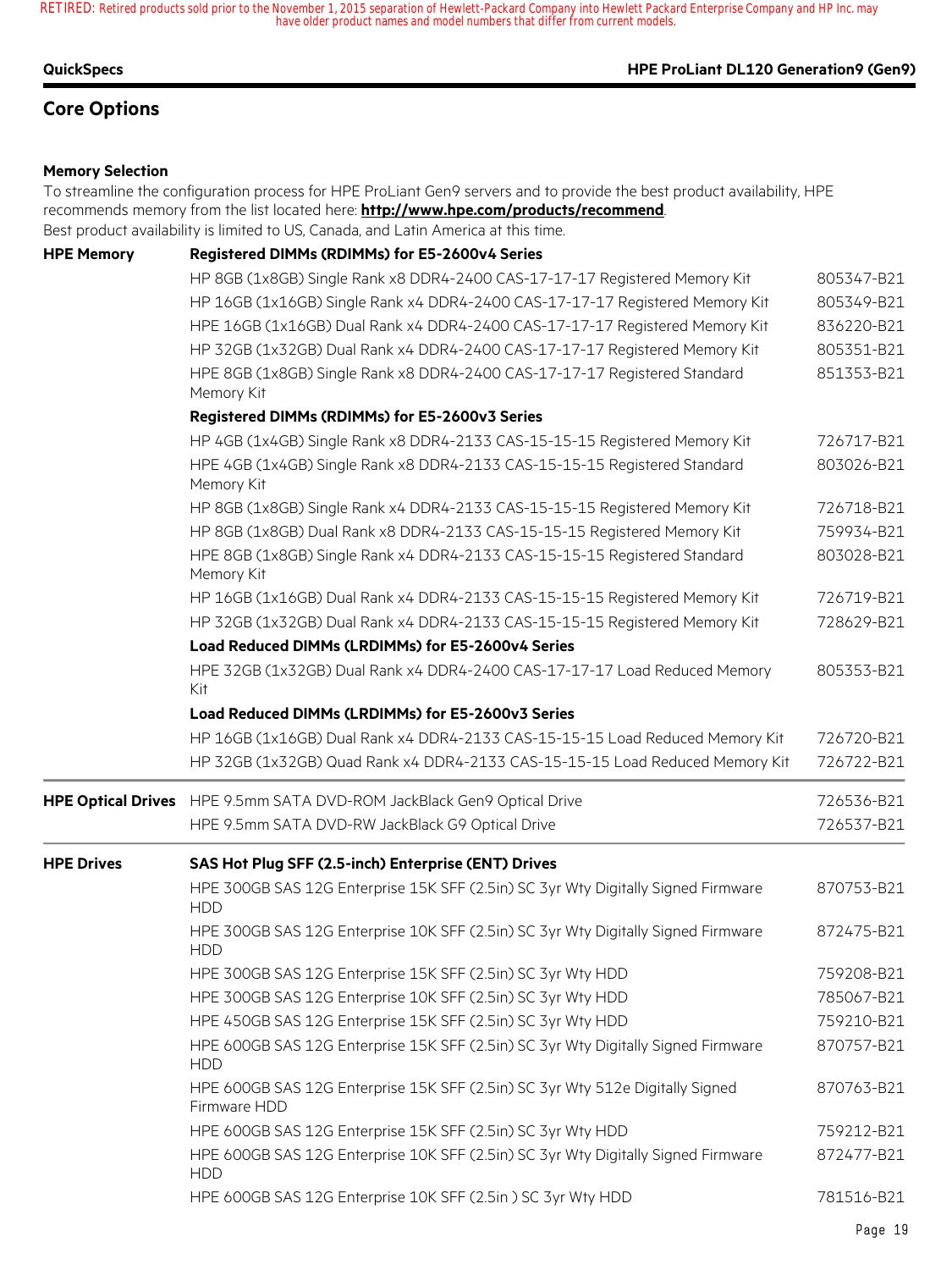|  |  | QuickSpecs |
|--|--|------------|
|  |  |            |

### **QuickSpecs HPE ProLiant DL120 Generation9 (Gen9)**

# **Core Options**

| HPE 900GB SAS 12G Enterprise 15K SFF (2.5in) SC 3yr Wty Digitally Signed Firmware<br><b>HDD</b>   | 870759-B21 |
|---------------------------------------------------------------------------------------------------|------------|
| HPE 900GB SAS 12G Enterprise 15K SFF (2.5in) SC 3yr Wty 512e Digitally Signed<br>Firmware HDD     | 870765-B21 |
| HPE 900GB SAS 12G Enterprise 10K SFF (2.5in) SC 3yr Wty HDD                                       | 785069-B21 |
| HPE 1.2TB SAS 12G Enterprise 10K SFF (2.5in) SC 3yr Wty Digitally Signed Firmware<br><b>HDD</b>   | 872479-B21 |
| HPE 1.2TB SAS 12G Enterprise 10K SFF (2.5in) SC 3yr Wty HDD                                       | 781518-B21 |
| HPE 1.8TB SAS 12G Enterprise 10K SFF (2.5in) SC 3yr Wty 512e Digitally Signed<br>Firmware HDD     | 872481-B21 |
| HPE 1.8TB SAS 12G Enterprise 10K SFF (2.5in) SC 3yr Wty 512e HDD                                  | 791034-B21 |
| HPE 2.4TB SAS 12G Enterprise 10K SFF (2.5in) SC 3yr Wty 512e Digitally Signed<br>Firmware HDD     | 881457-B21 |
| SAS Hot Plug SFF (2.5-inch) Midline (MDL) Drives                                                  |            |
| HPE 1TB SAS 12G Midline 7.2K SFF (2.5in) SC 1yr Wty Digitally Signed Firmware HDD                 | 832514-B21 |
| SAS Hot Plug LFF (3.5-inch) Enterprise (ENT) Drives                                               |            |
| HPE 300GB SAS 12G Enterprise 15K LFF (3.5in) SCC 3yr Wty HDD                                      | 737261-B21 |
| HPE 450GB SAS 12G Enterprise 15K LFF (3.5in) SCC 3yr Wty HDD                                      | 737394-B21 |
| HPE 600GB SAS 12G Enterprise 15K LFF (3.5in) SC 3yr Wty HDD                                       | 765424-B21 |
| SAS Hot Plug LFF (3.5-inch) Midline (MDL) Drives                                                  |            |
| HPE 1TB SAS 12G Midline 7.2K LFF (3.5in) SC 1yr Wty Digitally Signed Firmware HDD                 | 846524-B21 |
| HPE 2TB SAS 12G Midline 7.2K LFF (3.5in) SC 1yr Wty Digitally Signed Firmware HDD                 | 872485-B21 |
| HPE 2TB SAS 12G Midline 7.2K LFF (3.5in) SC 1yr Wty HDD                                           | 818365-B21 |
| HPE 3TB SAS 12G Midline 7.2K LFF (3.5in) SC 1yr Wty Digitally Signed Firmware HDD                 | 846528-B21 |
| HPE 4TB SAS 12G Midline 7.2K LFF (3.5in) SC 1yr Wty Digitally Signed Firmware HDD                 | 872487-B21 |
| HPE 4TB SAS 12G Midline 7.2K LFF (3.5in) SC 1yr Wty HDD                                           | 818367-B21 |
| HPE 6TB SAS 12G Midline 7.2K LFF (3.5in) SC 1yr Wty Digitally Signed Firmware HDD                 | 846514-B21 |
| HPE 8TB SAS 12G Midline 7.2K LFF (3.5in) SC 1yr Wty 512e Digitally Signed Firmware<br><b>HDD</b>  | 819201-B21 |
| HPE 8TB SAS 12G Midline 7.2K LFF (3.5in) SC 1yr Wty Helium 512e Digitally Signed<br>Firmware HDD  | 861590-B21 |
| HPE 10TB SAS 12G Midline 7.2K LFF (3.5in) SC 1yr Wty Helium 512e Digitally Signed<br>Firmware HDD | 857644-B21 |
| SATA Hot Plug SFF (2.5-inch) Midline (MDL) Drives                                                 |            |
| HPE 1TB SATA 6G Midline 7.2K SFF (2.5in) SC 1yr Wty Digitally Signed Firmware HDD                 | 655710-B21 |
| SATA Hot Plug LFF (3.5-inch) Midline (MDL) Drives                                                 |            |
| HPE 1TB SATA 6G Midline 7.2K LFF (3.5in) SC 1yr Wty HDD                                           | 861691-B21 |
| HPE 2TB SATA 6G Midline 7.2K LFF (3.5in) SC 1yr Wty Digitally Signed Firmware HDD                 | 872489-B21 |
| HPE 2TB SATA 6G Midline 7.2K LFF (3.5in) SC 1yr Wty HDD                                           | 861676-B21 |
| HPE 3TB SATA 6G Midline 7.2K LFF (3.5in) SC 1yr Wty Digitally Signed Firmware HDD                 | 861693-B21 |
| HPE 4TB SATA 6G Midline 7.2K LFF (3.5in) SC 1yr Wty Digitally Signed Firmware HDD                 | 872491-B21 |
| HPE 4TB SATA 6G Midline 7.2K LFF (3.5in) SC 1yr Wty 512e HDD                                      | 861752-B21 |
| HPE 4TB SATA 6G Midline 7.2K LFF (3.5in) SC 1yr Wty HDD                                           | 861678-B21 |
| HPE 6TB SATA 6G Midline 7.2K LFF (3.5in) SC 1yr Wty 512e HDD                                      | 861750-B21 |
| HPE 6TB SATA 6G Midline 7.2K LFF (3.5in) SC 1yr Wty Digitally Signed Firmware HDD                 | 846510-B21 |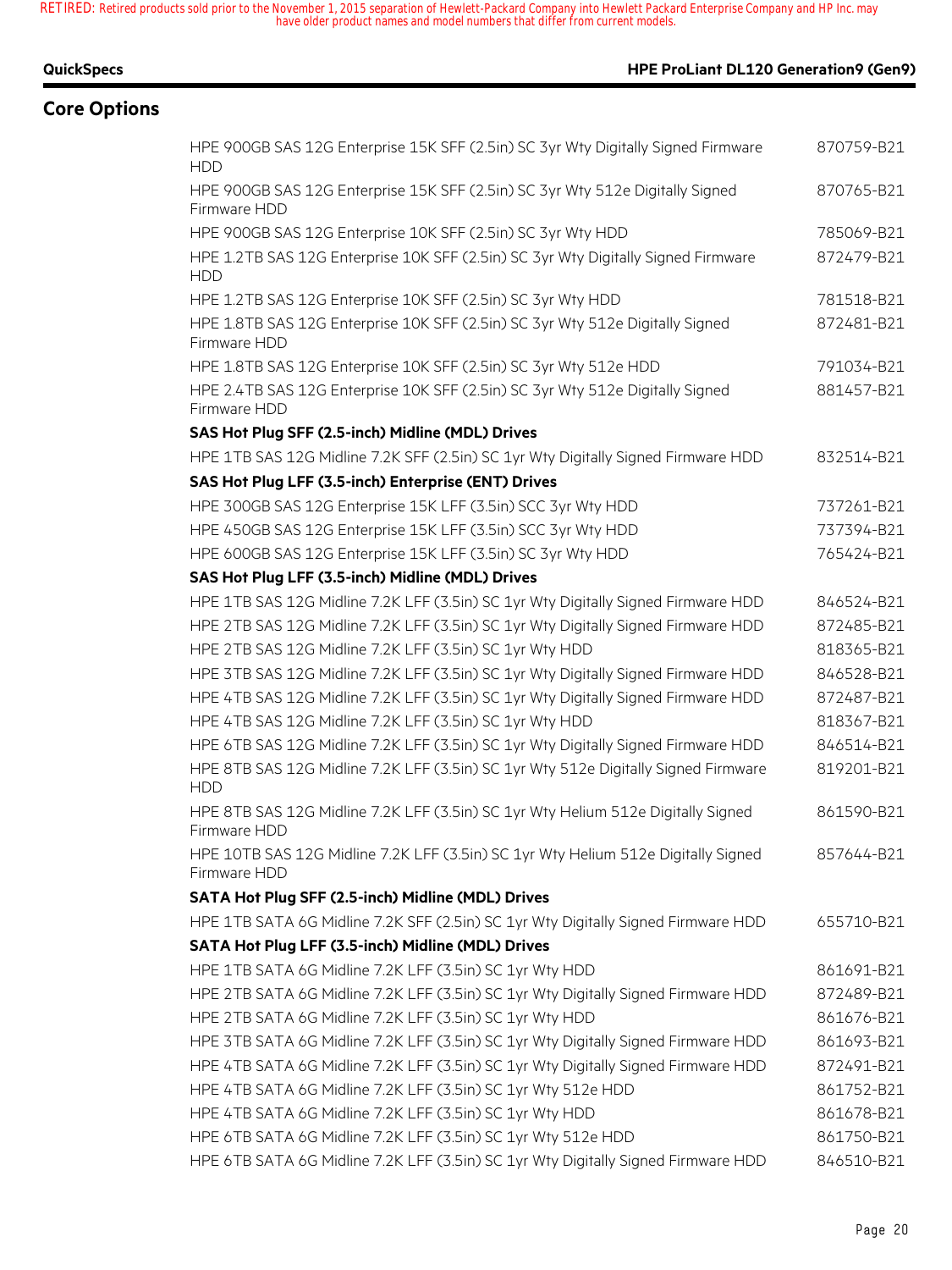### **QuickSpecs HPE ProLiant DL120 Generation9 (Gen9)**

# **Core Options**

| HPE 8TB SATA 6G Midline 7.2K LFF (3.5in) SC 1yr Wty Helium 512e Digitally Signed<br>Firmware HDD                                                                       | 861594-B21 |
|------------------------------------------------------------------------------------------------------------------------------------------------------------------------|------------|
| HPE 8TB SATA 6G Midline 7.2K LFF (3.5in) SC 1yr Wty 512e Digitally Signed Firmware<br><b>HDD</b>                                                                       | 819203-B21 |
| HPE 10TB SATA 6G Midline 7.2K LFF (3.5in) SC 1yr Wty Helium 512e Digitally Signed<br>Firmware HDD                                                                      | 857648-B21 |
| SATA Non-Hot Plug LFF (3.5-inch) Midline (MDL) Drives                                                                                                                  |            |
| HPE 1TB SATA 6G Midline 7.2K LFF (3.5in) RW 1yr Wty HDD                                                                                                                | 801882-B21 |
| HPE 2TB SATA 6G Midline 7.2K LFF (3.5in) RW 1yr Wty HDD                                                                                                                | 801884-B21 |
| HPE 4TB SATA 6G Midline 7.2K LFF (3.5in) RW 1yr Wty HDD                                                                                                                | 801888-B21 |
| 6G SATA Hot Plug SFF (2.5-inch) SC 512e Drives                                                                                                                         |            |
| HPE 1TB SATA 6G Midline 7.2K SFF (2.5in) SC 1yr Wty 512e Digitally Signed Firmware<br><b>HDD</b>                                                                       | 765453-B21 |
| HPE 2TB SATA 6G Midline 7.2K SFF (2.5in) SC 1yr Wty 512e Digitally Signed Firmware<br><b>HDD</b>                                                                       | 765455-B21 |
| <b>SSD Selection</b>                                                                                                                                                   |            |
| To streamline the configuration process for HPE ProLiant Gen9 servers and to provide the<br>best product availability, HPE recommends SSDs from the list located here: |            |
| http://www.hpe.com/products/recommend<br>Best product availability is limited to US, Canada, and Latin America at this time.                                           |            |
| 12G SAS Hot Plug SFF (2.5-inch) Mixed Use SC Solid State Drives                                                                                                        |            |
| HPE 400GB SAS 12G Mixed Use SFF (2.5in) SC 3yr Wty Digitally Signed Firmware SSD                                                                                       | 873359-B21 |
| HPE 400GB SAS 12G Mixed Use SFF (2.5in) SC 3yr Wty Digitally Signed Firmware SSD                                                                                       | 872374-B21 |
| HPE 800GB SAS 12G Mixed Use SFF (2.5in) SC 3yr Wty Digitally Signed Firmware SSD                                                                                       | 873363-B21 |
| HPE 800GB SAS 12G Mixed Use SFF (2.5in) SC 3yr Wty Digitally Signed Firmware SSD                                                                                       | 872376-B21 |
| HPE 1.6TB SAS 12G Mixed Use SFF (2.5in) SC 3yr Wty Digitally Signed Firmware SSD                                                                                       | 873365-B21 |
| HPE 1.6TB SAS 12G Mixed Use SFF (2.5in) SC 3yr Wty Digitally Signed Firmware SSD                                                                                       | 872382-B21 |
| HPE 3.2TB SAS 12G Mixed Use SFF (2.5in) SC 3yr Wty Digitally Signed Firmware SSD                                                                                       | 873367-B21 |
| HPE 3.2TB SAS 12G Mixed Use SFF (2.5in) SC 3yr Wty Digitally Signed Firmware SSD                                                                                       | 872386-B21 |
| 12G SAS Hot Plug LFF (3.5-inch) Mixed Use SC Solid State Drives                                                                                                        |            |
| HPE 800GB SAS 12G Mixed Use LFF (3.5in) SCC 3yr Wty Digitally Signed Firmware SSD                                                                                      | 872378-B21 |
| 12G SAS Hot Plug SFF (2.5-inch) SC Midline 512e Drives                                                                                                                 |            |
| HPE 600GB SAS 12G Enterprise 15K SFF (2.5in) SC 3yr Wty 512e HDD                                                                                                       | 748387-B21 |
| HPE 1TB SAS 12G Midline 7.2K SFF (2.5in) SC 1yr Wty 512e Digitally Signed Firmware<br><b>HDD</b>                                                                       | 765464-B21 |
| HPE 2TB SAS 12G Midline 7.2K SFF (2.5in) SC 1yr Wty 512e HDD                                                                                                           | 765466-B21 |
| 12G SAS Hot Plug LFF (3.5-inch) SC 512e Performance Drives                                                                                                             |            |
| HPE 4TB SAS 12G Midline 7.2K LFF (3.5in) SC 1yr Wty 512e HDD                                                                                                           | 861756-B21 |
| HPE 6TB SAS 12G Midline 7.2K LFF (3.5in) SC 1yr Wty 512e HDD                                                                                                           | 861754-B21 |
| 12G SAS Hot Plug SFF (2.5-inch) SC Read Intensive Solid State Drives                                                                                                   |            |
| HPE 480GB SAS 12G Read Intensive SFF (2.5in) SC 3yr Wty Digitally Signed Firmware<br><b>SSD</b>                                                                        | 875311-B21 |
| HPE 960GB SAS 12G Read Intensive SFF (2.5in) SC 3yr Wty Digitally Signed Firmware<br><b>SSD</b>                                                                        | 872390-B21 |
| HPE 960GB SAS 12G Read Intensive SFF (2.5in) SC 3yr Wty Digitally Signed Firmware<br>SSD                                                                               | 875313-B21 |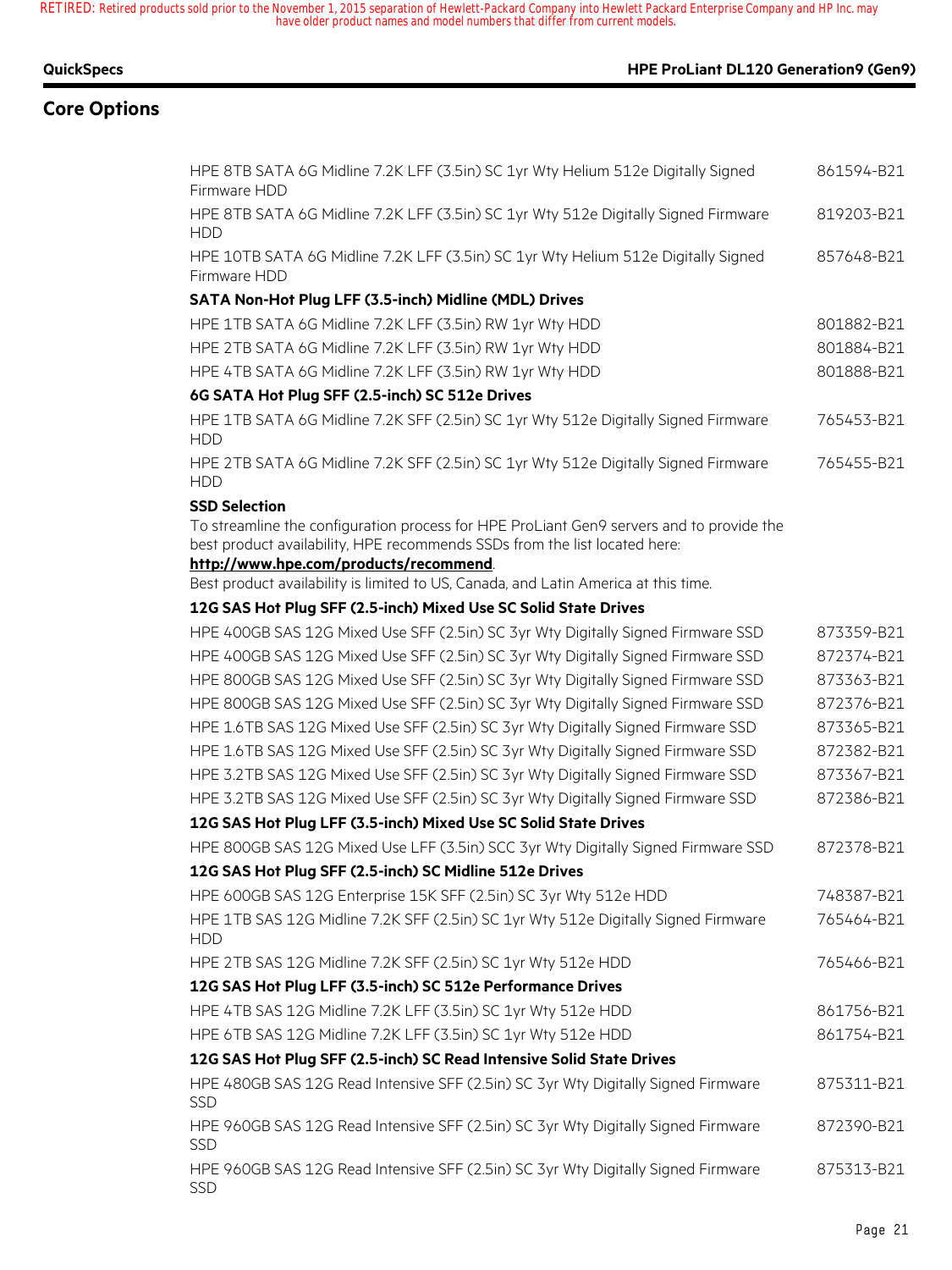| וערשמערון גרוש וועש ורעיון ושרווער עושון שערון ושמערון מרוש שערוומרע ששמער שמשפט שנושרו |  |  |
|-----------------------------------------------------------------------------------------|--|--|
|                                                                                         |  |  |
|                                                                                         |  |  |
|                                                                                         |  |  |
|                                                                                         |  |  |
|                                                                                         |  |  |

# **Core Options**

### **QuickSpecs HPE ProLiant DL120 Generation9 (Gen9)**

| HPE 1.92TB SAS 12G Read Intensive SFF (2.5in) SC 3yr Wty Digitally Signed Firmware<br><b>SSD</b> | 872392-B21 |
|--------------------------------------------------------------------------------------------------|------------|
| HPE 1.92TB SAS 12G Read Intensive SFF (2.5in) SC 3yr Wty Digitally Signed Firmware<br><b>SSD</b> | 875326-B21 |
| HPE 3.84TB SAS 12G Read Intensive SFF (2.5in) SC 3yr Wty Digitally Signed Firmware<br>SSD        | 872394-B21 |
| HPE 3.84TB SAS 12G Read Intensive SFF (2.5in) SC 3yr Wty Digitally Signed Firmware<br><b>SSD</b> | 875330-B21 |
| HPE 7.68TB SAS 12G Read Intensive SFF (2.5in) SC 3yr Wty Digitally Signed Firmware<br><b>SSD</b> | 870144-B21 |
| 12G SAS Hot Plug SFF (2.5-inch) SC Write Intensive Solid State Drives                            |            |
| HPE 400GB SAS 12G Write Intensive SFF (2.5in) SC 3yr Wty Digitally Signed Firmware<br>SSD        | 873351-B21 |
| HPE 800GB SAS 12G Write Intensive SFF (2.5in) SC 3yr Wty Digitally Signed Firmware<br><b>SSD</b> | 873355-B21 |
| HPE 1.6TB SAS 12G Write Intensive SFF (2.5in) SC 3yr Wty Digitally Signed Firmware SSD           | 873357-B21 |
| 6G SATA Hot Plug SFF (2.5-inch) Write Intensive Solid State Drives                               |            |
| HPE 400GB SATA 6G WI SFF SC DS SSD                                                               | 872355-B21 |
| HPE 800GB SATA 6G WI SFF SC DS SSD                                                               | 872359-B21 |
| HPE 1.6TB SATA 6G WI SFF SC DS SSD                                                               | 872363-B21 |
| 6G SATA Hot Plug SFF (2.5-inch) Mixed Use Solid State Drives                                     |            |
| HPE 240GB SATA 6G Mixed Use SFF (2.5in) SC 3yr Wty Digitally Signed Firmware SSD                 | 880295-B21 |
| HPE 240GB SATA 6G Mixed Use SFF (2.5in) SC 3yr Wty Digitally Signed Firmware SSD                 | 875483-B21 |
| HPE 480GB SATA 6G Mixed Use SFF (2.5in) SC 3yr Wty Digitally Signed Firmware SSD                 | 877776-B21 |
| HPE 480GB SATA 6G Mixed Use SFF (2.5in) SC 3yr Wty Digitally Signed Firmware SSD                 | 875470-B21 |
| HPE 480GB SATA 6G Mixed Use SFF (2.5in) SC 3yr Wty Digitally Signed Firmware SSD                 | 872344-B21 |
| HPE 960GB SATA 6G Mixed Use SFF (2.5in) SC 3yr Wty Digitally Signed Firmware SSD                 | 877782-B21 |
| HPE 960GB SATA 6G Mixed Use SFF (2.5in) SC 3yr Wty Digitally Signed Firmware SSD                 | 872348-B21 |
| HPE 960GB SATA 6G Mixed Use SFF (2.5in) SC 3yr Wty Digitally Signed Firmware SSD                 | 875474-B21 |
| HPE 1.6TB SATA 6G Mixed Use SFF (2.5in) SC 3yr Wty SSD                                           | 804631-B21 |
| HPE 1.92TB SATA 6G Mixed Use SFF (2.5in) SC 3yr Wty Digitally Signed Firmware SSD                | 877788-B21 |
| HPE 1.92TB SATA 6G Mixed Use SFF (2.5in) SC 3yr Wty Digitally Signed Firmware SSD                | 872352-B21 |
| HPE 1.92TB SATA 6G Mixed Use SFF (2.5in) SC 3yr Wty Digitally Signed Firmware SSD                | 875478-B21 |
| 6G SATA Hot Plug LFF (3.5-inch) Write Intensive Solid State Drives                               |            |
| HPE 400GB SATA 6G WI LFF SCC DS SSD                                                              | 872357-B21 |
| HPE 800GB SATA 6G WI LFF SCC DS SSD                                                              | 872361-B21 |
| HPE 1.6TB SATA 6G WI LFF SCC DS SSD                                                              | 872365-B21 |
| 6G SATA Hot Plug LFF (3.5-inch) Mixed Use Solid State Drives                                     |            |
| HPE 480GB SATA 6G Mixed Use LFF (3.5in) SCC 3yr Wty Digitally Signed Firmware SSD                | 875472-B21 |
| HPE 480GB SATA 6G Mixed Use LFF (3.5in) SCC 3yr Wty Digitally Signed Firmware SSD                | 872346-B21 |
| HPE 960GB SATA 6G Mixed Use LFF (3.5in) SCC 3yr Wty Digitally Signed Firmware SSD                | 877784-B21 |
| HPE 960GB SATA 6G Mixed Use LFF (3.5in) SCC 3yr Wty Digitally Signed Firmware SSD                | 875476-B21 |
| HPE 960GB SATA 6G Mixed Use LFF (3.5in) SCC 3yr Wty Digitally Signed Firmware SSD                | 872350-B21 |
| HPE 1.6TB SATA 6G Mixed Use LFF (3.5in) SCC 3yr Wty SSD                                          | 804634-B21 |
| HPE 1.92TB SATA 6G Mixed Use LFF (3.5in) SCC 3yr Wty Digitally Signed Firmware SSD               | 877790-B21 |
| HPE 1.92TB SATA 6G Mixed Use LFF (3.5in) SCC 3yr Wty Digitally Signed Firmware SSD               | 875480-B21 |
|                                                                                                  |            |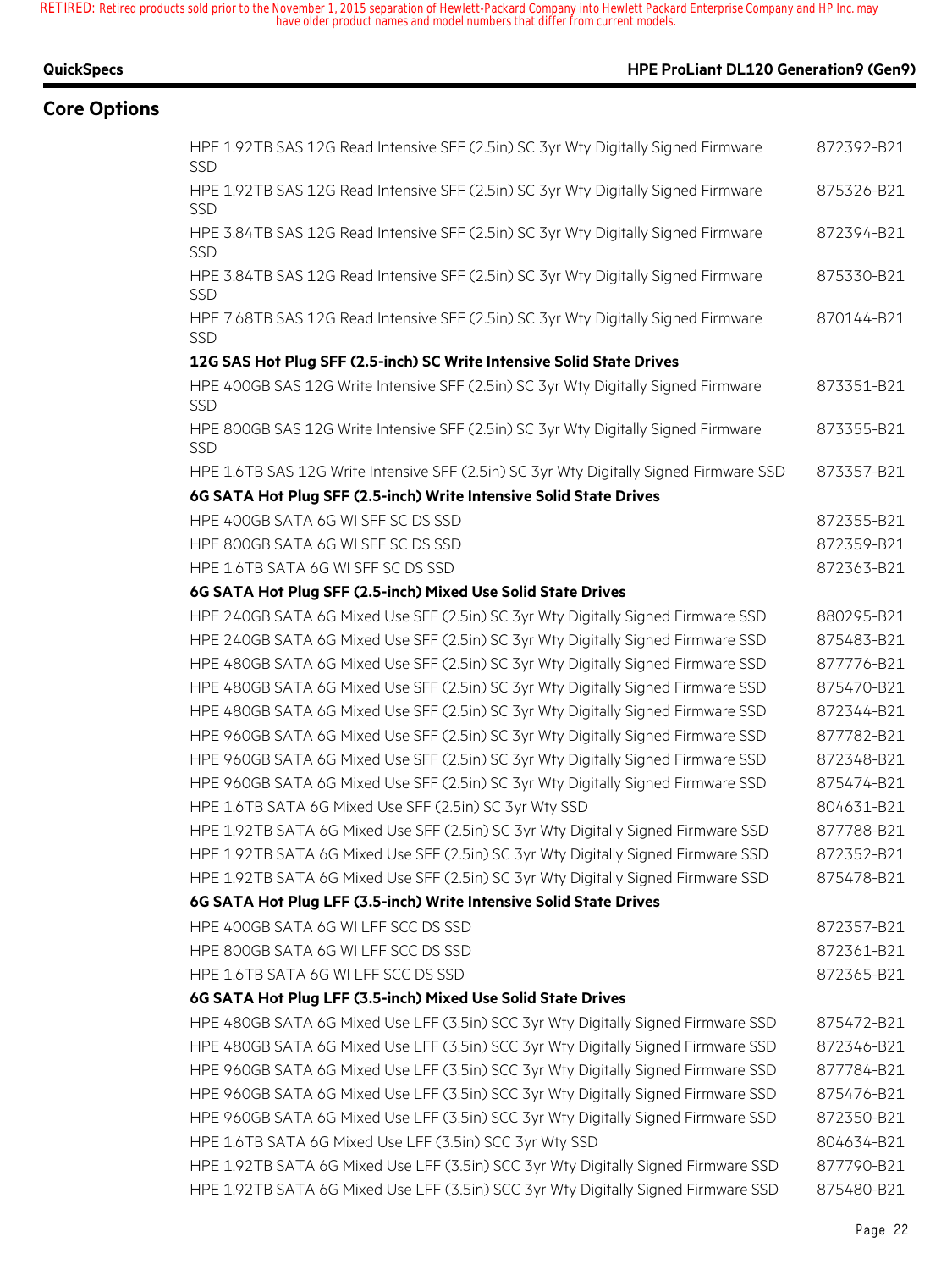# **Core Options**

# **QuickSpecs HPE ProLiant DL120 Generation9 (Gen9)**

|  |  | 6G SATA Hot Plug SFF (2.5-inch) SC Read Intensive Solid State Drives |  |
|--|--|----------------------------------------------------------------------|--|
|--|--|----------------------------------------------------------------------|--|

| HPE 150GB SATA 6G Read Intensive SFF (2.5in) SC 3yr Wty Digitally Signed Firmware<br><b>SSD</b>   | 869374-B21 |
|---------------------------------------------------------------------------------------------------|------------|
| HPE 240GB SATA 6G Read Intensive SFF (2.5in) SC 3yr Wty Digitally Signed Firmware<br><b>SSD</b>   | 877740-B21 |
| HPE 240GB SATA 6G RI SFF SC DS SSD                                                                | 868814-B21 |
| HPE 240GB SATA 6G Read Intensive SFF (2.5in) SC 3yr Wty Digitally Signed Firmware<br><b>SSD</b>   | 869376-B21 |
| HPE 240GB SATA 6G Read Intensive SFF (2.5in) SC 3yr Wty Digitally Signed Firmware<br><b>SSD</b>   | 875503-B21 |
| HPE 480GB SATA 6G Read Intensive SFF (2.5in) SC 3yr Wty Digitally Signed Firmware<br><b>SSD</b>   | 877746-B21 |
| HPE 480GB SATA 6G RI SFF SC DS SSD                                                                | 868818-B21 |
| HPE 480GB SATA 6G Read Intensive SFF (2.5in) SC 3yr Wty Digitally Signed Firmware<br><b>SSD</b>   | 869378-B21 |
| HPE 480GB SATA 6G Read Intensive SFF (2.5in) SC 3yr Wty Digitally Signed Firmware<br><b>SSD</b>   | 875509-B21 |
| HPE 960GB SATA 6G Read Intensive SFF (2.5in) SC 3yr Wty Digitally Signed Firmware<br><b>SSD</b>   | 877752-B21 |
| HPE 960GB SATA 6G RI SFF SC DS SSD                                                                | 868822-B21 |
| HPE 960GB SATA 6G Read Intensive SFF (2.5in) SC 3yr Wty Digitally Signed Firmware<br><b>SSD</b>   | 869384-B21 |
| HPE 960GB SATA 6G Read Intensive SFF (2.5in) SC 3yr Wty Digitally Signed Firmware<br><b>SSD</b>   | 875511-B21 |
| HPE 960GB SATA 6G Read Intensive SFF (2.5in) SC 3yr Wty SSD                                       | 871768-B21 |
| HPE 1.6TB SATA 6G Read Intensive SFF (2.5in) SC 3yr Wty Digitally Signed Firmware SSD             | 869386-B21 |
| HPE 1.92TB SATA 6G Read Intensive SFF (2.5in) SC 3yr Wty Digitally Signed Firmware<br><b>SSD</b>  | 877758-B21 |
| HPE 1.92TB SATA 6G RI SFF SC DS SSD                                                               | 868826-B21 |
| HPE 1.92TB SATA 6G Read Intensive SFF (2.5in) SC 3yr Wty Digitally Signed Firmware<br><b>SSD</b>  | 871770-B21 |
| HPE 1.92TB SATA 6G Read Intensive SFF (2.5in) SC 3yr Wty Digitally Signed Firmware<br><b>SSD</b>  | 875513-B21 |
| HPE 3.84TB SATA 6G Read Intensive SFF (2.5in) SC 3yr Wty Digitally Signed Firmware<br><b>SSD</b>  | 877764-B21 |
| HPE 3.84TB SATA 6G RI SFF SC DS SSD                                                               | 868830-B21 |
| 6G SATA Hot Plug LFF (3.5-inch) SC Read Intensive Solid State Drives                              |            |
| HPE 480GB SATA 6G Read Intensive LFF (3.5in) SCC 3yr Wty Digitally Signed Firmware<br><b>SSD</b>  | 877748-B21 |
| HPE 480GB SATA 6G Read Intensive LFF (3.5in) SCC 3yr Wty Digitally Signed Firmware<br><b>SSD</b>  | 869380-B21 |
| HPE 960GB SATA 6G Read Intensive LFF (3.5in) SCC 3yr Wty Digitally Signed Firmware<br><b>SSD</b>  | 877754-B21 |
| HPE 1.6TB SATA 6G Read Intensive LFF (3.5in) SCC 3yr Wty Digitally Signed Firmware<br><b>SSD</b>  | 869388-B21 |
| HPE 1.92TB SATA 6G Read Intensive LFF (3.5in) SCC 3yr Wty Digitally Signed Firmware<br><b>SSD</b> | 877760-B21 |
| Read Intensive - 6G SATA - M.2 - Solid State Drives                                               |            |
| HPE 150GB SATA 6G Read Intensive M.2 2280 3yr Wty Digitally Signed Firmware SSD                   | 875317-B21 |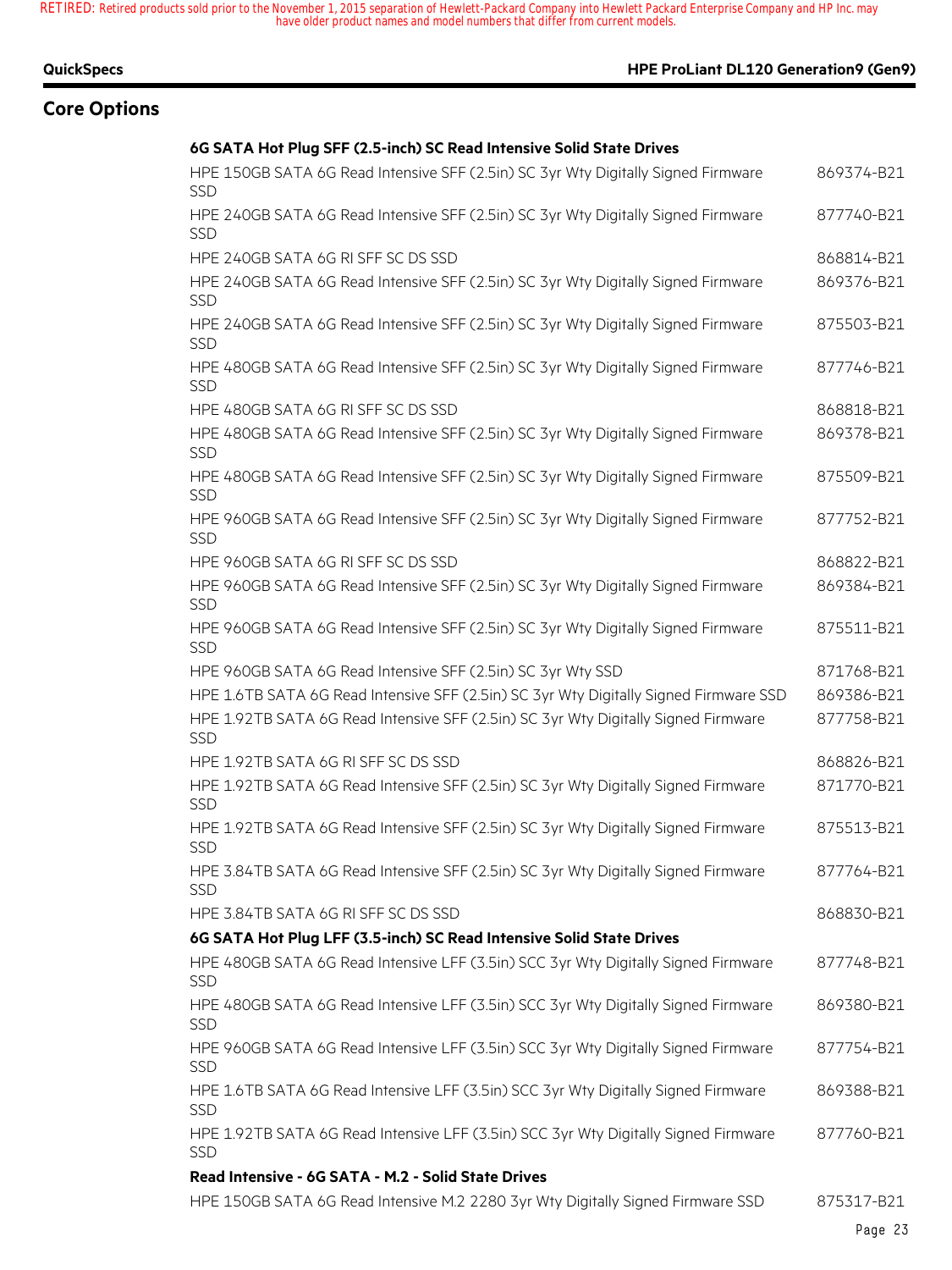# **Core Options**

| QuickSpecs | HPE ProLiant DL120 Generation9 (Gen9) |
|------------|---------------------------------------|
|            |                                       |

|                       | M.2 SSD                                                                                                                                                                                             |            |
|-----------------------|-----------------------------------------------------------------------------------------------------------------------------------------------------------------------------------------------------|------------|
|                       | HPE Universal SATA HHHL 3yr Wty M.2 Kit                                                                                                                                                             | 878783-B21 |
|                       | HP DL60/120 Gen9 M.2 Cable Kit                                                                                                                                                                      | 805283-B21 |
|                       | NOTE: M.2 drives go in PCIe slot and use B140i SATA controller.                                                                                                                                     |            |
|                       | NOTE: 805283-B21 cable kit is a mandatory option required to support M.2 SSDs.                                                                                                                      |            |
|                       | <b>Hard Drive Blank Kits</b>                                                                                                                                                                        |            |
|                       | HPE Large Form Factor Hard Drive Blank Kit                                                                                                                                                          | 666986-B21 |
|                       | HPE Small Form Factor Hard Drive Blank Kit                                                                                                                                                          | 666987-B21 |
| <b>HPE Networking</b> | 1 Gigabit Ethernet adapters                                                                                                                                                                         |            |
|                       | HPE Ethernet 1Gb 4-port 331T Adapter                                                                                                                                                                | 647594-B21 |
|                       | HPE Ethernet 1Gb 2-port 332T Adapter                                                                                                                                                                | 615732-B21 |
|                       | HPE Ethernet 1Gb 2-port 361T Adapter                                                                                                                                                                | 652497-B21 |
|                       | HPE Ethernet 1Gb 4-port 366T Adapter                                                                                                                                                                | 811546-B21 |
|                       | <b>10 Gigabit Ethernet adapters</b>                                                                                                                                                                 |            |
|                       | HPE Ethernet 10Gb 2-port 530SFP Adapter                                                                                                                                                             | 652503-B21 |
|                       | HPE Ethernet 10Gb 2-port 530T Adapter                                                                                                                                                               | 656596-B21 |
|                       | HPE Ethernet 10Gb 2-port 546SFP+ Adapter                                                                                                                                                            | 779793-B21 |
|                       | HPE Ethernet 10Gb 2-port 546FLR-SFP+ Adapter                                                                                                                                                        | 779799-B21 |
|                       | HPE Ethernet 10Gb 2-port 560SFP+ Adapter                                                                                                                                                            | 665249-B21 |
|                       | HPE Ethernet 10Gb 2-port 561T Adapter                                                                                                                                                               | 716591-B21 |
|                       | HPE Ethernet 10Gb 2-port 562SFP+ Adapter                                                                                                                                                            | 727055-B21 |
|                       | NOTE: A minimum of two Gigabytes (2 GB) of server memory is required per each                                                                                                                       |            |
|                       | adapter.<br>NOTE: Direct Attach Cable (DAC) for copper environments or fiber transceivers and<br>cables for fiber-optic environments must be purchased separately. See cables/options<br>below.     |            |
|                       | 25 Gigabit Ethernet adapters                                                                                                                                                                        |            |
|                       | HPE Ethernet 4x25Gb 1-port 620QSFP28 Adapter                                                                                                                                                        | 817762-B21 |
|                       | <b>FlexibleLOM Adapters</b>                                                                                                                                                                         |            |
|                       | HPE Ethernet 1Gb 4-port 331FLR Adapter                                                                                                                                                              | 629135-B22 |
|                       | HPE Ethernet 1Gb 4-port 366FLR Adapter                                                                                                                                                              | 665240-B21 |
|                       | HPE FlexFabric 10Gb 2-port 533FLR-T Adapter                                                                                                                                                         | 700759-B21 |
|                       | HPE FlexFabric 10Gb 2-port 534FLR-SFP+ Adapter                                                                                                                                                      | 700751-B21 |
|                       | HPE FlexFabric 10Gb 4-port 536FLR-T Adapter                                                                                                                                                         | 764302-B21 |
|                       | HPE Ethernet 10Gb 2-port 560FLR-SFP+ Adapter                                                                                                                                                        | 665243-B21 |
|                       | HPE Ethernet 10Gb 2-port 561FLR-T Adapter                                                                                                                                                           | 700699-B21 |
|                       | HPE Ethernet 10Gb 2-port 562FLR-SFP+ Adapter                                                                                                                                                        | 727054-B21 |
|                       | NOTE: FlexibleLOM riser kit (P/N: 765509-B21) is required when any FlexibleLOM is<br>selected.                                                                                                      |            |
|                       | NOTE: Please see the QuickSpecs for Technical Specifications and additional<br>information: http://www.hpe.com/servers/ProLiantNICs.                                                                |            |
| <b>HPE InfiniBand</b> | HPE InfiniBand FDR/Ethernet 10Gb/40Gb 2-port 544+QSFP Adapter<br>NOTE: Please see the HPE InfiniBand Options for HP ProLiant and Integrity Servers<br><b>QuickSpecs</b> for additional information. | 764284-B21 |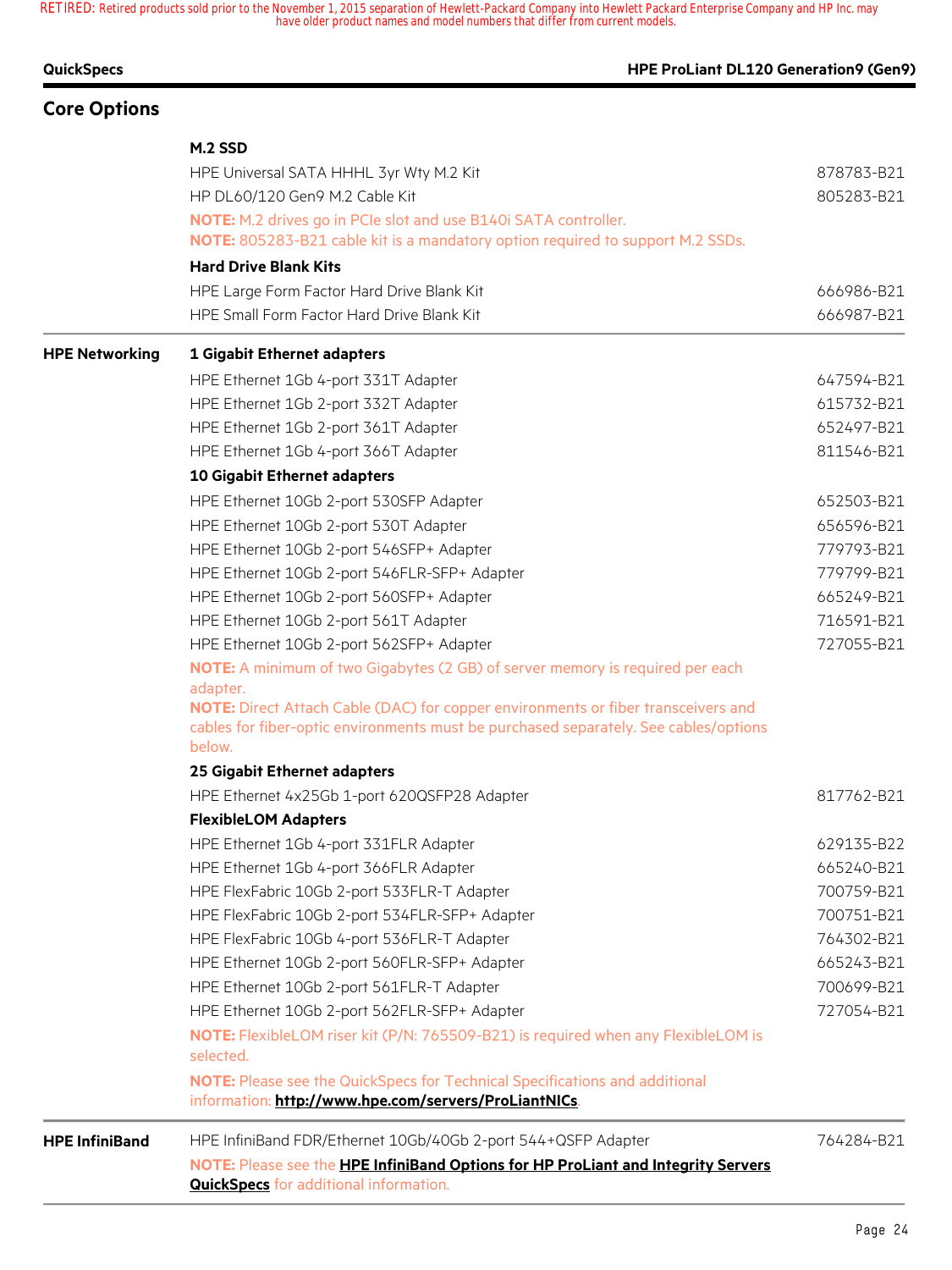| <b>QuickSpecs</b>                          | HPE ProLiant DL120 Generation9 (Gen9)                                                                                                                                                                                                                                                                                                                                                                                                                                                                                                                                                                                                                                                                                                                                                                                                                                                                                                                                                                                                                                                                                                                                                                                                                                                                                                                                                                                                                                                                                                                                                                                                                          |                                                      |
|--------------------------------------------|----------------------------------------------------------------------------------------------------------------------------------------------------------------------------------------------------------------------------------------------------------------------------------------------------------------------------------------------------------------------------------------------------------------------------------------------------------------------------------------------------------------------------------------------------------------------------------------------------------------------------------------------------------------------------------------------------------------------------------------------------------------------------------------------------------------------------------------------------------------------------------------------------------------------------------------------------------------------------------------------------------------------------------------------------------------------------------------------------------------------------------------------------------------------------------------------------------------------------------------------------------------------------------------------------------------------------------------------------------------------------------------------------------------------------------------------------------------------------------------------------------------------------------------------------------------------------------------------------------------------------------------------------------------|------------------------------------------------------|
| <b>Core Options</b>                        |                                                                                                                                                                                                                                                                                                                                                                                                                                                                                                                                                                                                                                                                                                                                                                                                                                                                                                                                                                                                                                                                                                                                                                                                                                                                                                                                                                                                                                                                                                                                                                                                                                                                |                                                      |
| <b>HPE I/O Expansion</b><br><b>Options</b> | HP DL60/120 Gen9 CPU1 Riser Kit<br>HP DL60/120 Gen9 FlexibleLOM Riser Kit<br>HP DL60/120 Gen9 Full Height Half Length PCIe Riser Kit<br>HP DL120 Gen9 GPU Enablement Kit                                                                                                                                                                                                                                                                                                                                                                                                                                                                                                                                                                                                                                                                                                                                                                                                                                                                                                                                                                                                                                                                                                                                                                                                                                                                                                                                                                                                                                                                                       | 765508-B21<br>765509-B21<br>765510-B21<br>779611-B21 |
| <b>HPE Power</b><br><b>Supplies</b>        | <b>HPE Entry-Level Power Supplies</b><br>HPE 550W Standard FIO Power Supply Kit<br><b>NOTE:</b> This is a Factory Installed Option (FIO) only.<br>NOTE: Supports Silver-level efficiency (89%) with a standard C14 inlet connector. No<br>support for HPE Power Discovery Services. Only compatible with select HPE ProLiant<br><b>Gen9 Essential servers.</b>                                                                                                                                                                                                                                                                                                                                                                                                                                                                                                                                                                                                                                                                                                                                                                                                                                                                                                                                                                                                                                                                                                                                                                                                                                                                                                 | 730941-B21                                           |
|                                            | HPE 900W Standard AC 240VDC Power Input Module FIO Kit<br>NOTE: This is a Factory Installed Option (FIO) only.<br>NOTE: RPS Backplane is mandatory to be chosen with this power input module.                                                                                                                                                                                                                                                                                                                                                                                                                                                                                                                                                                                                                                                                                                                                                                                                                                                                                                                                                                                                                                                                                                                                                                                                                                                                                                                                                                                                                                                                  | 828734-B21                                           |
|                                            | HPE 900W Standard AC 240VDC RPS Power Backplane FIO Kit<br><b>NOTE:</b> This is a Factory Installed Option (FIO) only.<br>NOTE: This RPS backplane is mandatory to be chosen along with 900W RPS input<br>module.                                                                                                                                                                                                                                                                                                                                                                                                                                                                                                                                                                                                                                                                                                                                                                                                                                                                                                                                                                                                                                                                                                                                                                                                                                                                                                                                                                                                                                              | 828735-B21                                           |
|                                            | HPE 900W Standard AC 240VDC Power Input Module<br>NOTE: This part number can only be bought standalone and is for field integration only.<br>NOTE: RPS Backplane is mandatorily needed with this power input module.                                                                                                                                                                                                                                                                                                                                                                                                                                                                                                                                                                                                                                                                                                                                                                                                                                                                                                                                                                                                                                                                                                                                                                                                                                                                                                                                                                                                                                           | 775595-B21                                           |
|                                            | HPE 900W Standard AC 240VDC RPS Power Backplane<br>NOTE: This part number can only be bought standalone and is for field integration only.<br>NOTE: This RPS backplane is mandatorily needed with 900W RPS input module.                                                                                                                                                                                                                                                                                                                                                                                                                                                                                                                                                                                                                                                                                                                                                                                                                                                                                                                                                                                                                                                                                                                                                                                                                                                                                                                                                                                                                                       | 814835-B21                                           |
|                                            | HPE 900W Standard AC 240VDC Redundant Power Supply Kit<br>NOTE: This Redundant Power supply kit includes 2 power supply input module and 1<br>backplane kit.<br><b>NOTE:</b> This part number is both factory installed option and filed integrable option.<br>NOTE: This Power supply supports both 100-240V AC and 240V DC.<br>NOTE: Supports Gold-level efficiency (92%) with a standard C14 inlet connector. No<br>support for HPE Power Discovery Services. Only compatible with select HPE ProLiant<br><b>Gen9 Essential servers.</b><br>NOTE: HPE 900W Gold (Redundant) AC 240VDC Power Input Module (775595-B21/<br>828734-B21) must be used with Power Backplane (814835-B21 / 828735-B21).<br>NOTE: Each Redundant Power Supply Backplane can support up to two (2) power input<br>modules.<br>NOTE: Redundant AC Power Input Modules do not share power. Redundant AC Power<br>Input Module #1 is the primary AC Power Input Module. Redundant AC Power Input<br>Module #2 is the backup AC Power Input Module.<br>NOTE: Mixing of power supplies in the same server is not supported. All power supplies<br>must be of the same input voltage, output rating, and efficiency rating. If non-matching<br>power supplies are installed, you may receive an error message and/or experience<br>operational issues with your server.<br>NOTE: Prior to selecting a power supply option, it is highly recommended that you<br>review your server configuration in the HPE Power Advisor tool to determine the right<br>size power supply for your server configuration. The HPE Power Advisor is located at:<br>http://www.hpe.com/info/hppoweradvisor. | 820792-B21                                           |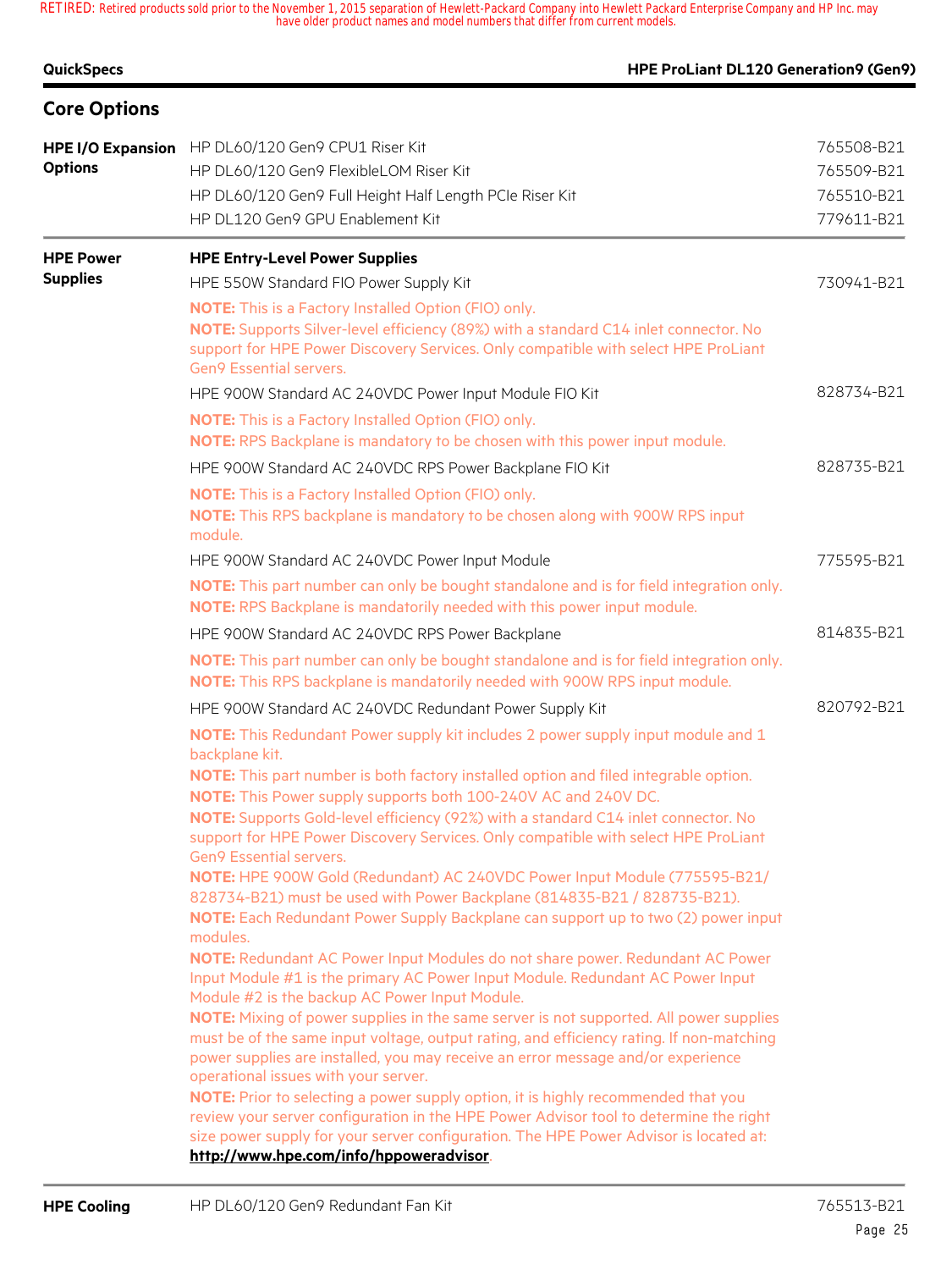| QuickSpecs          | <b>HPE ProLiant DL120 Generation9 (Gen9)</b> |
|---------------------|----------------------------------------------|
| <b>Core Options</b> |                                              |

**Options NOTE:** Includes two fans and is required to move from non-redundant to redundant configurations. **NOTE:** Fan redundancy is not supported for processors exceeding 105W.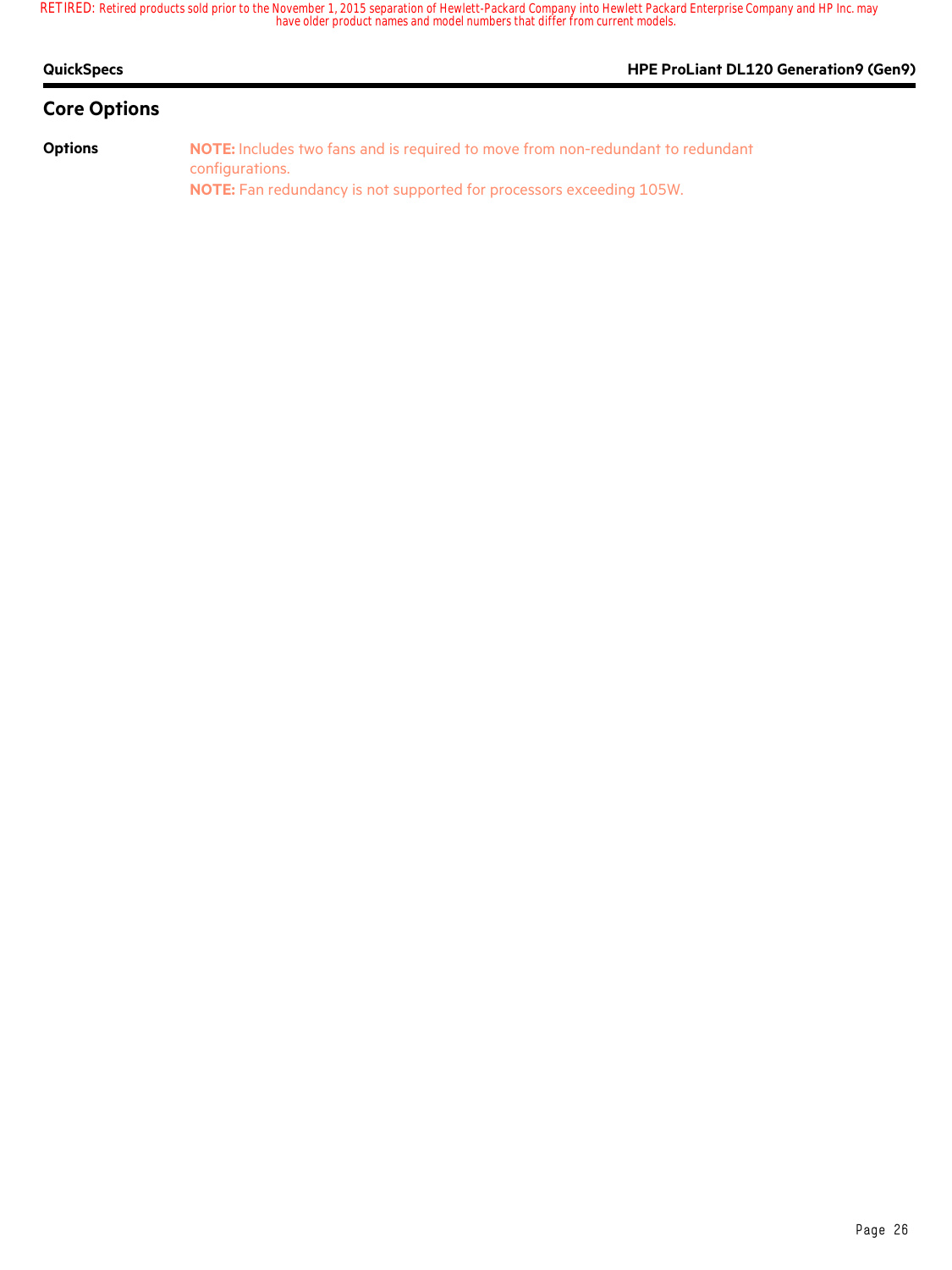### **QuickSpecs HPE ProLiant DL120 Generation9 (Gen9)**

# **Additional Options**

**NOTE:** Some options may not be integrated at the factory. To ensure only valid configurations are ordered, Hewlett Packard Enterprise recommends the use of an HPE approved configurator. Contact your local sales representative for additional information.

| <b>HPE Insight</b>            | <b>HPE Insight Control</b>                                                                                                                                                                                                                                                                                                                                                                                                                            |               |  |  |  |
|-------------------------------|-------------------------------------------------------------------------------------------------------------------------------------------------------------------------------------------------------------------------------------------------------------------------------------------------------------------------------------------------------------------------------------------------------------------------------------------------------|---------------|--|--|--|
| <b>Software</b>               | HPE Insight Control including 1yr 24x7 Technical Support and Updates 1-server LTU                                                                                                                                                                                                                                                                                                                                                                     | C6N27A        |  |  |  |
|                               | HPE Insight Control including 1yr 24x7 TSU E-LTU                                                                                                                                                                                                                                                                                                                                                                                                      | C6N28ABE      |  |  |  |
|                               | HPE Insight Control including 1yr 24x7 Support ProLiant ML/DL/BL-bundle Single Server<br><b>FIOLTU</b>                                                                                                                                                                                                                                                                                                                                                | C6N36A        |  |  |  |
|                               | HPE Insight Control Upgrade from iLO Advanced including 1yr 24x7 Support E-LTU                                                                                                                                                                                                                                                                                                                                                                        | C6N38ABE      |  |  |  |
|                               | NOTE: Electronic and Flexible-Quantity licenses can be used to purchase multiple licenses with a single<br>activation key.                                                                                                                                                                                                                                                                                                                            |               |  |  |  |
|                               | NOTE: Customer will receive a license entitlement certificate. The license entitlement certificate must be<br>redeemed online or via fax in order to obtain the license activation key(s). Includes one year of 24x7 HPE<br>Software Technical Support and Update Service.<br>NOTE: Licenses ship without media. The HPE Insight Control Media Kit can be ordered separately, or can<br>be downloaded at: https://www.hpe.com/info/insightmanagement. |               |  |  |  |
|                               | NOTE: For additional license options please see the <b>HPE Insight Control QuickSpecs</b> .                                                                                                                                                                                                                                                                                                                                                           |               |  |  |  |
| <b>Embedded</b>               | <b>HPE iLO Advanced</b>                                                                                                                                                                                                                                                                                                                                                                                                                               |               |  |  |  |
| Management                    | HPE iLO Advanced including 1yr 24x7 Technical Support and Updates 1-server LTU                                                                                                                                                                                                                                                                                                                                                                        | 512485-B21    |  |  |  |
|                               | HPE iLO Advanced including 3yr 24x7 Tech Support and Updates 1-server LTU                                                                                                                                                                                                                                                                                                                                                                             | <b>BD505A</b> |  |  |  |
|                               | HPE iLO Advanced including 1yr 24x7 Technical Support and Updates E-LTU                                                                                                                                                                                                                                                                                                                                                                               | E6U59ABE      |  |  |  |
|                               | HPE iLO Advanced including 3yr 24x7 Technical Support and Updates E-LTU                                                                                                                                                                                                                                                                                                                                                                               | E6U64ABE      |  |  |  |
|                               | <b>HPE iLO Essentials</b>                                                                                                                                                                                                                                                                                                                                                                                                                             |               |  |  |  |
|                               | HPE iLO Essentials including 3yr 24x7 Tech Support and Updates 1-server LTU                                                                                                                                                                                                                                                                                                                                                                           | <b>BD774A</b> |  |  |  |
|                               | HPE iLO Essentials including 1yr 24x7 Tech Support and Updates 1-server LTU                                                                                                                                                                                                                                                                                                                                                                           | BD775A        |  |  |  |
|                               | HPE iLO Essentials including 3yr 24x7 Technical Support and Updates E-LTU                                                                                                                                                                                                                                                                                                                                                                             | E6U61ABE      |  |  |  |
|                               | HPE iLO Essentials including 1yr 24x7 Technical Support and Updates E-LTU                                                                                                                                                                                                                                                                                                                                                                             | E6U62ABE      |  |  |  |
|                               | <b>HPE iLO Scale-out</b>                                                                                                                                                                                                                                                                                                                                                                                                                              |               |  |  |  |
|                               | HPE iLO Scale-Out 3yr 24x7 Tech Support and Updates Flexible Quantity LTU                                                                                                                                                                                                                                                                                                                                                                             | BD776A        |  |  |  |
|                               | HPE iLO Scale-Out including 3yr 24x7 Tech Support and Updates Tracking LTU                                                                                                                                                                                                                                                                                                                                                                            | BD777A        |  |  |  |
|                               | HPE iLO Scale-Out 1yr 24x7 Tech Support and Updates Flexible Quantity LTU                                                                                                                                                                                                                                                                                                                                                                             | <b>BD778A</b> |  |  |  |
|                               | HPE iLO Scale-Out including 1yr 24x7 Tech Support and Updates Flex Qty E-LTU                                                                                                                                                                                                                                                                                                                                                                          | BD778AAE      |  |  |  |
|                               | HPE iLO Scale-Out including 1yr 24x7 Tech Support and Updates Tracking LTU                                                                                                                                                                                                                                                                                                                                                                            | <b>BD779A</b> |  |  |  |
| <b>HPE Converged</b>          | HPE OneView Advanced (with HPE iLO Advanced)                                                                                                                                                                                                                                                                                                                                                                                                          |               |  |  |  |
| Infrastructure                | HPE OneView including 3yr 24x7 Support Physical 1-server LTU                                                                                                                                                                                                                                                                                                                                                                                          | E5Y34A        |  |  |  |
| Management<br><b>Software</b> | HPE OneView including 3yr 24x7 Support Flexible Quantity E-LTU                                                                                                                                                                                                                                                                                                                                                                                        | E5Y35AAE      |  |  |  |
|                               | HPE OneView for ProLiant DL Server including 3yr 24x7 Support FIO Bundle Physical 1-<br>server LTU                                                                                                                                                                                                                                                                                                                                                    | E5Y43A        |  |  |  |
|                               | HPE OneView Physical Media Kit LTU                                                                                                                                                                                                                                                                                                                                                                                                                    | E5Y37A        |  |  |  |
|                               | HPE OneView Advanced (without HPE iLO Advanced)                                                                                                                                                                                                                                                                                                                                                                                                       |               |  |  |  |
|                               | HPE OneView w/o iLO including 3yr 24x7 Support 1-server LTU                                                                                                                                                                                                                                                                                                                                                                                           | <b>P8B24A</b> |  |  |  |
|                               | HPE OneView w/o iLO including 3yr 24x7 Support Track 1-server LTU                                                                                                                                                                                                                                                                                                                                                                                     | <b>P8B25A</b> |  |  |  |
|                               | HPE OneView w/o iLO including 3yr 24x7 Support Flexible Quantity E-LTU                                                                                                                                                                                                                                                                                                                                                                                | P8B26AAE      |  |  |  |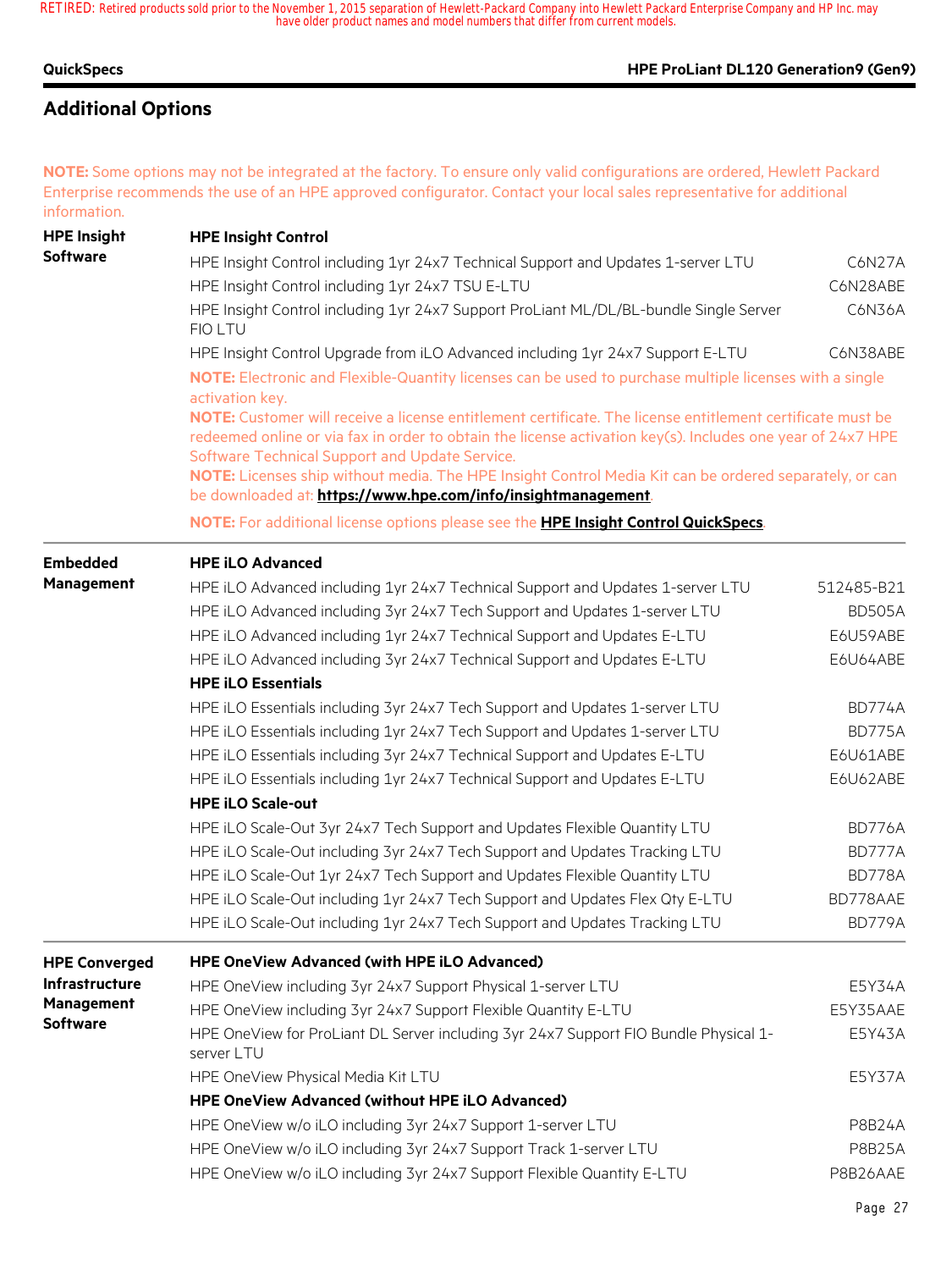| HPE ProLiant DL120 Generation9 (Gen9)<br><b>QuickSpecs</b> |                                                                                                                                                                                                                                                                                                                                                                                                                                                                                                                                                                                                                                                                                                                                                                       |                                                                                                |
|------------------------------------------------------------|-----------------------------------------------------------------------------------------------------------------------------------------------------------------------------------------------------------------------------------------------------------------------------------------------------------------------------------------------------------------------------------------------------------------------------------------------------------------------------------------------------------------------------------------------------------------------------------------------------------------------------------------------------------------------------------------------------------------------------------------------------------------------|------------------------------------------------------------------------------------------------|
| <b>Additional Options</b>                                  |                                                                                                                                                                                                                                                                                                                                                                                                                                                                                                                                                                                                                                                                                                                                                                       |                                                                                                |
|                                                            | HPE OneView w/o iLO including 3yr 24x7 Support 1-server FIO LTU<br>NOTE: Full licenses of HPE OneView Advanced also provide the right-to-use HPE Insight<br>Control without additional charge.<br>NOTE: Server provisioning (via 'HPE Insight Control server provisioning') is licensed as<br>part of HPE OneView Advanced and provides multi-server OS and driver provisioning.<br>Media kit #BD883A can be ordered for a physical copy of this software (USB flash drive).<br>NOTE: Licenses ship without media. The HPE OneView Media Kit can be ordered<br>separately, or can be downloaded at: http://www.hpe.com/info/hpeoneview.<br>NOTE: Electronic and Flexible-Quantity licenses can be used to purchase multiple<br>licenses with a single activation key. | P8B31A                                                                                         |
| <b>HPE Security</b>                                        | HPE DL120 Gen9 Thumbscrew Ear FIO Kit<br>HPE Trusted Platform Module 2.0 Kit<br>NOTE: HPE Trusted Platform Module 2.0 Option works with Gen9 servers with UEFI<br>Mode not Legacy Mode. It is not compatible with HPE ProLiant Gen8 servers or earlier<br>generation variants.<br>NOTE: HPE Gen9 servers purchased earlier may need the latest firmware update to be<br>compatible with the TPM 2.0 Option.<br>NOTE: HPE server systems can have a TPM module (of any type) installed only once. It<br>cannot be replaced with any other TPM module.                                                                                                                                                                                                                  | 787198-B21<br>745823-B21                                                                       |
|                                                            | HPE Trusted Platform Module Option<br>NOTE: The HPE Trusted Platform Module Option (488069-B21) is the TPM 1.2 version.<br>Compatible server platforms include Gen8 and Gen9 servers.<br>NOTE: HPE server systems can have a TPM module (of any type) installed only once. It<br>cannot be replaced with any other TPM module.<br>HPF DL 120 Gen9 Quick Release Far FIO Kit<br>HPE 1U Security Bezel Kit<br>NOTE: Quick Release Ear option kit (P/N 787194-B21) is required for installing security<br>bezel.                                                                                                                                                                                                                                                         | 488069-B21<br>787194-B21<br>664918-B21                                                         |
| <b>HPE Storage</b><br><b>Controllers</b>                   | <b>SAS Controllers</b><br><b>HPE Smart Array Controllers</b><br>HPE Smart Array P440/4GB FBWC 12Gb 1-port Int SAS Controller<br>HPE Smart Array P440/2GB FBWC 12Gb 1-port Int SAS Controller<br><b>NOTE:</b> Includes the HPE Smart Storage Battery.<br>HPE Smart Array P441/4GB FBWC 12Gb 2-ports Ext SAS Controller<br>HP Smart Array P440/4GB FBWC 12Gb 1-port Int FIO SAS Controller<br><b>NOTE:</b> Includes the HPE Smart Storage Battery.<br><b>HPE Smart Host Bus Adapters</b><br>HPE H240 12Gb 2-ports Int Smart Host Bus Adapter<br>HP H240 12Gb 2-ports Int FIO Smart Host Bus Adapter<br>HPE H241 12Gb 2-ports Ext Smart Host Bus Adapter                                                                                                                 | 726821-B21<br>820834-B21<br>726825-B21<br>761872-B21<br>726907-B21<br>761873-B21<br>726911-B21 |
|                                                            | <b>HPE Cable Options</b><br>HPE DL60/80/120 Gen9 4LFF Cable FIO Kit<br>HP DL60/120 Gen9 4LFF Smart Array P440 SAS Cable Kit<br>HP DL60/120 Gen9 4LFF Smart HBA H240 SAS Cable Kit<br>HPE DL120 Gen9 8SFF Smart Array B140i Cable FIO Kit<br>HP DL120 Gen9 8SFF Smart Array P440 SAS Cable Kit                                                                                                                                                                                                                                                                                                                                                                                                                                                                         | 777331-B21<br>777382-B21<br>777385-B21<br>777415-B21<br>777418-B21                             |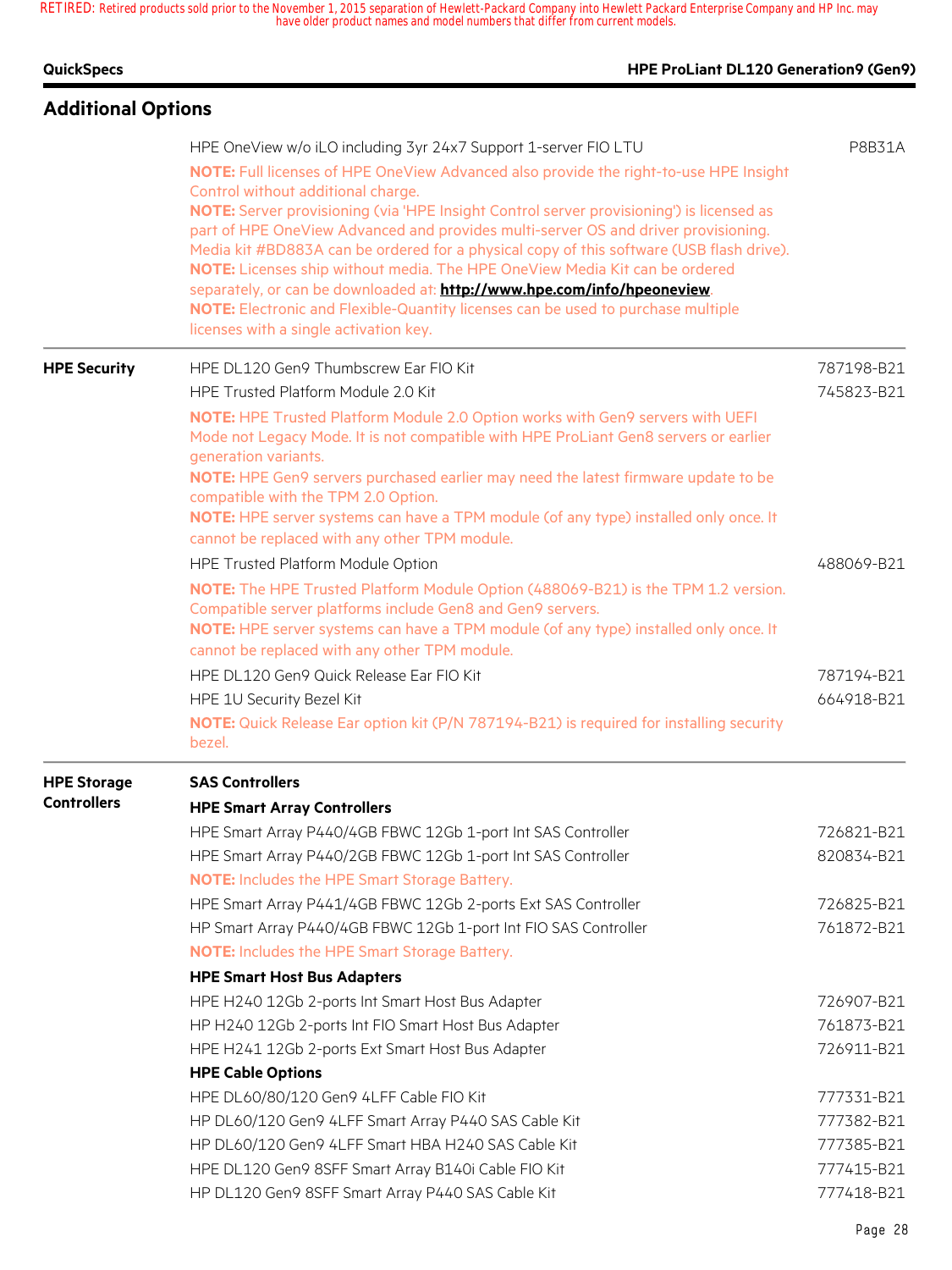| <b>QuickSpecs</b>         | <b>HPE ProLiant DL120 Generation9 (Gen9)</b>                                                                                                                                                                                                                                                                                                                                                                                                                                                                           |                                   |
|---------------------------|------------------------------------------------------------------------------------------------------------------------------------------------------------------------------------------------------------------------------------------------------------------------------------------------------------------------------------------------------------------------------------------------------------------------------------------------------------------------------------------------------------------------|-----------------------------------|
| <b>Additional Options</b> |                                                                                                                                                                                                                                                                                                                                                                                                                                                                                                                        |                                   |
|                           | HP DL120 Gen9 8SFF Smart HBA H240 SAS Cable Kit                                                                                                                                                                                                                                                                                                                                                                                                                                                                        | 777421-B21                        |
|                           | NOTE: One of the above cables is required to be selected depending on the combination<br>of chassis and storage controller. Cable option kit descriptions include the right chassis<br>and storage controllers names.<br>NOTE: FIO indicates that this option is only available as a factory installable option.<br>Please select FIO option if you want the option to be factory installed.<br>NOTE: NHP server chassis (Mod-x) includes SATA cables required to connect drives to<br>embedded B140i SATA controller. |                                   |
|                           | <b>Optional Software</b>                                                                                                                                                                                                                                                                                                                                                                                                                                                                                               |                                   |
|                           | HPE Smart Array SR SmartCache (Single Key/Single Server) LTU<br>HPE Smart Array SR SmartCache (Single Key/Multiple Servers) LTU<br>HPE Smart Array SR SmartCache (Single Key/Multiple Servers) E-LTU<br>NOTE: HPE SmartCache is supported when one of the supported Smart Array                                                                                                                                                                                                                                        | D7S26A<br>D7S27A<br>D7S27AAE      |
|                           | Controllers is installed in the server.<br>HPE Smart Array SR Secure Encryption (Data at Rest Encryption/per Server Entitlement)<br>E-LTU                                                                                                                                                                                                                                                                                                                                                                              | Q2F26AAE                          |
|                           | <b>Optional Upgrades</b>                                                                                                                                                                                                                                                                                                                                                                                                                                                                                               |                                   |
|                           | HP 96W Smart Storage Battery with 145mm Cable for DL/ML/SL Servers<br>NOTE: This option is mandatorily required with HPE Smart Array controllers. One server<br>can accommodate only 1 Smart Storage Battery that would suffice the requirement of all<br><b>HPE Smart Array controllers.</b>                                                                                                                                                                                                                          | 727258-B21                        |
| <b>HPE Tape Backup</b>    | NOTE: For the complete range of tape drives, autoloaders, libraries and media see:<br>http://www.hpe.com/storage/storeever. For hardware and software compatibility of HPE tape backup<br>products http://www.hpe.com/storage/BURAcompatibility.<br>NOTE: For Internal drives to be connected to DL servers please make sure that you order rack mount kit<br>as well.<br><b>Tape Drives</b>                                                                                                                           |                                   |
|                           | <b>SAS Rack-Mount Tape Solutions</b>                                                                                                                                                                                                                                                                                                                                                                                                                                                                                   |                                   |
|                           | HPE StoreEver LTO-7 Ultrium 15000 Internal Tape Drive<br>HPE StoreEver LTO-7 Ultrium 15000 External Tape Drive<br>HPE StoreEver MSL LTO-7 Ultrium 15000 SAS Drive Upgrade Kit                                                                                                                                                                                                                                                                                                                                          | BB873A<br><b>BB874A</b><br>N7P37A |
|                           | HPE StoreEver MSL LTO-7 Ultrium 15000 FC Drive Upgrade Kit                                                                                                                                                                                                                                                                                                                                                                                                                                                             | N7P36A                            |
|                           | HPE StoreEver LTO-6 Ultrium 6250 Tape Drive in a 1U Rack Mount Kit                                                                                                                                                                                                                                                                                                                                                                                                                                                     | COL99A                            |
|                           | HPE StoreEver LTO-6 Ultrium 6250 External Tape Drive                                                                                                                                                                                                                                                                                                                                                                                                                                                                   | EH970A                            |
|                           | HPE StoreEver MSL LTO-6 Ultrium 6250 SAS Drive Upgrade Kit                                                                                                                                                                                                                                                                                                                                                                                                                                                             | COH27A                            |
|                           | HPE StoreEver MSL LTO-6 Ultrium 6250 Fibre Channel Drive Upgrade Kit                                                                                                                                                                                                                                                                                                                                                                                                                                                   | COH28A                            |
|                           | HPE StoreEver LTO-5 Ultrium 3000 SAS Tape Drive in a 1U Rack Mount Kit                                                                                                                                                                                                                                                                                                                                                                                                                                                 | EJ014B                            |
|                           | HPE StoreEver LTO-5 Ultrium 3000 SAS External Tape Drive                                                                                                                                                                                                                                                                                                                                                                                                                                                               | <b>EH958B</b>                     |
|                           | HPE StoreEver MSL LTO-5 Ultrium 3000 SAS Drive Upgrade Kit                                                                                                                                                                                                                                                                                                                                                                                                                                                             | <b>BL540B</b><br><b>EH946C</b>    |
|                           | HPE StoreEver LTO-4 Ultrium 1760 SAS (1) in a 1U Rack Mount Kit<br>HPE StoreEver LTO-4 Ultrium 1760 SAS External Tape Drive                                                                                                                                                                                                                                                                                                                                                                                            | <b>EH920B</b>                     |
|                           | HPE StoreEver 1U SAS Rack Mount Kit<br><b>HPE DAT Autoloader</b>                                                                                                                                                                                                                                                                                                                                                                                                                                                       | AE459B                            |
|                           | HPE StoreEver 1/8 G2 LTO-7 Ultrium 15000 SAS Tape Autoloader                                                                                                                                                                                                                                                                                                                                                                                                                                                           | N7P35A                            |
|                           | HPE StoreEver 1/8 G2 LTO-7 Ultrium 15000 FC Tape Autoloader                                                                                                                                                                                                                                                                                                                                                                                                                                                            | N7P34A                            |
|                           | HPE StoreEver 1/8 G2 LTO-6 Ultrium 6250 Fibre Channel Tape Autoloader                                                                                                                                                                                                                                                                                                                                                                                                                                                  | COH19A                            |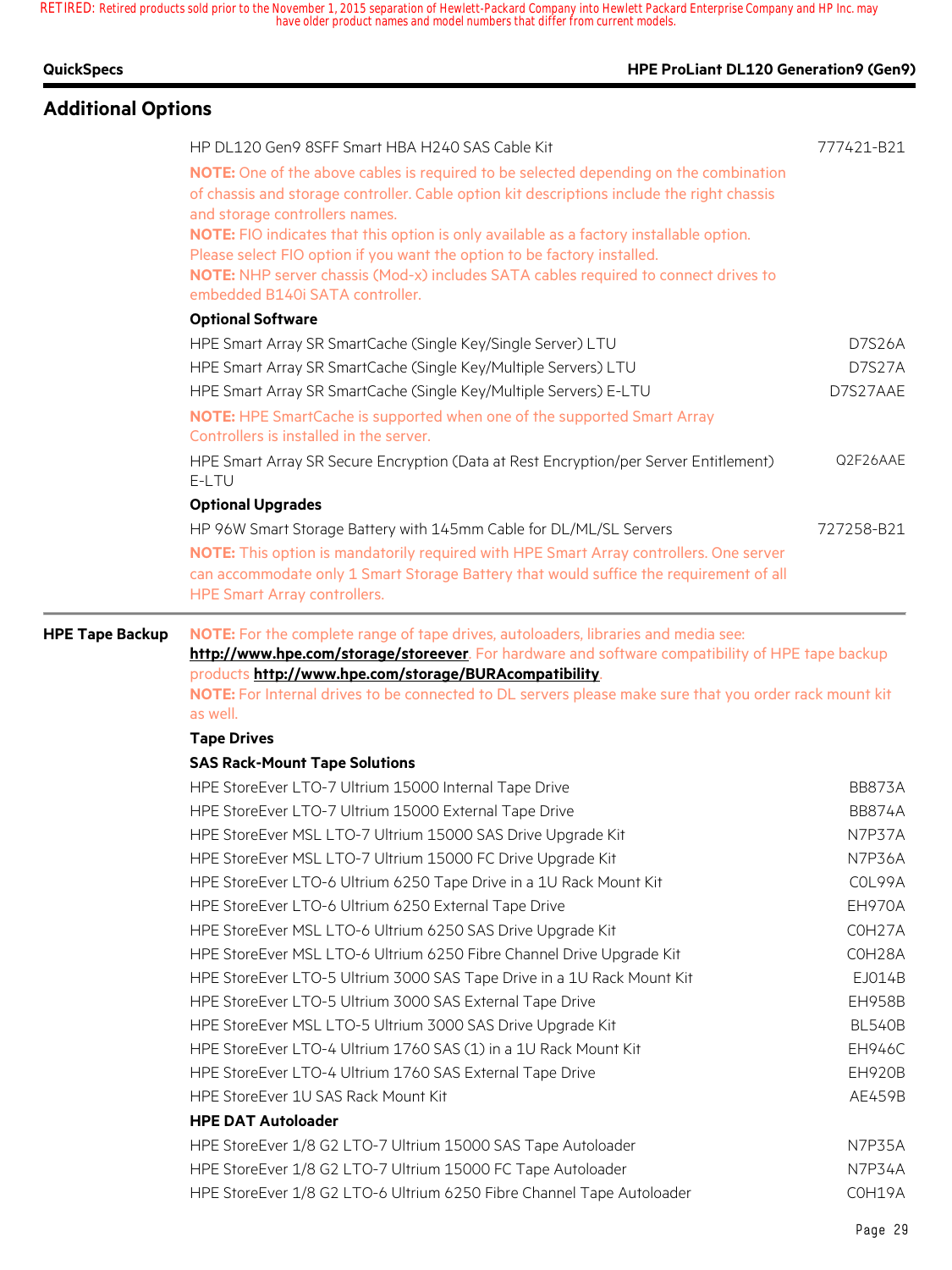| <b>QuickSpecs</b>         |                                                                                                                                                                                                                                                                                                                                                                                                                                      | HPE ProLiant DL120 Generation9 (Gen9)           |
|---------------------------|--------------------------------------------------------------------------------------------------------------------------------------------------------------------------------------------------------------------------------------------------------------------------------------------------------------------------------------------------------------------------------------------------------------------------------------|-------------------------------------------------|
| <b>Additional Options</b> |                                                                                                                                                                                                                                                                                                                                                                                                                                      |                                                 |
|                           | HPE StoreEver 1/8 G2 LTO-5 Ultrium 3000 SAS Tape Autoloader<br><b>HPE MSL2024 Tape Library</b>                                                                                                                                                                                                                                                                                                                                       | <b>BL536B</b>                                   |
|                           | HPE StoreEver MSL2024 0-drive Tape Library<br><b>HPE MSL4048 Tape Library</b>                                                                                                                                                                                                                                                                                                                                                        | AK379A                                          |
|                           | HPE StoreEver MSL4048 0-drive Tape Library<br><b>HPE StoreEver MSL6480</b>                                                                                                                                                                                                                                                                                                                                                           | AK381A                                          |
|                           | HPE StoreEver MSL6480 Scaleable Expansion Module<br>HPE StoreEver MSL6480 Scalable Base Module<br>NOTE: Please see the <b>HPE StoreEver MSL6480 Tape Library QuickSpecs</b> for Technical                                                                                                                                                                                                                                            | QU626A<br><b>QU625A</b>                         |
|                           | Specifications and additional information).                                                                                                                                                                                                                                                                                                                                                                                          |                                                 |
| <b>HPE Disk Backup</b>    | <b>HPE RDX Removable Disk Backup System</b>                                                                                                                                                                                                                                                                                                                                                                                          |                                                 |
|                           | HPE RDX 4TB USB 3.0 Internal Disk Backup System<br>HPE RDX 4TB USB 3.0 External Disk Backup System<br>HPE RDX 3TB USB 3.0 Internal Disk Backup System                                                                                                                                                                                                                                                                                | Q2R32A<br>Q2R33A<br><b>P9L71A</b>               |
|                           | HPE RDX+ 3TB USB 3.0 External Disk Backup System<br>HPE RDX 2TB USB3.0 External Disk Backup System                                                                                                                                                                                                                                                                                                                                   | <b>P9L72A</b><br>E7X53B                         |
|                           | HP RDX+ 1TB External Backup System<br>HP RDX+ 500GB External Backup System                                                                                                                                                                                                                                                                                                                                                           | <b>B7B69B</b><br><b>B7B66B</b>                  |
|                           | HPE RDX+ External Docking System<br>HPE D3700 Enclosure<br>HPE D3600 Enclosure                                                                                                                                                                                                                                                                                                                                                       | C8S07B<br>QW967A<br>QW968A                      |
|                           | <b>HPE StoreOnce Backup systems</b><br>HPE StoreOnce 5100 48TB System                                                                                                                                                                                                                                                                                                                                                                | <b>BB915A</b>                                   |
|                           | HPE StoreOnce 3540 24TB System<br>HPE StoreOnce 3520 12TB System<br>HPE StoreOnce 3100 8TB System                                                                                                                                                                                                                                                                                                                                    | <b>BB914A</b><br><b>BB922A</b><br><b>BB913A</b> |
|                           | <b>NOTE:</b> For the complete range of RDX drives and media see:<br>https://www.hpe.com/us/en/product-catalog/storage/disk-based-backup-<br>systems.html. For hardware and software compatibility of HPE disk backup products<br>see: http://www.hpe.com/storage/spock.<br>NOTE: Please see the HPE RDX Removable Disk Backup System QuickSpecs for<br>additional part numbers, Technical Specifications, and additional information |                                                 |
| <b>HPE Storage</b>        | <b>Emulex Fibre Channel HBAs</b>                                                                                                                                                                                                                                                                                                                                                                                                     |                                                 |
| <b>Options</b>            | HPE 82E 8Gb 2-port PCIe Fibre Channel Host Bus Adapter<br>HPE 81E 8Gb 1-port PCIe Fibre Channel Host Bus Adapter<br>HPE StoreFabric SN1100E 16Gb Dual Port Fibre Channel Host Bus Adapter<br>HPE StoreFabric SN1100E 16Gb Single Port Fibre Channel Host Bus Adapter                                                                                                                                                                 | AJ763B<br>AJ762B<br>C8R39A<br>C8R38A            |
|                           | <b>QLogic Fibre Channel HBAs</b><br>HPE 82Q 8Gb 2-port PCIe Fibre Channel Host Bus Adapter<br>HPE 81Q 8Gb 1-port PCIe Fibre Channel Host Bus Adapter<br>HPE StoreFabric SN1000Q 16GB 1-port PCIe Fibre Channel Host Bus Adapter<br>HPE StoreFabric SN1000Q 16GB 2-port PCIe Fibre Channel Host Bus Adapter                                                                                                                           | AJ764A<br>AK344A<br>QW971A<br>QW972A            |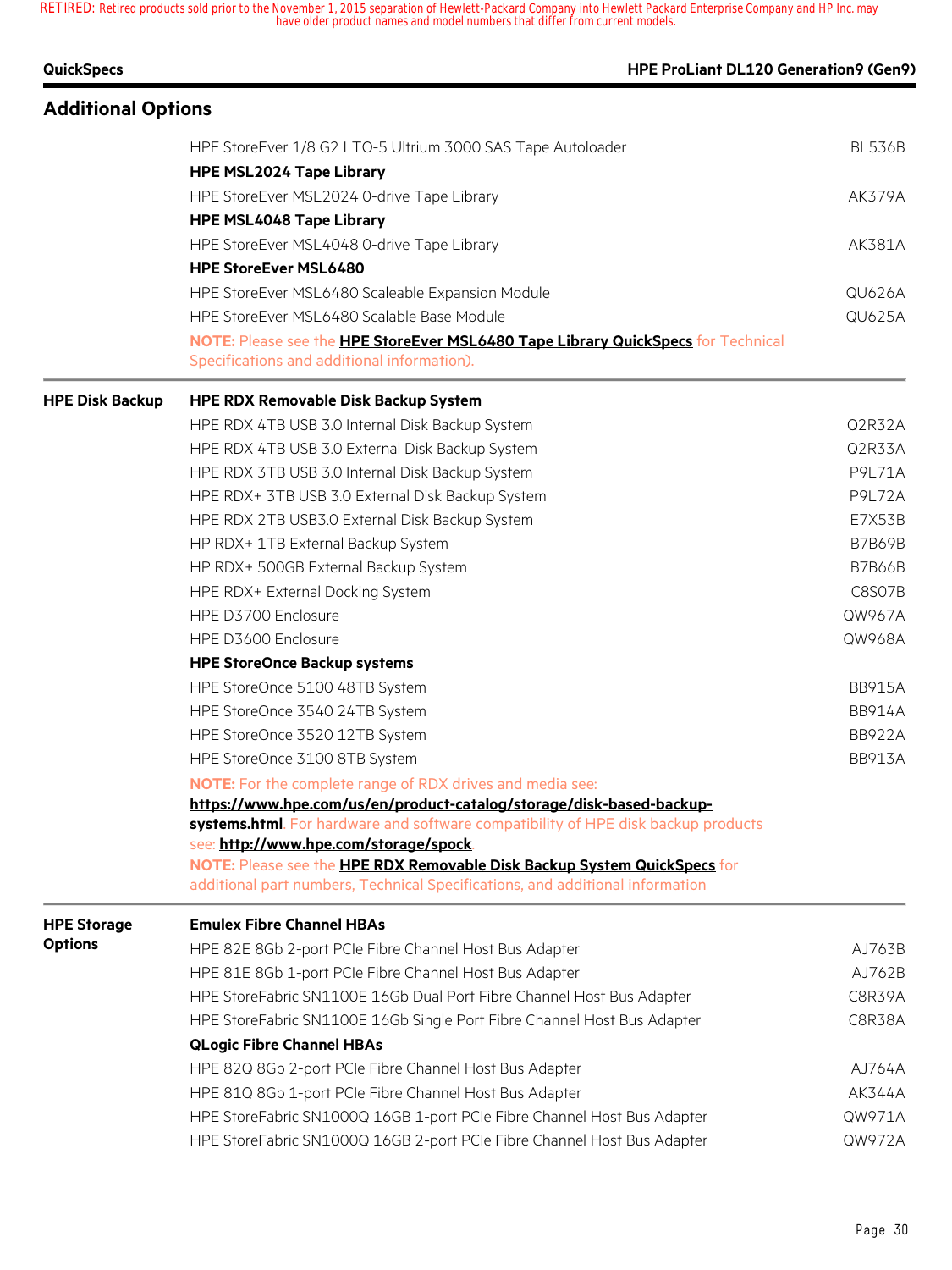### **QuickSpecs HPE ProLiant DL120 Generation9 (Gen9)**

# **Additional Options**

### **Converged Network Adapter**

|                           | HPE StoreFabric CN1200E 10Gb Converged Network Adapter                                                                                                                                                                                              | E7Y06A        |
|---------------------------|-----------------------------------------------------------------------------------------------------------------------------------------------------------------------------------------------------------------------------------------------------|---------------|
|                           | HPE StoreFabric CN1100R Dual Port Converged Network Adapter                                                                                                                                                                                         | QW990A        |
|                           | HPE StoreFabric CN1200E 10GBASE-T Dual Port Converged Network Adapter                                                                                                                                                                               | <b>N3U51A</b> |
|                           | HPE StoreFabric CN1100R 10GBASE-T Dual Port Converged Network Adapter                                                                                                                                                                               | <b>N3U52A</b> |
| <b>HPE Data Center</b>    | <b>HPE Advanced Series Racks</b>                                                                                                                                                                                                                    |               |
| <b>Racks</b>              | HPE 42U 600mm x 1075mm Advanced Pallet Rack                                                                                                                                                                                                         | <b>H6J65A</b> |
|                           | HPE 42U 600mm x 1075mm Advanced Shock Rack                                                                                                                                                                                                          | <b>H6J66A</b> |
|                           | HPE 42U 600mm x 1200mm Advanced Pallet Rack                                                                                                                                                                                                         | <b>H6J67A</b> |
|                           | HPE 42U 600mm x 1200mm Advanced Shock Rack                                                                                                                                                                                                          | <b>H6J68A</b> |
|                           | HPE 36U 600mm x 1075mm Advanced Pallet Rack                                                                                                                                                                                                         | <b>H6J77A</b> |
|                           | HPE 36U 600mm x 1075mm Advanced Shock Rack                                                                                                                                                                                                          | <b>H6J78A</b> |
|                           | HPE 14U 600mm x 1075mm Advanced Shock Rack                                                                                                                                                                                                          | <b>H6J82A</b> |
|                           | HPE 22U 600mm x 1075mm Advanced Pallet Rack                                                                                                                                                                                                         | <b>H6J83A</b> |
|                           | HPE 22U 600mm x 1075mm Advanced Shock Rack                                                                                                                                                                                                          | <b>H6J84A</b> |
|                           | HPE 48U 600mm x 1075mm Advanced Pallet Rack                                                                                                                                                                                                         | <b>H6J87A</b> |
|                           | HPE 48U 600mm x 1075mm Advanced Shock Rack                                                                                                                                                                                                          | <b>H6J88A</b> |
|                           | NOTE: Please see the HPE Advanced Series Racks QuickSpecs for information on<br>additional racks options and rack specifications.                                                                                                                   |               |
|                           | <b>HPE Enterprise Series Racks</b>                                                                                                                                                                                                                  |               |
|                           | HPE 42U 600mm x 1075mm Enterprise Pallet Rack                                                                                                                                                                                                       | <b>BW903A</b> |
|                           | HP 42U 600mm x 1075mm Enterprise Shock Rack                                                                                                                                                                                                         | <b>BW904A</b> |
|                           | HP 42U 600mm x 1200mm Enterprise Pallet Rack                                                                                                                                                                                                        | <b>BW907A</b> |
|                           | HP 42U 600mm x 1200mm Enterprise Shock Rack                                                                                                                                                                                                         | <b>BW908A</b> |
|                           | HP 47U 600mm x 1075mm Enterprise Pallet Rack                                                                                                                                                                                                        | <b>BW911A</b> |
|                           | HP 47U 600mm x 1075mm Enterprise Shock Rack                                                                                                                                                                                                         | <b>BW912A</b> |
|                           | HP 47U 600mm x 1200mm Enterprise Pallet Rack                                                                                                                                                                                                        | <b>BW913A</b> |
|                           | HP 47U 600mm x 1200mm Enterprise Shock Rack                                                                                                                                                                                                         | <b>BW914A</b> |
|                           | HP 42U 800mm x 1075mm Enterprise Pallet Rack                                                                                                                                                                                                        | <b>BW917A</b> |
|                           | HP 42U 800mm x 1075mm Enterprise Shock Rack                                                                                                                                                                                                         | <b>BW918A</b> |
|                           | NOTE: Please see the HPE Enterprise Series Racks QuickSpecs for information on<br>additional racks options and rack specifications.                                                                                                                 |               |
|                           | CAUTION: Hewlett Packard Enterprise recommends that a minimum of two people are required for all<br>Rack Server installations. Please refer to your installation instructions for proper tools and number of<br>people to use for any installation. |               |
| <b>HPE Power</b>          | <b>HPE Basic Power Distribution Units (PDU)</b>                                                                                                                                                                                                     |               |
| <b>Distribution Units</b> | HPE 800VA - 277V Input / 230V Output NA Rack Mount Transformer                                                                                                                                                                                      | <b>H3X09A</b> |
| (PDUs)                    | NOTE: Please see the HPE Basic Power Distribution Units (PDU) QuickSpecs<br>for information on additional options and product specifications.                                                                                                       |               |
|                           | <b>HPE Metered Power Distribution Units (PDU)</b>                                                                                                                                                                                                   |               |
|                           | HPE Metered 2.8kVA/L5-30P 24A/120V Outlets (12) 5-20R/Horizontal NA/JP PDU                                                                                                                                                                          | D9N43A        |
|                           | HPE Metered 3.6kVA/60320 C20 Detachable 16A/230V Outlets (12) C13/Horizontal WW<br><b>PDU</b>                                                                                                                                                       | D9N46A        |

HPE Metered 4.9kVA/L6-30P 24A/208V Outlets (12) C13/Horizontal NA/JP PDU D9N44A

Page 31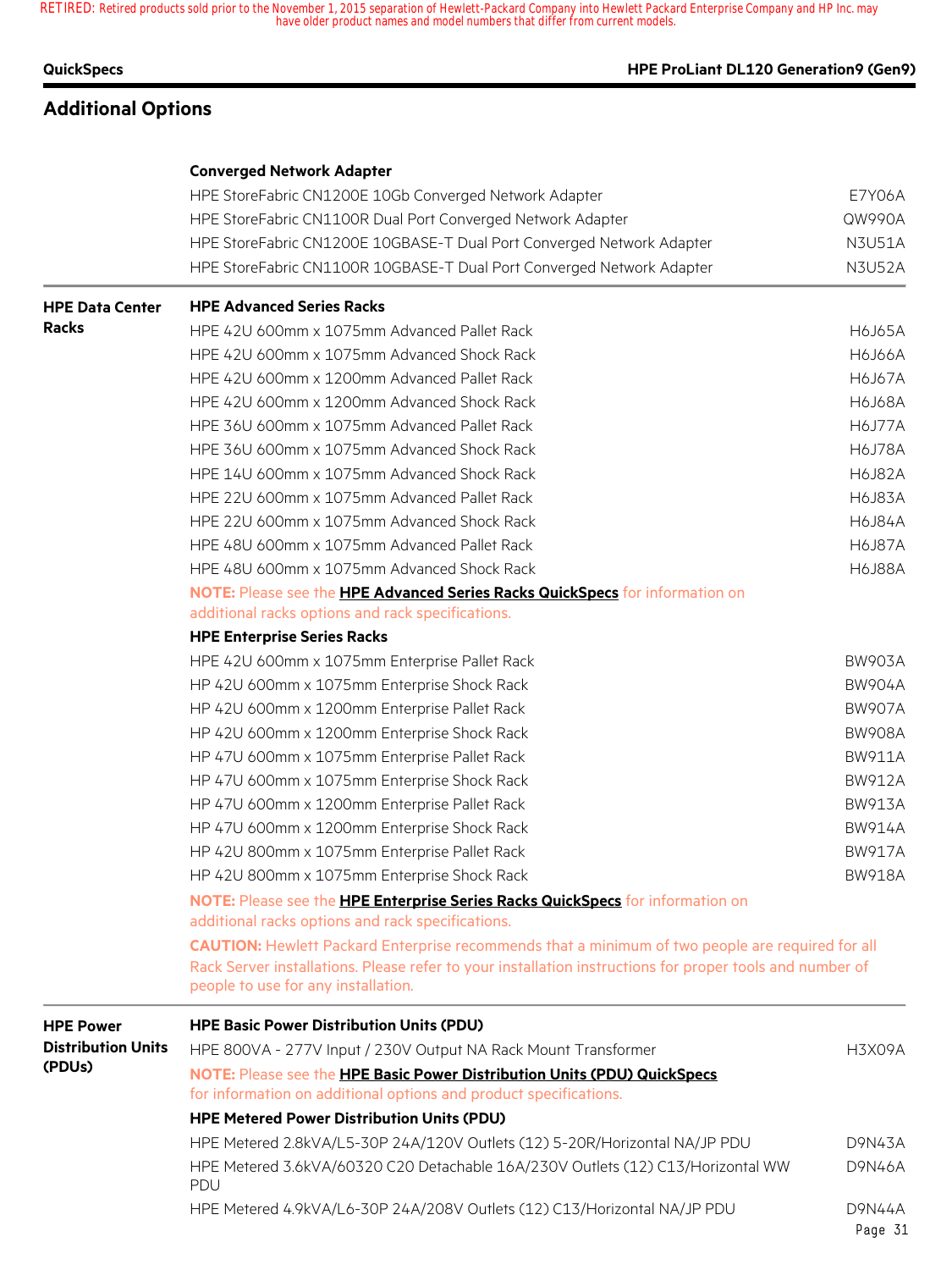|  | QuickSpecs |
|--|------------|
|  |            |

### **QuickSpecs HPE ProLiant DL120 Generation9 (Gen9)**

# **Additional Options**

| HPE Metered 3.6kVA/60320 C20 Detachable 16A/230V Outlets (16) C13/Vertical WW<br><b>PDU</b>           | <b>D9N45A</b> |
|-------------------------------------------------------------------------------------------------------|---------------|
| HPE Metered 4.9kVA/L6-30P 24A/208V Outlets (12) C13/Vertical NA/JP PDU                                | G9Z05A        |
| HPE Metered 7.3kVA/60309 3-wire 32A/230V Outlets (12) C13/Vertical INTL PDU                           | G9Z06A        |
| HPE Metered 4.9kVA/L6-30P 24A/208V Outlets (20) C13 (4) C19/Vertical NA/JP PDU                        | <b>D9N47A</b> |
| HPE Metered 7.3kVA/60309 32A 3-wire/230V Outlets (20) C13 (4) C19/Vertical INTL                       | <b>D9N48A</b> |
| PDU                                                                                                   |               |
| HPE Metered 3Ph 8.6kVA/L15-30P 24A/208V Outlets (18) C13 (3) C19/Vertical NA/JP<br>PDU                | <b>D9N51A</b> |
| HPE Metered 3Ph 8.6kVA/L21-30P 24A/120-208V Outlets (18) C13 (3) C19 (3) 5-<br>20R/Vertical NA/JP PDU | <b>D9N53A</b> |
| HPE Metered 3Ph 11kVA/60309 5-wire 16A/230V Outlets (18) C13 (3) C19/Vertical<br><b>INTL PDU</b>      | <b>D9N55A</b> |
| HPE Metered 8.3kVA/CS8265C 40A/208V Outlets (30) C13 (3) C19/Vertical NA PDU                          | <b>D9N49A</b> |
| HPE Metered 7.3kVA/60309 32A 3-wire/230V Outlet (32) C13 (4) C19/Vertical INTL<br><b>PDU</b>          | <b>D9N50A</b> |
| HPE Metered 3Ph 11kVA/60309 5-wire 16A/230V Outlets (30) C13 (3) C19/Vertical<br><b>INTL PDU</b>      | <b>D9N57A</b> |
| HPE Metered 3Ph 14.4kVA/CS8365C 40A/208V Outlets (12) C13 (12) C19/Vertical<br>NA/JP PDU              | <b>D9N58A</b> |
| HPE Metered 3Ph 16.6kVA/60309 32A-30A 5-wire 24A/230V Outlets (30) C13 (3)<br>C19/Vertical NA/JP PDU  | D9N61A        |
| HPE Metered 3Ph 16.6kVA/60309 32A-30A 5-wire 24A/230V Outlets (12) C13 (12)<br>C19/Vertical NA/JP PDU | D9N62A        |
| HPE Metered 3Ph 17.3kVA/60309 60A 4-wire 48A/208V Outlets (24) C13 (3)<br>C19/Vertical NA/JP PDU      | <b>D9N54A</b> |
| HPE Metered 3Ph 17.3kVA/60309 60A 4-wire 48A/208V Outlets (12) C13 (12)<br>C19/Vertical NA/JP PDU     | <b>D9N59A</b> |
| HPE Metered 3Ph 17.3kVA/60309 60A 4-wire 48A/208V Outlets (12) C13 (12)<br>C19/Vertical NA/JP PDU     | G9Z07A        |
| HPE Metered 3Ph 19.9kVA/L22-30P 24A/277V Outlets (30) RF-203P-HP/Vertical NA<br><b>PDU</b>            | D9N63A        |
| HPE Metered 3Ph 22kVA/60309 5-wire 32A/230V Outlet (30) C13 (3) C19/Vertical<br><b>INTL PDU</b>       | <b>D9N56A</b> |
| HPE Metered 3Ph 22kVA/60309 5-wire 32A/230V Outlets (12) C13 (12) C19/Vertical<br><b>INTL PDU</b>     | <b>D9N60A</b> |
| HPE Metered 3Ph 22kVA/60309 5-wire WT 32A/230V Outlets (12) C13 (12)<br>C19/Vertical INTL PDU         | G9Z08A        |
| HP Environmental Sensor for Remote Monitored and Managed PDUs                                         | E2D53A        |
| NOTE: Please see the HPE Metered Power Distribution Units (PDU) QuickSpecs for                        |               |
| information on additional options and product specifications.                                         |               |
| <b>HPE Intelligent Power Distribution Unit (PDU)</b>                                                  |               |
| HPE Intelligent Modular 4.9kVA/L6-30P 24A/208V Outlets (6) C19/Horizontal NA/JP<br>PDU                | AF520A        |
| HPE Intelligent Modular 8.3kVA/CS8265C 40A/208V Outlets (6) C19/Horizontal NA/JP<br>PDU               | AF521A        |
| HPE Intelligent Modular 3Ph 8.6kVA/L15-30P 24A/208V Outlets (6) C19/Horizontal<br>NA/JP PDU           | AF522A        |
| HPE Intelligent Modular 3Ph 17.3kVA/60309 60A 4-wire 48A/208V (6) C19/Horizontal<br>NA/JP PDU         | AF523A        |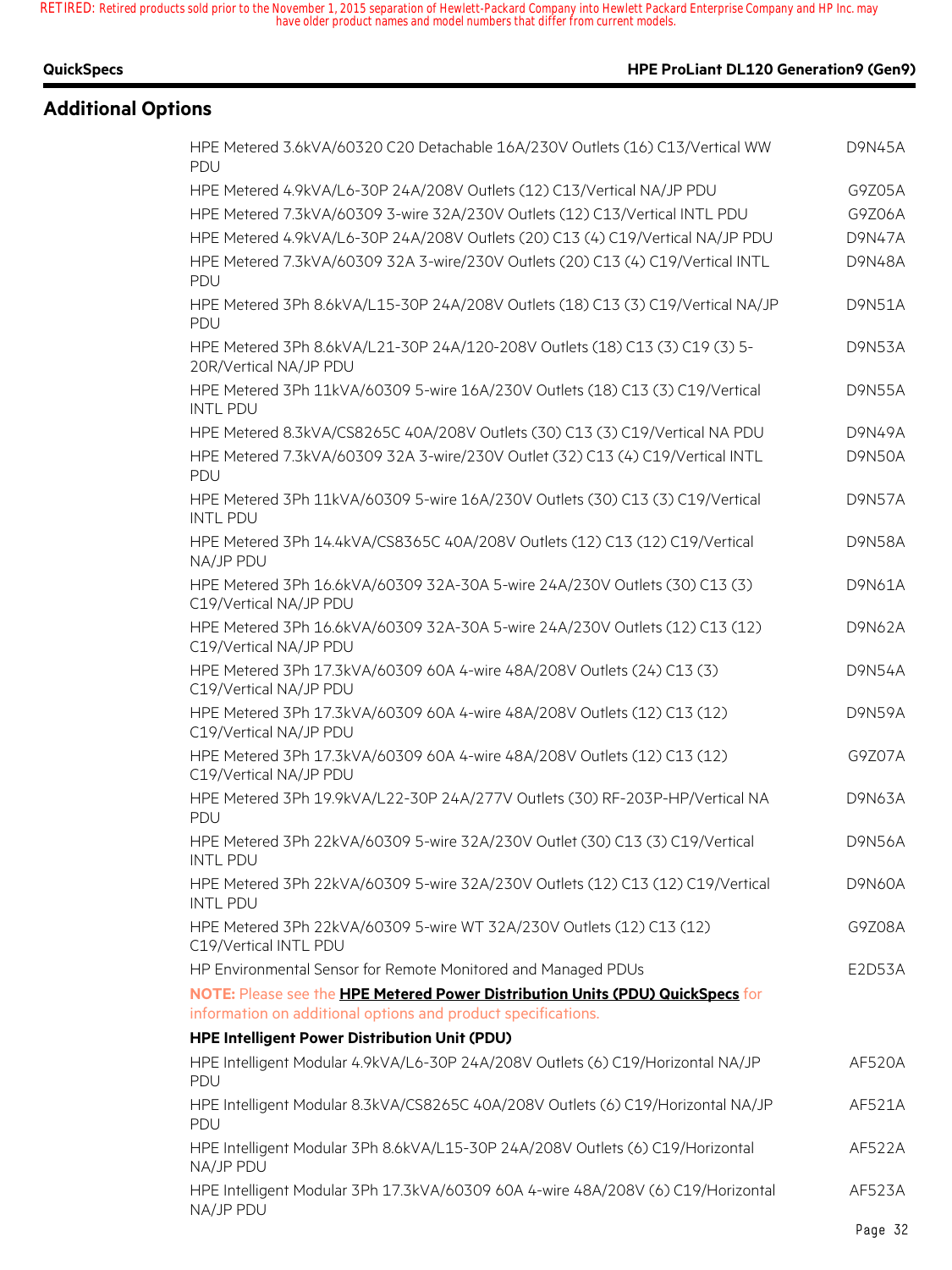| QuickSpecs |  |  |
|------------|--|--|
|            |  |  |
|            |  |  |

# **Additional Options**

| HPE Intelligent Modular 3Ph 17.3kVA/60309 30A 5-wire 24A/240V (6) C19/Horizontal<br>NA/JP PDU                                                                       | AF901A        |
|---------------------------------------------------------------------------------------------------------------------------------------------------------------------|---------------|
| HPE Intelligent Modular 7.3kVA/60309 3-wire 32A/230V Outlets (6) C19/Horizontal<br><b>INTL PDU</b>                                                                  | AF525A        |
| HPE Intelligent Modular 3Ph 11kVA/60309 5-wire 16A/230V Outlets (6) C19/Horizontal<br><b>INTL PDU</b>                                                               | AF526A        |
| HPE Intelligent Modular 3Ph 22kVA/60309 5-wire 32A/230V Outlets (6) C19/Horizontal<br><b>INTL PDU</b>                                                               | <b>AF527A</b> |
| HPE Intelligent Modular 3Ph 17.3kVA/IEC 60309 60A 4-wire 48A/208V (12)<br>C19/Horizontal NA/JP PDU                                                                  | <b>AF535A</b> |
| HPE Intelligent Modular 3Ph 22kVA/60309 5-wire 32A/230V Outlets (12)<br>C19/Horizontal INTL PDU                                                                     | AF538A        |
| HPE Intelligent Modular 4.9kVA/L6-30P 24A/208V Outlets (20) C13 (6) C19/Horizontal<br>NA/JP PDU                                                                     | AF531A        |
| HPE Intelligent Modular 3Ph 8.6kVA/L15-30P 24A/208V Outlets (20) C13 (6)<br>C19/Horizontal NA/JP PDU                                                                | AF532A        |
| HPE Intelligent Modular 3Ph 14.4kVA/CS8365C 40A/208V Outlets (6) C19/Horizontal<br>NA/JP PDU                                                                        | AF533A        |
| HPE Intelligent Modular 7.3kVA/60309 3-wire 32A/230V Outlets (6) C19/Horizontal<br><b>INTL PDU Kit</b>                                                              | AF534A        |
| HPE 5xC13 Intelligent PDU Extension Bar G2 Kit                                                                                                                      | <b>AF547A</b> |
| HPE 5xC13 Outlets Power and UID LEDs Pair Standard Extension Bar                                                                                                    | AF528A        |
| NOTE: Please see the HPE Intelligent Power Distribution Unit (PDU) QuickSpecs for                                                                                   |               |
| information on additional options and product specifications.                                                                                                       |               |
| HPE Metered and Switched Power Distribution Units (PDU)                                                                                                             |               |
|                                                                                                                                                                     |               |
| HPE Metered Switched 2.8kVA/L5-30P 24A/120V Outlets (24) 5-20R /Vertical NA/JP<br>PDU                                                                               | <b>H8B48A</b> |
| HPE Metered Switched 3.6kVA/60320 C20 Detachable 16A/230V Outlets (7) C13 (1)<br>C19/Vertical WW PDU                                                                | <b>H8B49A</b> |
| HPE Metered Switched 4.9kVA/L6-30P 24A/208V Outlets (20) C13 (4) C19/Vertical<br>NA/JP PDU                                                                          | <b>H8B50A</b> |
| HPE Metered Switched 7.3kVA/60309 3-wire 32A/230V Outlets (20) C13 (4)<br>C19/Vertical INTL PDU                                                                     | <b>H8B51A</b> |
| HPE Metered Switched 3Ph 8.6kVA/L15-30P 24A/208V Outlets (18) C13 (6)<br>C19/Vertical NA/JP PDU                                                                     | <b>H8B52A</b> |
| HPE Metered Switched 3Ph 8.6kVA/L21-30P 24A/208V Outlets (20)C13 (3)C19 (1)5-<br>20R/Vertical NA/JP PDU                                                             | <b>H8B53A</b> |
| HPE Metered Switched 3Ph 11kVA/60309 5-wire 16A/230V Outlets (21) C13 (3)<br>C19/Vertical INTL PDU                                                                  | <b>H8B54A</b> |
| HPE Metered Switched 3Ph 14.4kVA/CS8365C 40A/208V Outlets (12) C13 (12)<br>C19/Vertical NA/JP PDU                                                                   | <b>H8B55A</b> |
| HPE Metered Switched 3Ph 17.3kVA/60309 4-wire 48A/208V Outlets (12) C13 (12)<br>C19/Vertical NA/JP PDU                                                              | <b>H8B56A</b> |
| NOTE: Please see the HPE Metered and Switched Power Distribution Units (PDU)<br><b>QuickSpecs</b> for information on additional options and product specifications. |               |
| NOTE: To learn more, please visit the HPE Uninterruptible Power Systems (UPS) web                                                                                   |               |
| page.                                                                                                                                                               |               |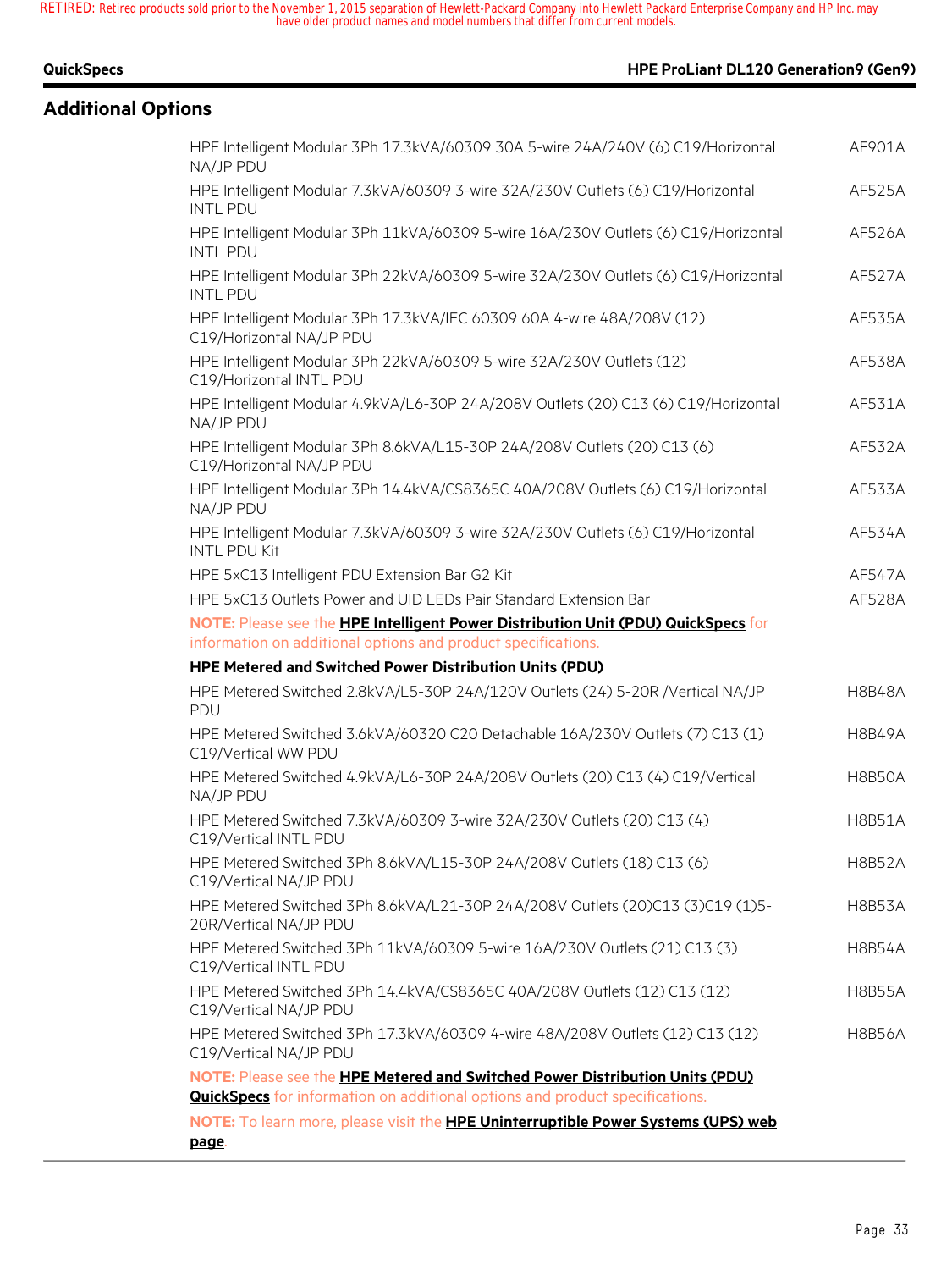### **QuickSpecs HPE ProLiant DL120 Generation9 (Gen9)**

# **Additional Options**

# **HPE Rack Mount Consoles, KVM Switches, and Keyboards HPE Location Discovery Services** HPE Location Discovery Services LCD8500 Kit TL052A **NOTE:** Please see the **HPE Location Discovery Services QuickSpecs** for information on additional options and product specifications. **HPE Rack Mount Consoles** HP LCD8500 1U US Rackmount Console Kit AF630A HP LCD8500 1U UK Rackmount Console Kit AF631A HP LCD8500 1U DE Rackmount Console Kit AF632A HP LCD8500 1U FR Rackmount Console Kit AF633A HP LCD8500 1U JP Rackmount Console Kit AF642A HP LCD8500 1U RU Rackmount Console Kit AF643A HP LCD8500 1U INTL Rackmount Console Kit AF644A HP LCD8500 1U US TAA Rackmount Console Kit AF645A **HPE KVM Switches** HP 0x1x8 G3 KVM Console Switch AF651A HP 0x2x16 G3 KVM Console Switch AF652A HP TAA 0x2x16 G3 KVM Console Switch AF653A HP USB Remote Access Key for G3 KVM Console Switches AT AT AT AF650A HP KVM Console USB Interface Adapter And Afford Afford AF628A HP 0x2x16 KVM Server Console Switch G2 with Virtual Media CAC Software AT618A HP 0x2x32 KVM Server Console Switch G2 with Virtual Media CAC Software AT619A HP KVM Console USB 2.0 Virtual Media CAC Interface Adapter **ARM 2006** AF629A HP 1x4 USB/PS2 KVM Console Switch AF611A AF611A HP 1x1Fx8 KVM IP Console Switch G2 with Virtual Media CAC Software ATH AF620A HP 2x1Ex16 KVM IP Console Switch G2 with Virtual Media CAC Software ATE AF621A HP 4x1Ex32 KVM IP Console Switch G2 with Virtual Media CAC Software ATHOSTALL AF622A **NOTE:** To learn more, please visit the **HPE KVM Switches web page**. **HPE USB Keyboard and Mouse** HPE USB US Keyboard/Mouse Kit 631341-B21 HPE USB UK Keyboard/Mouse Kit 631344-B21 HPE USB FR Keyboard/Mouse Kit 631346-B21 HPE USB ES Keyboard/Mouse Kit 631348-B21 HPE USB DE Keyboard/Mouse Kit 631358-B21 HPE USB JP Keyboard/Mouse Kit 631360-B21 HPE USB IT Keyboard/Mouse Kit 631362-B21 HPE USB CN Keyboard/Mouse Kit 631364-B21 HPE USB AE Keyboard/Mouse Kit 638212-B21 HPE USB RU Keyboard/Mouse Kit 638214-B21 HPE USB IN Keyboard/Mouse Kit 672097-D63 HPE USB AP/INTL Keyboard/Mouse Kit 672097-373 HPE USB INTL Keyboard/Mouse Kit 672097-B33 HPE USB PT Keyboard/Mouse Kit 672097-133 HPE USB TR Keyboard/Mouse Kit 672097-143 HPE USB CZ Keyboard/Mouse Kit 672097-223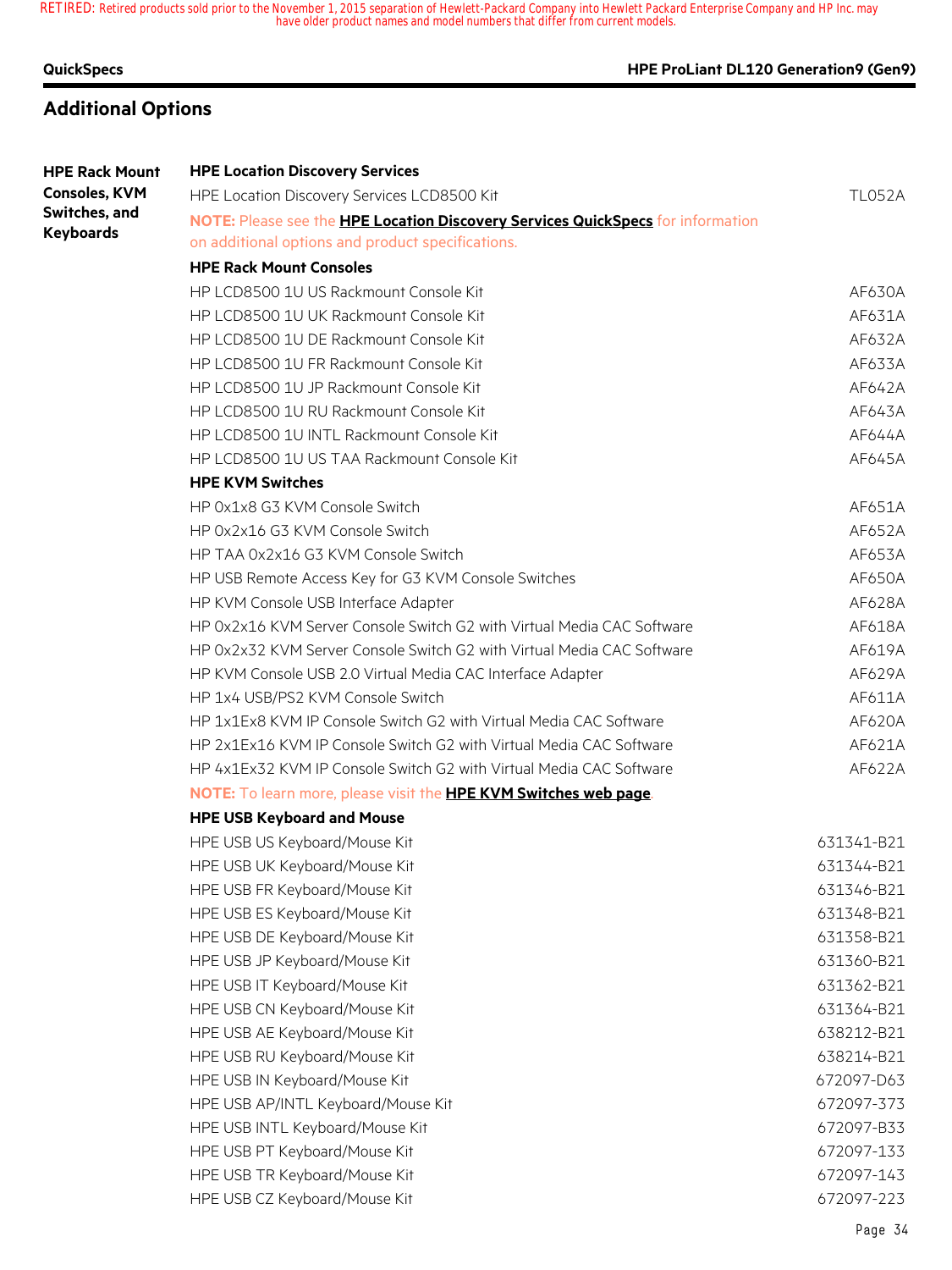# **QuickSpecs HPE ProLiant DL120 Generation9 (Gen9)**

| <b>Additional Options</b> |                                                                                              |               |
|---------------------------|----------------------------------------------------------------------------------------------|---------------|
|                           | HPE USB FI Keyboard/Mouse Kit                                                                | 672097-353    |
|                           | HPE USB SE Keyboard/Mouse Kit                                                                | 672097-103    |
|                           | HPE USB CH Keyboard/Mouse Kit                                                                | 672097-113    |
|                           | HPE USB KR Keyboard/Mouse Kit                                                                | 672097-KD3    |
|                           | <b>Rail Kits</b>                                                                             |               |
|                           | HP 1U Small Form Factor Easy Install Rail Kit                                                | 734807-B21    |
|                           | HPE 1U Cable Management Arm for Easy Install Rail Kit                                        | 734811-B21    |
|                           | HP 1U Short Friction Rail Kit                                                                | 775612-B21    |
|                           | <b>HPE Other Options</b>                                                                     |               |
|                           | HPE Rack LED Light Kit                                                                       | <b>BW939A</b> |
|                           | HP Kit LCD 1.83m Latch Display Port Cable                                                    | G7T29A        |
|                           | HP ConvergedSystem Door Branding Kit                                                         | <b>TK815A</b> |
|                           | HP ConvergedSystem Rack Light Kit                                                            | <b>TK816A</b> |
|                           | HP ConvergedSystem Rack Side Panel 1075mm Kit                                                | <b>TK817A</b> |
| <b>HPE</b>                | <b>HPE DirectFlow Three Phase UPS</b>                                                        |               |
| Uninterruptible           | <b>Power Unit (1U UPS)</b>                                                                   |               |
| <b>Power Systems</b>      | HPE R12000 DirectFlow - 1U Rackmount Uninterruptible Power System                            | G9Y75A        |
| (UPS)                     | HPE R12000 DirectFlow - POD 1U Rackmount Uninterruptible Power System                        | AF478A        |
|                           | HPE RP12000/3 12000VA Three Phase INTL 6U Rackmount Uninterruptible Power<br>System          | AF437A        |
|                           | Input/Output Module Options for 1U UPS                                                       |               |
|                           | HPE 32A 400-415 Volt Three Phase INTL R12000 DirectFlow UPS IEC309 Input/Output<br>Module    | AF488A        |
|                           | HPE 30A 400-415 Volt Three Phase NA R10000 DirectFlow UPS IEC309 Input/Output<br>Module      | AF489A        |
|                           | HPE 32A 380 Volt Three Phase China R12000 DirectFlow UPS Unterminated<br>Input/Output Module | AF490A        |
|                           | HPE 30A 480 Volt Three Phase NA R12000 DirectFlow UPS L22-30 Input/Output<br>Module          | AF491A        |
|                           | HPE 30A 480 Volt Three Phase NA R12000 DirectFlow UPS IEC309 Input/Output Module             | AF492A        |
|                           | HPE 30A 400-415 Volt Three Phase NA R12000 DirectFlow UPS IEC309 Input/Output<br>Module      | G9Y76A        |
|                           | HPE DirectFlow UPS Management Card                                                           | AF493A        |
|                           | <b>Power Unit (2U UPS)</b>                                                                   |               |
|                           | HPE R18000 DirectFlow - 2U Rackmount Uninterruptible Power System                            | AF479A        |
|                           | Input/Output Module Options for 2U UPS                                                       |               |
|                           | HPE 32A 400-415 Volt Three Phase INTL R18000 DirectFlow UPS IEC309 Input/Output<br>Module    | AF483A        |
|                           | HPE 30A 380 Volt Three Phase China R18000 DirectFlow UPS Unterminated<br>Input/Output Module | AF485A        |
|                           | HPE 30A 480 Volt Three Phase NA R18000 DirectFlow UPS IEC309 Input/Output Module             | AF486A        |
|                           | HPE 30A 480 Volt Three Phase NA R18000 DirectFlow UPS IEC309 Input/Output Module             | AF487A        |
|                           | HPE 30A 400 Volt Three Phase NA R18000 DirectFlow UPS IEC309 Input/Output Module             | D9Q02A        |

**NOTE:** All Input/Output Modules support dual output outlets except the AF484A.

Module

HPE 30A 400-415V Three Phase NA R18000 DirectFlow UPS 1:1 IEC309 Input/Output

AF484A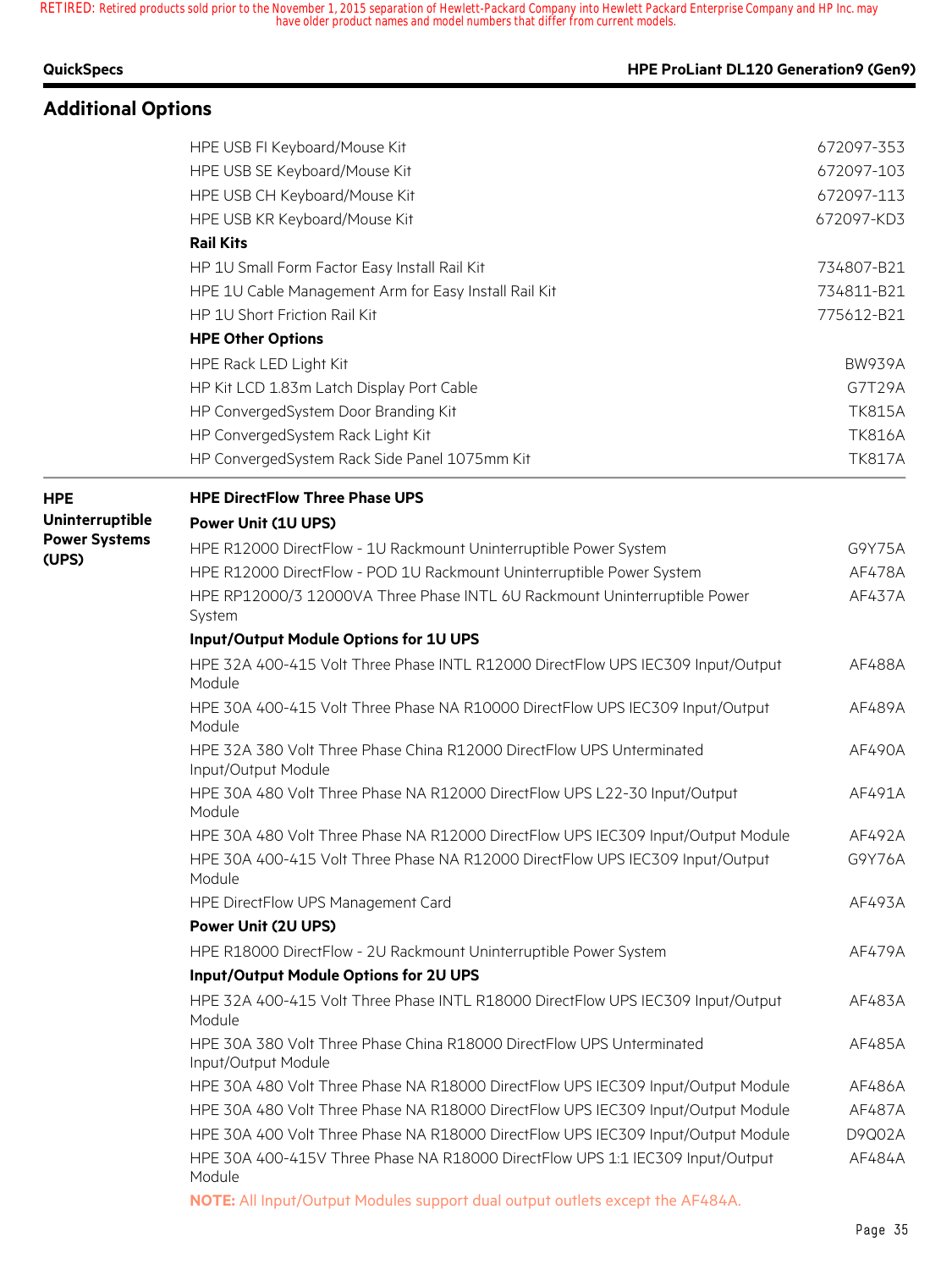# **Additional Options**

### **QuickSpecs HPE ProLiant DL120 Generation9 (Gen9)**

| <b>Battery Pack Options</b>                                                         |               |
|-------------------------------------------------------------------------------------|---------------|
| HPE DirectFlow UPS - 1U Rackmount Lithium-ion Battery Pack                          | AF480A        |
| HPE DirectFlow UPS - 3U Rackmount VRLA Battery Pack                                 | AF482A        |
| HPE WW DirectFlow Secondary Battery Cable                                           | AF497A        |
| NOTE: Please see the HPE DirectFlow Three Phase Uninterruptible Power System        |               |
| <b>QuickSpecs</b> for information on additional options and product specifications. |               |
| <b>HPE Tower UPS</b>                                                                |               |
| HPE T750 G4 UPS Models                                                              |               |
| HPE T750 G4 NA/JP Uninterruptible Power System                                      | J2P85A        |
| HPE T750 G4 INTL Uninterruptible Power System                                       | <b>J2P88A</b> |
| HPE T1000 G4 UPS Models                                                             |               |
| HPE T1000 G4 NA/JP Uninterruptible Power System                                     | <b>J2P86A</b> |
| HPE T1000 G4 INTL Uninterruptible Power System                                      | <b>J2P89A</b> |
| HPE T1500 G4 UPS Models                                                             |               |
| HPE T1500 G4 NA/JP Uninterruptible Power System                                     | <b>J2P87A</b> |
| HPE T1500 G4 INTL Uninterruptible Power System                                      | <b>J2P90A</b> |
| <b>HPE Rack/Tower UPS</b>                                                           |               |
| HPE R/T2200 G4 UPS Models                                                           |               |
| HPE R/T2200 G4 NA/JP Uninterruptible Power System                                   | J2R00A        |
| HPE R/T3000 G4 UPS Models                                                           |               |
| HPE R/T3000 G4 Low Voltage NA/JP Uninterruptible Power System                       | J2R01A        |
| HPE R/T3000 G4 High Voltage NA/JP Uninterruptible Power System                      | J2R02A        |
| HPE R/T3000 G4 High Voltage INTL Uninterruptible Power System                       | J2R04A        |
| R1500 G4 Models                                                                     |               |
| HPE R1500 G4 NA Uninterruptible Power System                                        | J2Q99A        |
| HPE R1500 G4 JP/TWN Uninterruptible Power System                                    | J2R05A        |
| HPE R1500 G4 INTL Uninterruptible Power System                                      | J2R03A        |
| R7000 Uninterruptible Power System (UPS)                                            |               |
| HPE R7000 4U 50A High Voltage NA/JP Uninterruptible Power System                    | AF462A        |
| HPE R7000 4U IEC-32A High Voltage INTL Uninterruptible Power System                 | AF463A        |
| R5000 Uninterruptible Power System (UPS)                                            |               |
| HPE R5000 3U L630 High Voltage NA/JP Uninterruptible Power System                   | AF460A        |
| HPE R5000 3U IEC309-32A High Voltage INTL Uninterruptible Power System              | AF461A        |
| NOTE: Please see the HPE Line Interactive Single Phase UPS QuickSpecs               |               |
| for information on additional options and product specifications.                   |               |
| <b>HPE UPS Options</b>                                                              |               |
| HPE R/T2200 G4 Extended Runtime Module                                              | J2R09A        |
| HPE R/T3000 G4 Extended Runtime Module                                              | <b>J2R10A</b> |
| HPE 2U Rack/Tower UPS Shipping Kit                                                  | L4Q11A        |
| NOTE: To learn more, please visit the HPE Uninterruptible Power Systems (UPS) web   |               |
| page.                                                                               |               |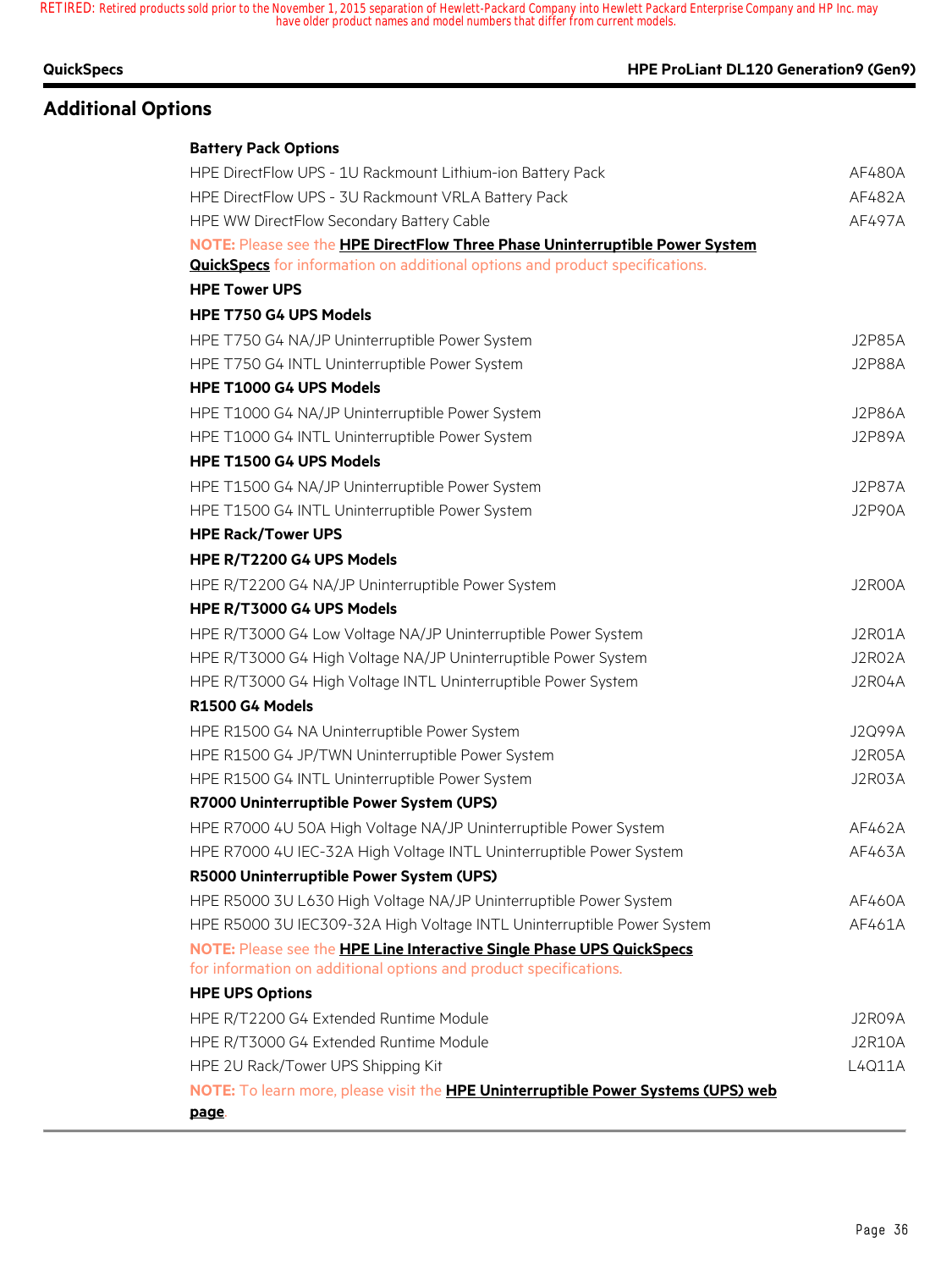### **QuickSpecs HPE ProLiant DL120 Generation9 (Gen9)**

# **Additional Options**

| <b>HPE USB and SD</b> | <b>HPE Enterprise Mainstream Flash Media Kits for Memory Cards</b> |               |
|-----------------------|--------------------------------------------------------------------|---------------|
| <b>Options</b>        | HPE 32GB microSD Mainstream Flash Media Kit                        | 700139-B21    |
|                       | HPE Dual 8GB microSD Enterprise Midline USB Kit                    | 741279-B21    |
|                       | HPE 8GB microSD Enterprise Mainstream Flash Media Kit              | 726116-B21    |
|                       | HPE 8GB USB Enterprise Mainstream Flash Media Drive Key Kit        | 737953-B21    |
| <b>HPE Support</b>    | <b>Foundation Care</b>                                             |               |
| <b>Services</b>       | HPE 3 year Foundation Care 24x7 DL120 Gen9 Service                 | U7VP0E        |
|                       | HPE 3 year Foundation Care 24x7 wDMR DL120 Gen9 Service            | U7VP1E        |
|                       | HPE 3 year Foundation Care 24x7 wCDMR DL120 Gen9 Service           | U7VP2E        |
|                       | <b>Proactive Care</b>                                              |               |
|                       | HPE 3 year Proactive Care 24x7 DL120 Gen9 Service                  | U7VR7E        |
|                       | HPE 3 year Proactive Care 24x7 with DMR DL120 Gen9 Service         | U7VR8E        |
|                       | HPE 3 year Proactive Care 24x7 with CDMR DL120 Gen9 Service        | U7VR9E        |
|                       | <b>Installation &amp; Start-up Services</b>                        |               |
|                       | HPE Installation DL320e/DL120 Service                              | <b>U6F51E</b> |
|                       | HPE Startup DL320e/DL120 Service                                   | <b>U6F53E</b> |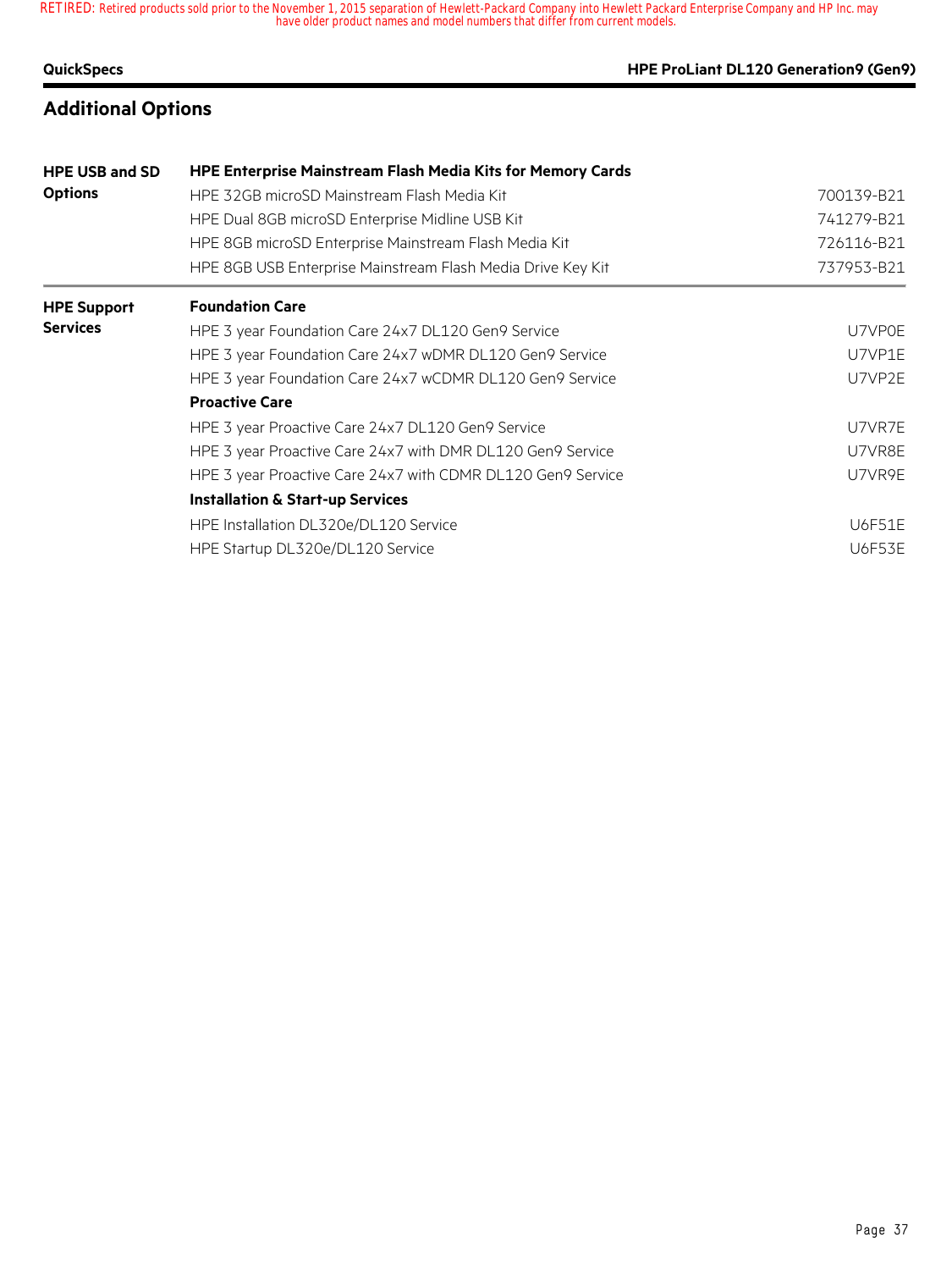### **QuickSpecs HPE ProLiant DL120 Generation9 (Gen9)**

### **Memory**

**Memory Population guidelines**



#### **General Memory Population Rules and Guidelines**:

- . Place the DIMMs with the highest number of ranks in the white slot when mixing DIMMs of different ranks on the same channel.
- . Do not mix RDIMMs or LRDIMMs.
- . Quad rank RDIMMs are not supported in HPE ProLiant DL120 Gen9 servers.
- . DIMMs of different speeds may be mixed in any order; the server will select a common optimal speed.
- . The maximum memory speed is a function of the memory type, memory configuration, and processor model.
- . The maximum memory capacity is a function of the memory type and number of installed processors.
- . To realize the performance memory capabilities listed in this document, HPE SmartMemory is required.

#### **Intel Gen9 Supported Memory Bandwidth for HPE ProLiant Gen9 Intel® Xeon® E5-2600v3 Series Processor Family**

| <b>Memory Bandwidth and Capacity</b> |                     |                                  |                               |                                  |                     |                     |                     |
|--------------------------------------|---------------------|----------------------------------|-------------------------------|----------------------------------|---------------------|---------------------|---------------------|
| [DIMM Type]                          |                     | <b>Registered DIMMs (RDIMMs)</b> | <b>Load Reduced (LRDIMMs)</b> |                                  |                     |                     |                     |
|                                      |                     |                                  |                               |                                  |                     |                     |                     |
| <b>HPE SKU P/N</b>                   | 726717-B21          | 726718-B21                       |                               | 759934-B21 726719-B21 728629-B21 |                     | 726720-B21          | 726722-B21          |
| <b>DIMM Rank</b>                     | Single Rank         | Single Rank                      | Dual Rank                     | Dual Rank                        | Dual Rank           | Dual Rank           | Quad Rank           |
| <b>DIMM Capacity</b>                 | 4GB                 | 8GB                              | 8GB                           | 16GB                             | 32GB                | 16GB                | 32GB                |
| <b>Voltage</b>                       | Std Voltage<br>1.2V | Std Voltage<br>1.2V              | Std Voltage<br>1.2V           | Std Voltage<br>1.2V              | Std Voltage<br>1.2V | Std Voltage<br>1.2V | Std Voltage<br>1.2V |
| <b>DRAM Depth [bit]</b>              | 512M                | 1G                               | 512M                          | 1G                               | 1G                  | 2G                  | 2G                  |
| <b>DRAM Width [bit]</b>              | х8                  | х4                               | х8                            | х4                               | х4                  | х4                  | х4                  |
| <b>DRAM Density</b>                  | 4Gb                 | 4Gb                              | 4Gb                           | 4Gb                              | 4Gb                 | 8Gb                 | 8Gb                 |
| <b>CAS Latency</b>                   | 15-15-15            | $15 - 15 - 15$                   | $15 - 15 - 15$                | $15 - 15 - 15$                   | 15-15-15            | $15 - 15 - 15$      | $15 - 15 - 15$      |
| <b>DIMM Native Speed</b><br>(MT/s)   | 2133                | 2133                             | 2133                          | 2133                             | 2133                | 2133                | 2133                |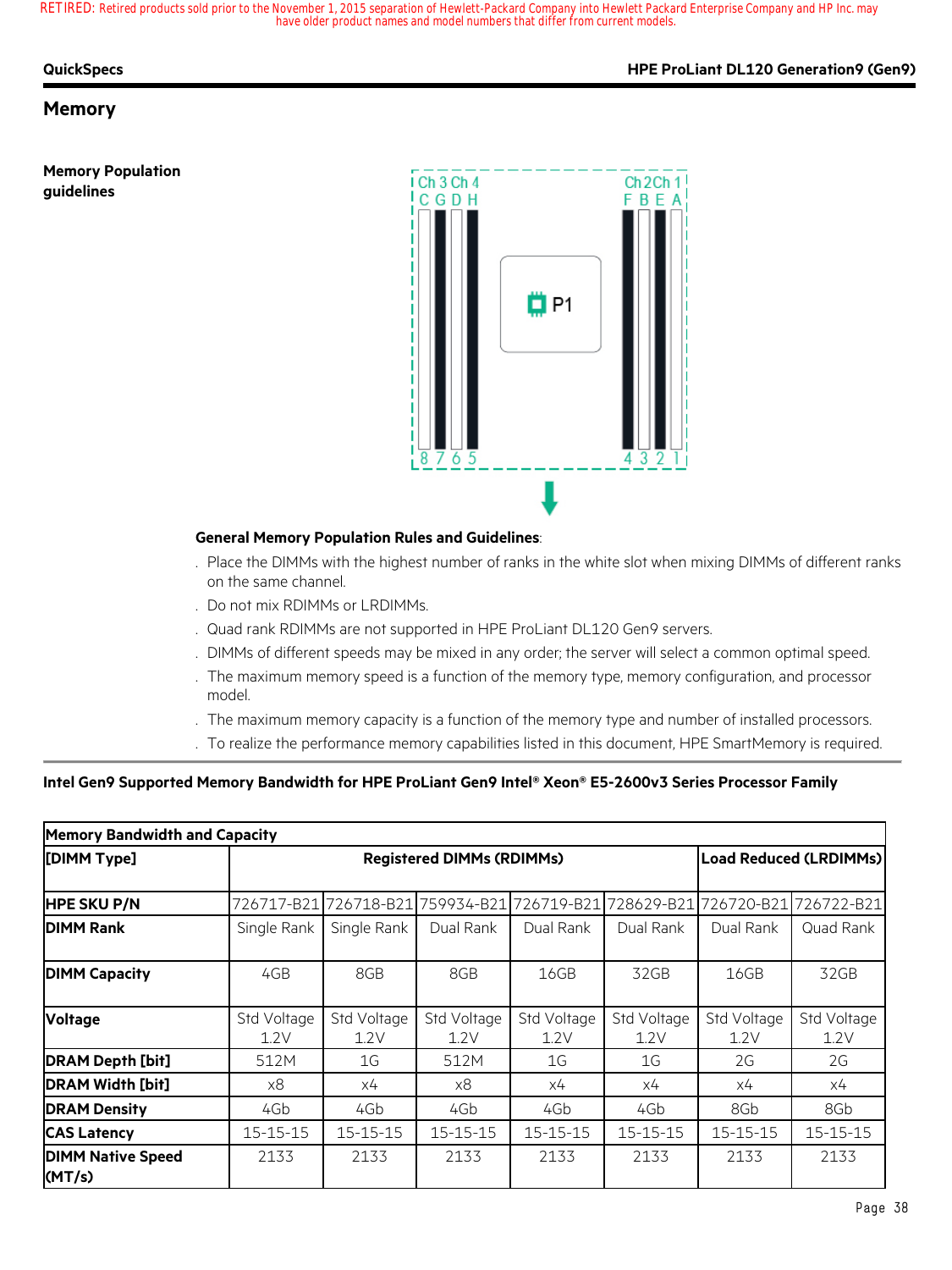### **Memory**

| <b>SLOTS THAT CAN BE POPULATED</b> |      |      |      |      |      |      |      |
|------------------------------------|------|------|------|------|------|------|------|
| 8 slot servers                     | 8    | 8    | 8    | 8    | 8    | 8    | 8    |
| <b>MAXIMUM CAPACITY (GB)</b>       |      |      |      |      |      |      |      |
|                                    | 32   | 64   | 64   | 128  | 256  | 128  | 256  |
| POPULATED DIMM SPEED (MT/s)        |      |      |      |      |      |      |      |
| 1 DIMM Per Channel                 | 2133 | 2133 | 2133 | 2133 | 2133 | 2133 | 2133 |
| 2 DIMM Per Channel                 | 2133 | 2133 | 2133 | 2133 | 2133 | 2133 | 2133 |
| <b>3 DIMM Per Channel</b>          | n/a  | n/a  | n/a  | n/a  | n/a  | n/a  | n/a  |

**NOTE:** DL120 has 2 DIMMs per channel and hence 3 DIMMs per channel memory speeds are not applicable on DL120.

#### **Intel Gen9 Supported Memory Bandwidth for HPE ProLiant Gen9 Intel® Xeon® E5-2600v4 Series Processor Family**

| <b>Memory Bandwidth and Capacity</b> |                |                                                                     |            |            |                  |  |
|--------------------------------------|----------------|---------------------------------------------------------------------|------------|------------|------------------|--|
| [DIMM Type]                          |                | <b>Registered DIMMs (RDIMMs)</b>                                    |            |            |                  |  |
| <b>HPE SKU P/N</b>                   | 805347-B21     | 805349-B21                                                          | 836220-B21 | 805351-B21 | 805353-B21       |  |
| <b>DIMM Rank</b>                     | Single Rank    | Single Rank                                                         | Dual Rank  | Dual Rank  | Dual Rank        |  |
| <b>DIMM Capacity</b>                 | 8GB            | 16GB                                                                | 16GB       | 32GB       | 32GB             |  |
| Voltage                              |                | Std Voltage 1.2V Std Voltage 1.2V Std Voltage 1.2V Std Voltage 1.2V |            |            | Std Voltage 1.2V |  |
| <b>DRAM Depth [bit]</b>              | 1 <sub>G</sub> | 2G                                                                  | 1G         | 2G         | 2G               |  |
| <b>DRAM Width [bit]</b>              | x8             | x4                                                                  | x4         | x4         | x4               |  |
| <b>DRAM Density</b>                  | 8Gb            | 8Gb                                                                 | 4Gb        | 8Gb        | 8Gb              |  |
| <b>CAS Latency</b>                   | 17-17-17       | 17-17-17                                                            | 17-17-17   | 17-17-17   | 17-17-17         |  |
| <b>DIMM Native Speed (MT/s)</b>      | 2400           | 2400                                                                | 2400       | 2400       | 2400             |  |
| <b>SLOTS THAT CAN BE POPULATED</b>   |                |                                                                     |            |            |                  |  |
| 8 slot servers                       | 8              | 8                                                                   | 8          | 8          | 8                |  |
| <b>MAXIMUM CAPACITY (GB)</b>         |                |                                                                     |            |            |                  |  |
|                                      | 64             | 128                                                                 | 128        | 256        | 256              |  |
| POPULATED DIMM SPEED (MT/s)          |                |                                                                     |            |            |                  |  |
| 1 DIMM Per Channel                   | 2400           | 2400                                                                | 2400       | 2400       | 2400             |  |
| 2 DIMM Per Channel                   | 2133           | 2133                                                                | 2133       | 2133       | 2400             |  |
| 3 DIMM Per Channel                   | n/a            | n/a                                                                 | n/a        | n/a        | n/a              |  |
|                                      |                |                                                                     |            |            |                  |  |

**NOTE:** DL120 has 2 DIMMs per channel and hence 3 DIMMs per channel memory speeds are not applicable on DL120.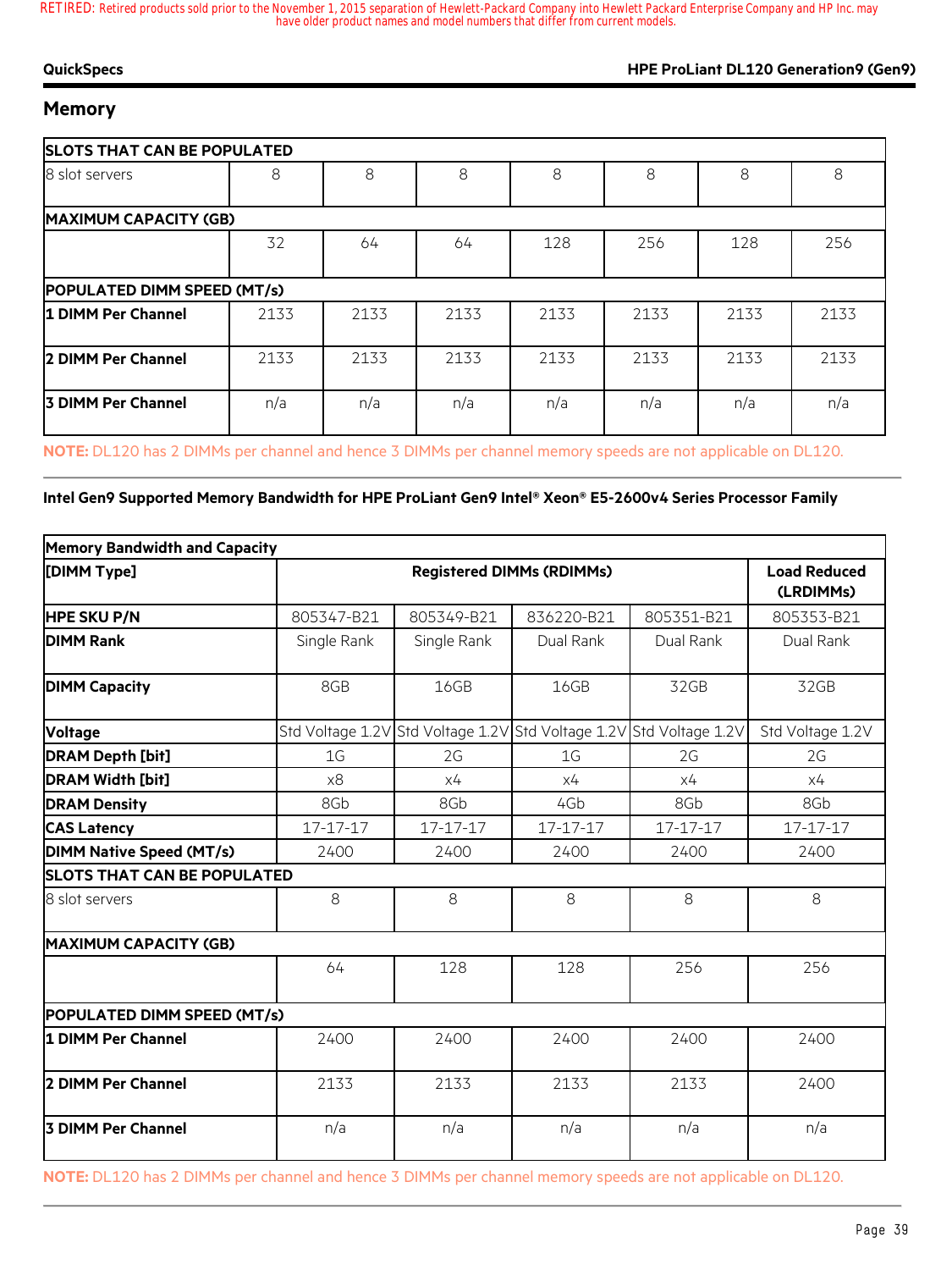### **QuickSpecs HPE ProLiant DL120 Generation9 (Gen9)**

# **Memory**

**DIMM slot and configuration diagram**

# **DIMM slot and configuration diagrams Basic memory slot & population diagram**

• Population order; start with "A" first, "B" second, "C" third, etc.

|        | CPU <sub>1</sub> |                  |  |  |  |  |
|--------|------------------|------------------|--|--|--|--|
|        | Slot #           | Population order |  |  |  |  |
| Chnl 2 | ζ                | B3               |  |  |  |  |
|        | 4                | F4               |  |  |  |  |
|        |                  |                  |  |  |  |  |
|        |                  | CPU <sub>1</sub> |  |  |  |  |
|        | Slot #           | Population order |  |  |  |  |
| Chnl 4 | 5                | H5               |  |  |  |  |
|        | 6                | D6               |  |  |  |  |
|        |                  |                  |  |  |  |  |
|        |                  | CPU <sub>1</sub> |  |  |  |  |
|        | Slot #           | Population order |  |  |  |  |
| Chnl 3 |                  | G7               |  |  |  |  |
|        | 8                | C8               |  |  |  |  |

| <b>Memory Speed</b>   | <b>Processor Models</b>                                                                                           | <b>Supported Memory Speeds</b> |
|-----------------------|-------------------------------------------------------------------------------------------------------------------|--------------------------------|
| by Processor<br>Model | E5-2603v3, E5-2609v3                                                                                              | 1600MT/s                       |
|                       | E5-2620v3, E5-2630v3, E5-2640v3, E5-2630Lv3, 1866MT/s<br>E5-2623v3                                                |                                |
|                       | E5-2650v3, E5-2660v3, E5-2650Lv3, E5-2699v3, 2133MT/s<br>E5-2698v3, E5-2695v3, E5-1650v3, E5-1620v3               |                                |
|                       | E5-2603v4, E5-2609v4                                                                                              | 1866MT/s                       |
|                       | E5-2630Lv4, E5-2620v4, E5-2623v4, E5-2630v4, 2133MT/s<br>E5-2640v4                                                |                                |
|                       | E5-2650Lv4, E5-2650v4, E5-2660v4, E5-2690v4, 2400MT/s<br>E5-2695v4, E5-2698v4, E5-2699v4, E5-1620v4,<br>E5-1650v4 |                                |

| <b>Standard and</b><br><b>Maximum Memory</b><br><b>Capacity (Pre-</b> | <b>Pre Configured Models</b>       | <b>Standard Memory</b> | <b>Maximum Memory Plus</b><br><b>Optional Memory</b> | <b>Standard Memory</b><br><b>Replaced with Optional</b><br><b>Memory</b> |
|-----------------------------------------------------------------------|------------------------------------|------------------------|------------------------------------------------------|--------------------------------------------------------------------------|
| configured<br>Models)                                                 | E5-2630v4, E5-2630v3,<br>E5-2603v4 | 8GB (1x8GB)            | 232GB (7x32GB, 1x8GB) 256GB (8x32GB)                 |                                                                          |
|                                                                       | E5-2603v3                          | 4GB (1x4GB)            | 228GB (7x32GB, 1x4GB) 256GB (8x32GB)                 |                                                                          |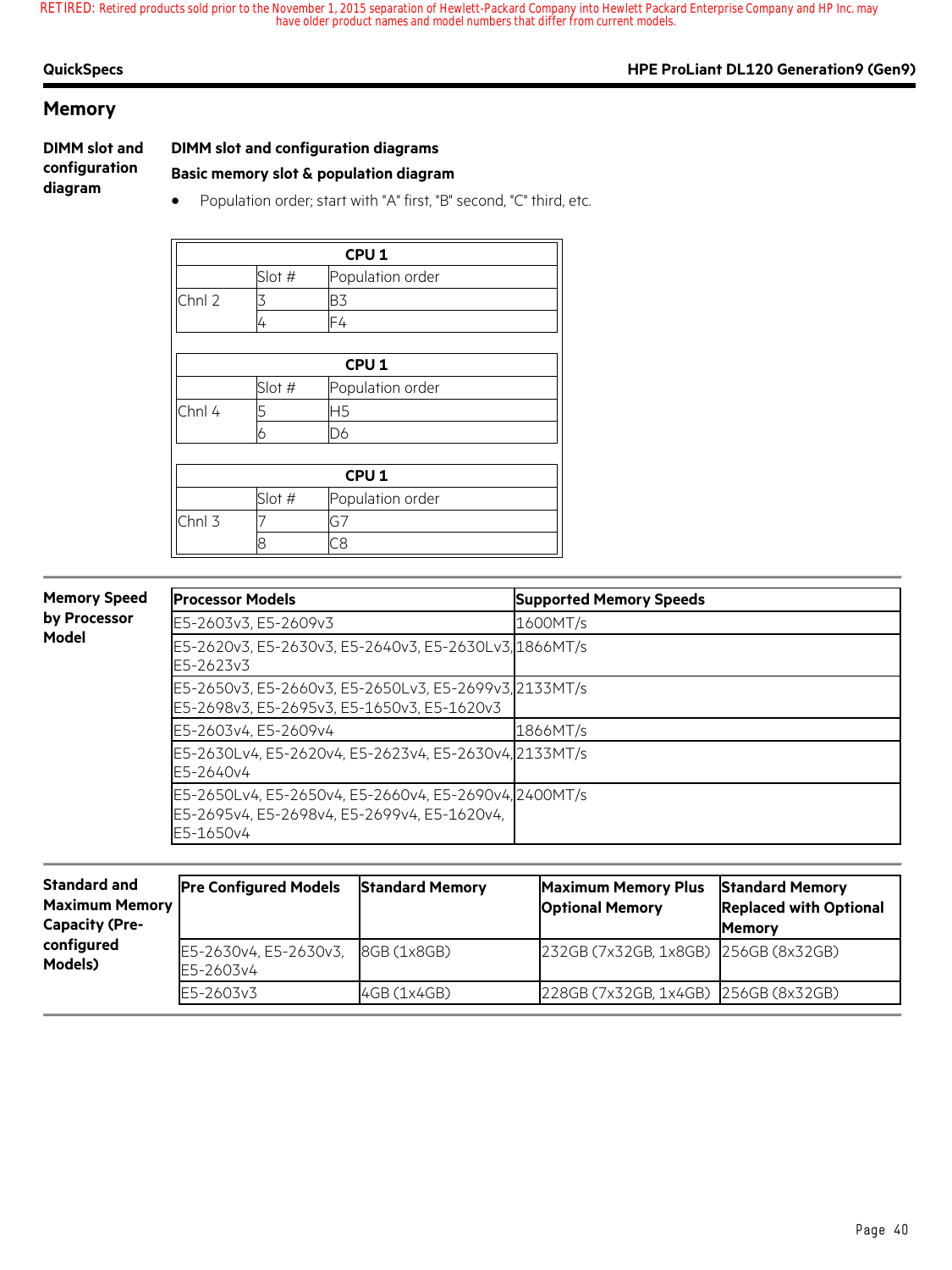### **QuickSpecs HPE ProLiant DL120 Generation9 (Gen9)**

#### **Memory**

#### **DDR4 memory options part number decoder**

**NOTE:** Capacity references are rounded to the common gigabyte (GB) values.

- 2GB = 2,048MB
- $4GB = 4,096MB$
- 8GB = 8,192MB
- $16GB = 16,384MB$
- 32GB = 32,768MB
- 64GB = 65,536MB

#### HP ggggg eRxff DDR4 wwwwm a bb-ccd Kit **DIMM Type<br>R = Registered Module Bandwidth** L = Load Reduced Capacity Rank **Memory Type** -17000MT/s (DDR4-2133)  $\cdot$  1R = single  $-4GB$  $-86B$  $-2R = dual$ **Special Descriptor**  $-16GB$  $-4R = quad$ (If Needed)  $-32GB$ **CAS Latency** Data Width HS = Heat spreader  $-64GB$  $-P = 15 - 15 - 15$  $-x8 = 8$  $-x4 = 4$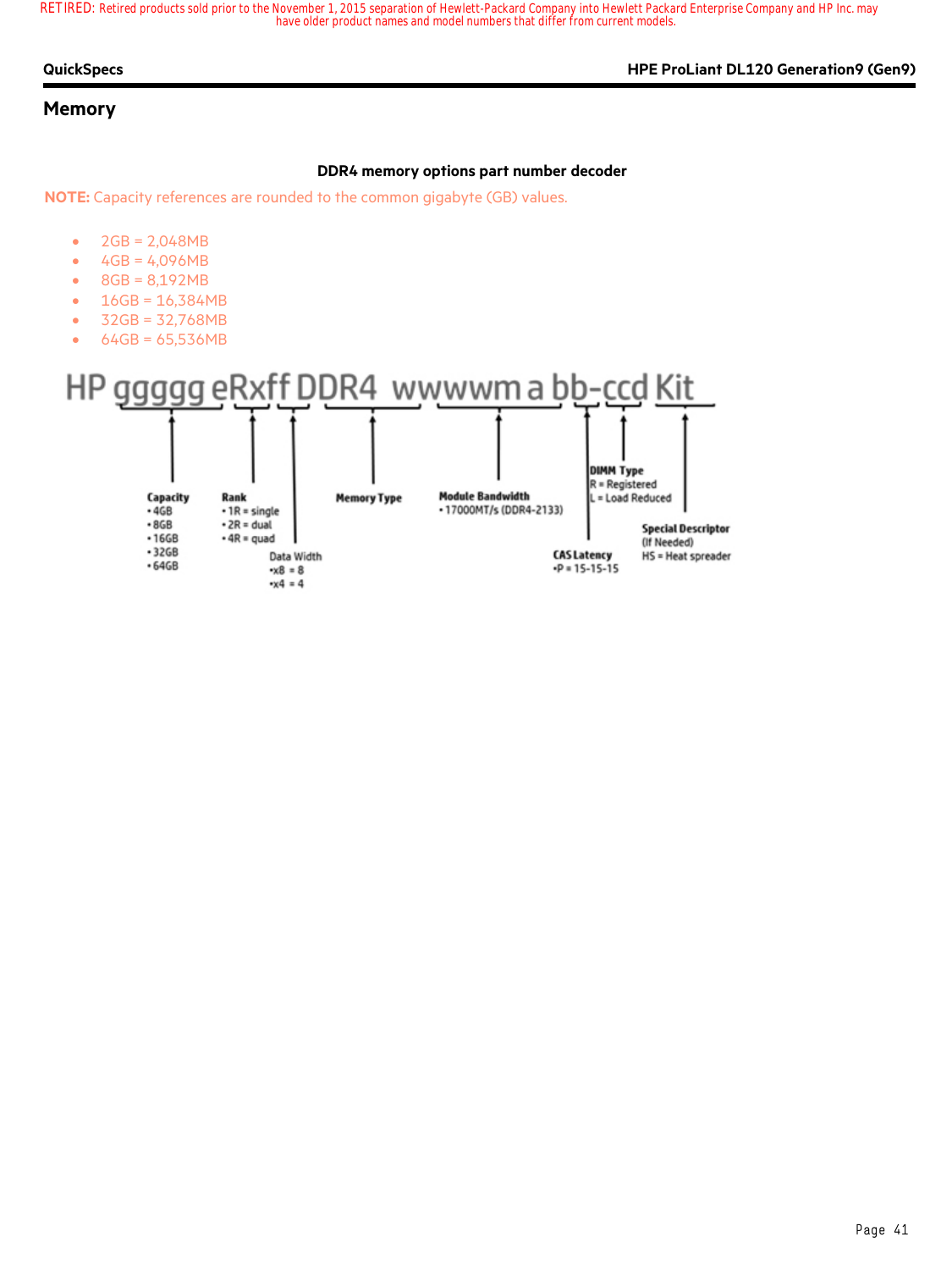### **QuickSpecs HPE ProLiant DL120 Generation9 (Gen9)**

### **Storage**



8-bay LFF hot-plug drive model

|                |   | ▭ |  | <b>CHET</b><br>≕ |  |
|----------------|---|---|--|------------------|--|
| $\overline{6}$ | Į |   |  |                  |  |

- 1-8 8 x SFF SATA/SAS/SSD Hot Pluggable Hard Drive Bays
- 1-4 4 x LFF SATA/SAS/SSD Hot Pluggable Hard Drives Bays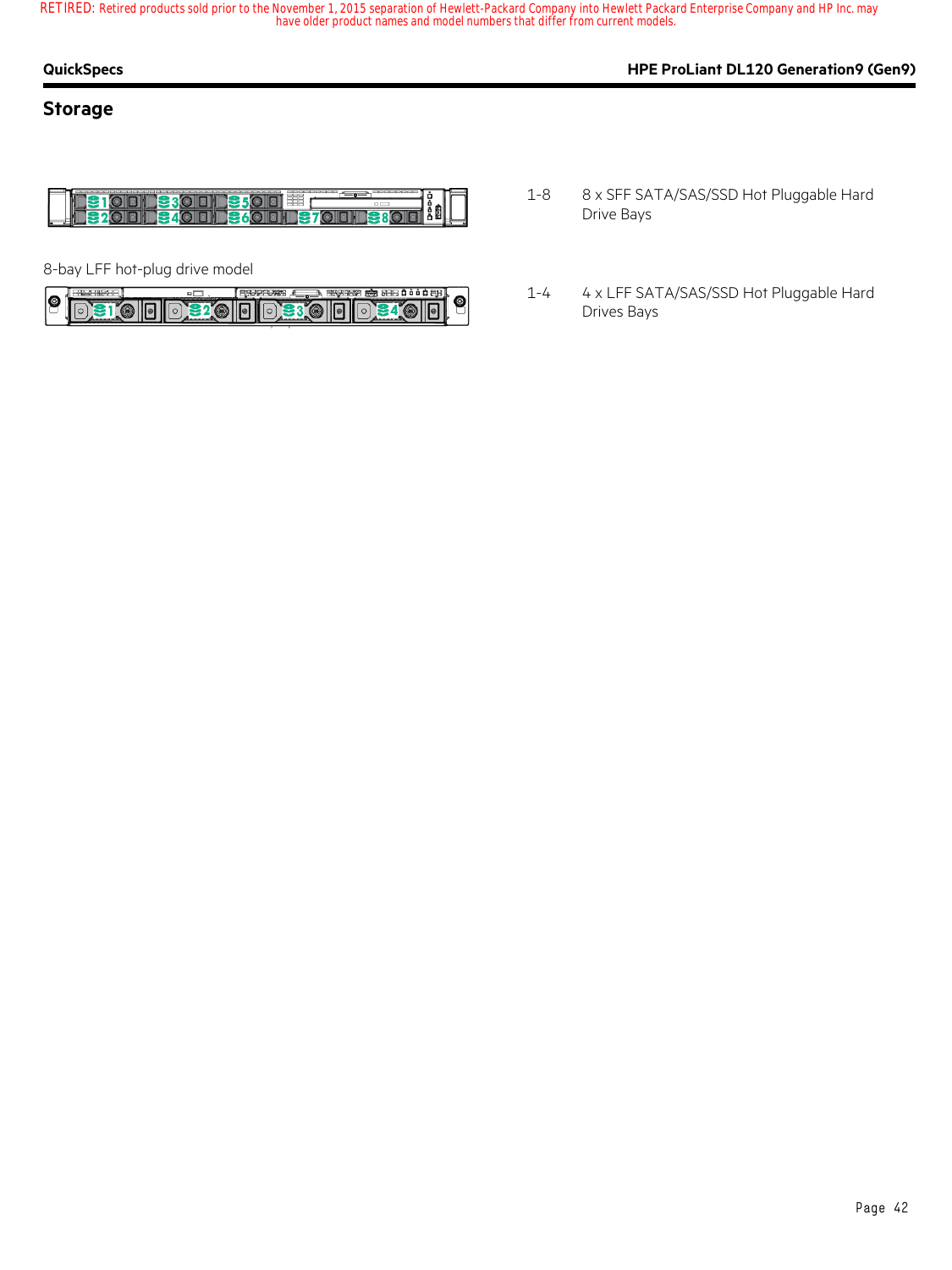### **QuickSpecs HPE ProLiant DL120 Generation9 (Gen9)**

# **Technical Specifications**

| <b>System Unit</b> | <b>Dimensions</b>               | 8 SFF - 1.69 x 17.11 x 23.90 inches (4.29 x 43.46 x 60.76 cm)                                                          |                                                                                                                                                                                                                                                                                                                                                                                                                                                                                                      |  |  |  |
|--------------------|---------------------------------|------------------------------------------------------------------------------------------------------------------------|------------------------------------------------------------------------------------------------------------------------------------------------------------------------------------------------------------------------------------------------------------------------------------------------------------------------------------------------------------------------------------------------------------------------------------------------------------------------------------------------------|--|--|--|
|                    | $(H \times W \times D)$         | 4 LFF - 1.69 x 17.11 x 23.90 inches (4.29 x 43.46 x 60.76 cm)                                                          |                                                                                                                                                                                                                                                                                                                                                                                                                                                                                                      |  |  |  |
|                    | Weight<br>(approximate)         | Maximum:<br>(all hard drives, power<br>supplies, and processors<br>installed)                                          | 37.44 lb (17kg)                                                                                                                                                                                                                                                                                                                                                                                                                                                                                      |  |  |  |
|                    |                                 | Minimum:<br>(one hard drive, power<br>supply, and processor<br>installed)                                              | 19.82 lb (9kg)                                                                                                                                                                                                                                                                                                                                                                                                                                                                                       |  |  |  |
|                    | <b>Input Requirements</b>       | Rated Line Voltage                                                                                                     | 100 to 240 VAC                                                                                                                                                                                                                                                                                                                                                                                                                                                                                       |  |  |  |
|                    |                                 | Rated Input Current                                                                                                    | For 550W Power Supply:                                                                                                                                                                                                                                                                                                                                                                                                                                                                               |  |  |  |
|                    |                                 |                                                                                                                        | 6.7 A (at 100 VAC)                                                                                                                                                                                                                                                                                                                                                                                                                                                                                   |  |  |  |
|                    |                                 |                                                                                                                        | 3.3 A (at 100 VAC)                                                                                                                                                                                                                                                                                                                                                                                                                                                                                   |  |  |  |
|                    |                                 | Rated Input Frequency                                                                                                  | 47 to 63 Hz                                                                                                                                                                                                                                                                                                                                                                                                                                                                                          |  |  |  |
|                    |                                 | Rated Input Power                                                                                                      | For 550 W Power Supply:                                                                                                                                                                                                                                                                                                                                                                                                                                                                              |  |  |  |
|                    |                                 |                                                                                                                        | < 670 W (at 100 VAC)                                                                                                                                                                                                                                                                                                                                                                                                                                                                                 |  |  |  |
|                    |                                 |                                                                                                                        | < 660 W (at 200 VAC)                                                                                                                                                                                                                                                                                                                                                                                                                                                                                 |  |  |  |
|                    | <b>BTU Rating</b>               | Maximum                                                                                                                | For 550 W Power Supply:                                                                                                                                                                                                                                                                                                                                                                                                                                                                              |  |  |  |
|                    |                                 |                                                                                                                        | 2201 BTU/hr (at 100 VAC)                                                                                                                                                                                                                                                                                                                                                                                                                                                                             |  |  |  |
|                    |                                 |                                                                                                                        | 2153 BTU/hr (at 200 VAC)                                                                                                                                                                                                                                                                                                                                                                                                                                                                             |  |  |  |
|                    | <b>Power Specifications</b>     | To review typical system power ratings use the Power Advisor which is<br>available via the online tool located at URL: |                                                                                                                                                                                                                                                                                                                                                                                                                                                                                                      |  |  |  |
|                    |                                 |                                                                                                                        | http://www.hpe.com/info/hppoweradvisor - Click on the system of<br>interest. Example: DL120 Gen9- Follow the instructions of the next screens.                                                                                                                                                                                                                                                                                                                                                       |  |  |  |
|                    | <b>Power Supply Output</b>      | Rated Steady-State                                                                                                     | For 550 W Power Supply:                                                                                                                                                                                                                                                                                                                                                                                                                                                                              |  |  |  |
|                    |                                 | Power                                                                                                                  | 550 W (at 100 VAC)                                                                                                                                                                                                                                                                                                                                                                                                                                                                                   |  |  |  |
|                    |                                 |                                                                                                                        | 550 W (at 200 VAC)                                                                                                                                                                                                                                                                                                                                                                                                                                                                                   |  |  |  |
|                    |                                 | Maximum Peak Power                                                                                                     | For 550 W Power Supply:                                                                                                                                                                                                                                                                                                                                                                                                                                                                              |  |  |  |
|                    |                                 |                                                                                                                        | 550 W (at 100 VAC)                                                                                                                                                                                                                                                                                                                                                                                                                                                                                   |  |  |  |
|                    |                                 |                                                                                                                        | 550 W (at 200 VAC)                                                                                                                                                                                                                                                                                                                                                                                                                                                                                   |  |  |  |
|                    | <b>System Inlet Temperature</b> | <b>Standard Operating</b><br>Support                                                                                   | 10° to 35°C (50° to 95°F) at sea level with an<br>altitude derating of 1.0°C per every 305 m (1.8°F<br>per every 1000 ft) above sea level to a maximum<br>of 3050 m (10,000 ft), no direct sustained<br>sunlight. Maximum rate of change is 20°C/hr<br>(36°F/hr). The upper limit and rate of change<br>may be limited by the type and number of options<br>installed. System performance during standard<br>operating support may be reduced if operating<br>with a fan fault or above 30°C (86°F). |  |  |  |
|                    |                                 | <b>Extended Ambient</b><br><b>Operating Support</b>                                                                    | For approved hardware configurations, the<br>supported system inlet range is extended to be:<br>5° to 10°C (41° to 50°F) and 35° to 40°C (95° to<br>104°F) at sea level with an altitude derating of<br>1.0°C per every 175 m (1.8°F per every 574 ft)<br>above 900 m (2953 ft) to a maximum of 3048 m<br>(10,000 ft). The approved hardware                                                                                                                                                         |  |  |  |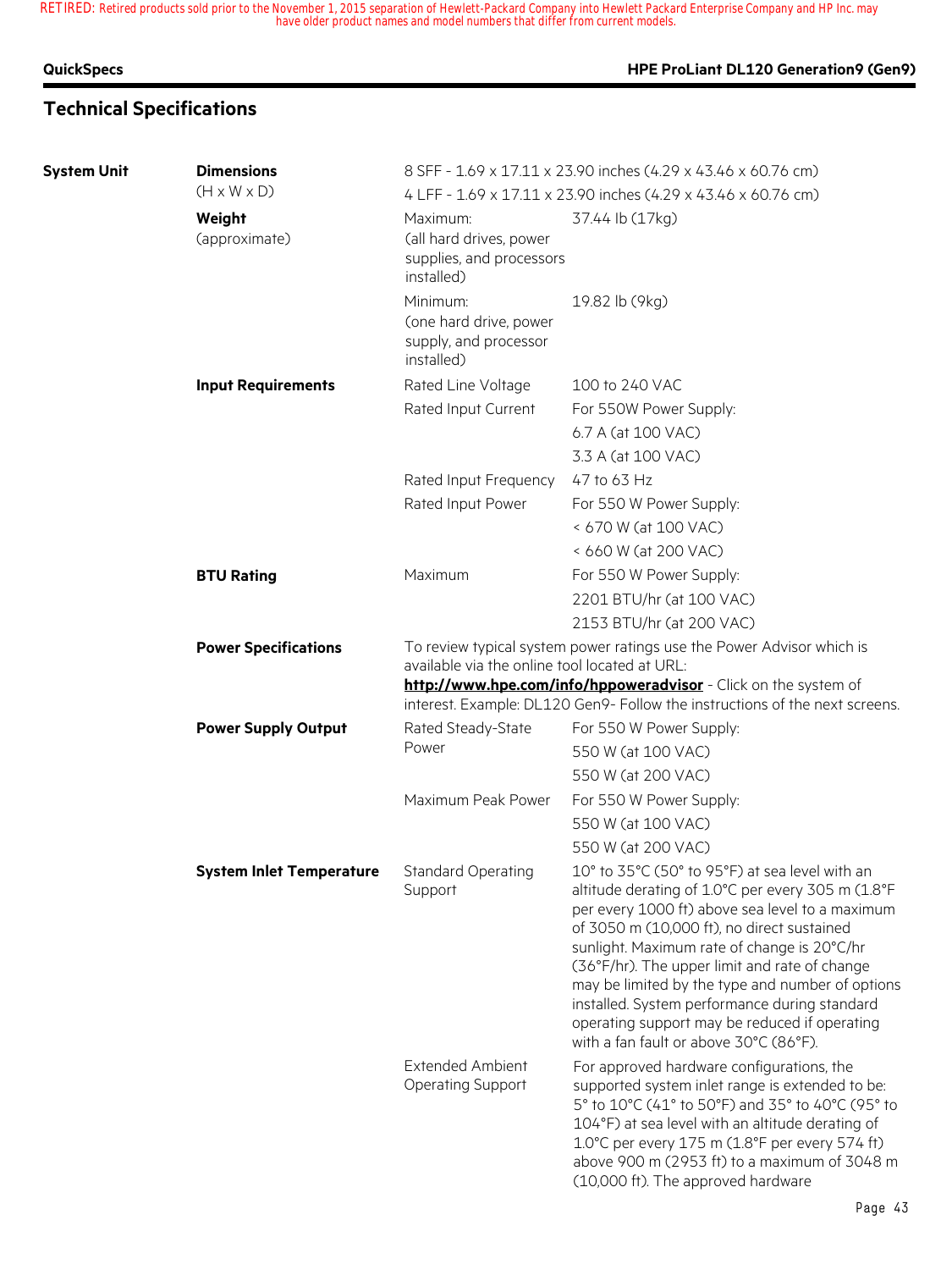| <b>QuickSpecs</b>                        |                                          | HPE ProLiant DL120 Generation9 (Gen9)                                                                                                                                                                                                                                                                                                          |
|------------------------------------------|------------------------------------------|------------------------------------------------------------------------------------------------------------------------------------------------------------------------------------------------------------------------------------------------------------------------------------------------------------------------------------------------|
| <b>Technical Specifications</b>          |                                          |                                                                                                                                                                                                                                                                                                                                                |
|                                          |                                          | configurations for this system are listed at the<br>URL:                                                                                                                                                                                                                                                                                       |
|                                          |                                          | http://www.hpe.com/servers/ashrae                                                                                                                                                                                                                                                                                                              |
|                                          |                                          | System performance may be reduced if operating<br>in the extended ambient operating range or with<br>a fan fault.                                                                                                                                                                                                                              |
|                                          |                                          | <b>NOTE:</b> Supports A3 and A4 extended ambience.                                                                                                                                                                                                                                                                                             |
|                                          | Non-operating                            | -30° to 60°C (-22° to 140°F). Maximum rate of<br>change is 20°C/hr (36°F/hr).                                                                                                                                                                                                                                                                  |
| <b>Relative Humidity</b>                 | Operating                                | Minimum to be the higher (more moisture) of -<br>12°C (10.4°F) dew point or 8% relative humidity.<br>Maximum to be the lower (less moisture) of 24°C<br>(75.2°F) dew point or 90% relative humidity.                                                                                                                                           |
| (non-condensing)                         | Non-operating                            | 5% to 95% relative humidity (Rh), 38.7°C<br>(101.7°F) maximum wet bulb temperature, non-<br>condensing.                                                                                                                                                                                                                                        |
| <b>Altitude</b>                          | Operating                                | 3048 m (10,000 ft). This value may be limited by<br>the type and number of options installed.<br>Maximum allowable altitude change rate is 457<br>m/min (1500 ft/min).                                                                                                                                                                         |
|                                          | Non-operating                            | 9144 m (30,000 ft). Maximum allowable altitude<br>change rate is 457 m/min (1500 ft/min).                                                                                                                                                                                                                                                      |
| <b>Acoustic Noise</b>                    |                                          | Listed are the declared A-Weighted sound power levels (LWAd) and<br>declared average bystander position A-Weighted sound pressure levels<br>(LpAm) when the product is operating in a 23°C ambient environment.<br>Noise emissions were measured in accordance with ISO 7779 (ECMA 74)<br>and declared in accordance with ISO 9296 (ECMA 109). |
|                                          | Idle                                     |                                                                                                                                                                                                                                                                                                                                                |
|                                          | <b>LWAd</b>                              | Entry 4.9 B                                                                                                                                                                                                                                                                                                                                    |
|                                          |                                          | Base 5.4 B                                                                                                                                                                                                                                                                                                                                     |
|                                          | LpAm                                     | Entry 33.0 dBA                                                                                                                                                                                                                                                                                                                                 |
|                                          |                                          | Base 35.0 dBA                                                                                                                                                                                                                                                                                                                                  |
|                                          | <b>Operating</b>                         |                                                                                                                                                                                                                                                                                                                                                |
|                                          | LWAd                                     | Entry 5.7 B                                                                                                                                                                                                                                                                                                                                    |
|                                          |                                          | Base 5.8 B                                                                                                                                                                                                                                                                                                                                     |
|                                          | LpAm                                     | Entry 38.0 dBA                                                                                                                                                                                                                                                                                                                                 |
|                                          |                                          | Base 39.0 dBA                                                                                                                                                                                                                                                                                                                                  |
| <b>Emissions Classification</b><br>(EMC) | <b>FCC Rating</b><br>Normative Standards | Class A<br>CISPR 22; EN55022; EN55024; FCC CFR 47, Pt<br>15; ICES-003; CNS13438; GB9254; K22;K24; EN<br>61000-3-2; EN 61000-3-3; EN 60950-1; IEC<br>60950-1                                                                                                                                                                                    |
|                                          | statements.                              | <b>NOTE:</b> Product conformance to cited product specifications is based on<br>sample (type) testing, evaluation, or assessment. This product or family<br>of products is eligible to bear the appropriate compliance logos and                                                                                                               |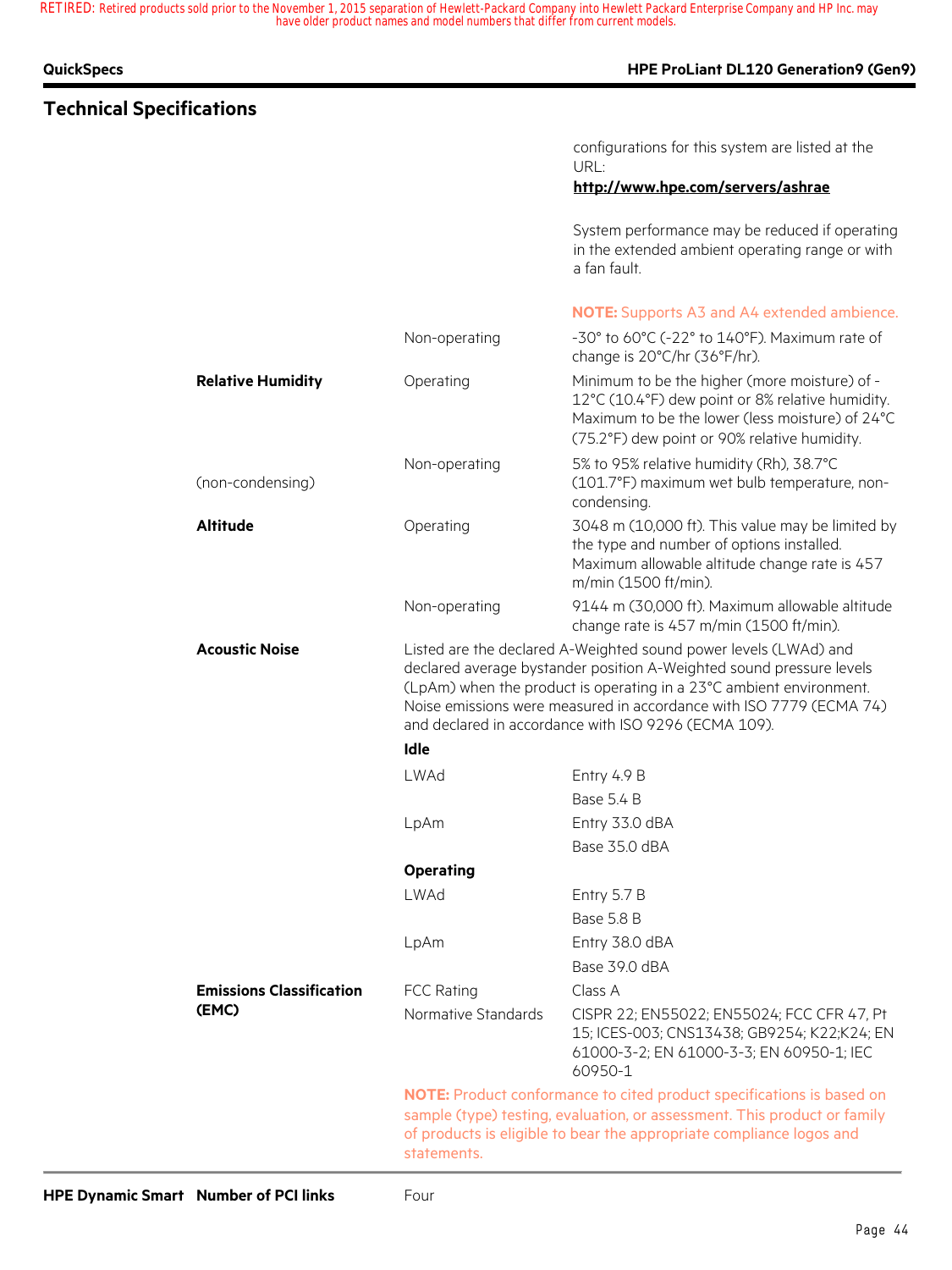# **Technical Specifications**

|  | QuickSpecs |
|--|------------|
|  |            |

| Array B140i                                              | <b>PCI link rate</b>                                           | 4Gb/s                                          |                                                                                                                                                                                                                                                                                                        |  |  |  |  |
|----------------------------------------------------------|----------------------------------------------------------------|------------------------------------------------|--------------------------------------------------------------------------------------------------------------------------------------------------------------------------------------------------------------------------------------------------------------------------------------------------------|--|--|--|--|
| <b>Controller</b>                                        | <b>Storage protocol support</b>                                | <b>SATA</b>                                    |                                                                                                                                                                                                                                                                                                        |  |  |  |  |
|                                                          | <b>SAS/SATA peak data</b><br>transfer rate                     | 6Gb/s                                          |                                                                                                                                                                                                                                                                                                        |  |  |  |  |
|                                                          | <b>Number of SAS/SATA links</b>                                | 10 links                                       |                                                                                                                                                                                                                                                                                                        |  |  |  |  |
|                                                          | 2x4 connectors; 2x1 connectors<br><b>SAS/SATA connectivity</b> |                                                |                                                                                                                                                                                                                                                                                                        |  |  |  |  |
|                                                          | <b>Expander support</b>                                        | No.                                            |                                                                                                                                                                                                                                                                                                        |  |  |  |  |
|                                                          | <b>Drives supported (max)</b>                                  | Up to 10 Internal Drives                       |                                                                                                                                                                                                                                                                                                        |  |  |  |  |
|                                                          | <b>RAID support</b>                                            | 0, 1, 10, 5 SATA                               |                                                                                                                                                                                                                                                                                                        |  |  |  |  |
|                                                          | Software management                                            | HPE SSA, SMH, SIM                              |                                                                                                                                                                                                                                                                                                        |  |  |  |  |
|                                                          | Warranty                                                       | Server warranty                                |                                                                                                                                                                                                                                                                                                        |  |  |  |  |
|                                                          | <b>HPE Secure Encryption</b><br>license                        | Not Supported                                  |                                                                                                                                                                                                                                                                                                        |  |  |  |  |
|                                                          | <b>HPE SmartCache License</b>                                  | Not Supported                                  |                                                                                                                                                                                                                                                                                                        |  |  |  |  |
|                                                          | <b>HPE Smart Storage</b><br>Administrator                      | Supported                                      |                                                                                                                                                                                                                                                                                                        |  |  |  |  |
| <b>HPE Embedded Dual Network Interface</b>               |                                                                | 10Base-T/100Base-TX/1000Base-TX                |                                                                                                                                                                                                                                                                                                        |  |  |  |  |
| Port 361i Adapter                                        | Compatibility                                                  | IEEE 802.3 10Base-T                            |                                                                                                                                                                                                                                                                                                        |  |  |  |  |
|                                                          |                                                                | IEEE 802.3ab 1000Base-T                        |                                                                                                                                                                                                                                                                                                        |  |  |  |  |
|                                                          |                                                                | IEEE 802.3u 100Base-TX                         |                                                                                                                                                                                                                                                                                                        |  |  |  |  |
|                                                          |                                                                | IEEE 1588, IEEE 802.1AS                        |                                                                                                                                                                                                                                                                                                        |  |  |  |  |
|                                                          |                                                                | IEEE 802.3az - Energy Efficient Ethernet (EEE) |                                                                                                                                                                                                                                                                                                        |  |  |  |  |
|                                                          | <b>Data Transfer Method</b>                                    | PCI Express v 2.0, 5.0 GT/s, two lanes (x2)    |                                                                                                                                                                                                                                                                                                        |  |  |  |  |
|                                                          | <b>Controller</b>                                              | Intel I350 Powerville                          |                                                                                                                                                                                                                                                                                                        |  |  |  |  |
|                                                          | <b>Network Transfer Rate</b>                                   | 10Base-T (Half-Duplex)                         | 10 Mb/s per port, 40 Mb/s combined                                                                                                                                                                                                                                                                     |  |  |  |  |
|                                                          |                                                                | 10Base-T (Full-Duplex)                         | 20 Mb/s per port, 80 Mb/s combined                                                                                                                                                                                                                                                                     |  |  |  |  |
|                                                          |                                                                | 100Base-TX (Half-<br>Duplex)                   | 100 Mb/s per port, 400 Mb/s combined                                                                                                                                                                                                                                                                   |  |  |  |  |
|                                                          |                                                                |                                                | 100Base-TX (Full-Duplex) 200 Mb/s per port, 800 Mb/s combined                                                                                                                                                                                                                                          |  |  |  |  |
|                                                          |                                                                | Full-Duplex)                                   | 1000Base-TX (Half and 1000 Mb/s per port, 4000 Mb/s combined                                                                                                                                                                                                                                           |  |  |  |  |
|                                                          | <b>Connector</b>                                               | Two RJ-45                                      |                                                                                                                                                                                                                                                                                                        |  |  |  |  |
|                                                          | <b>Cable Support</b>                                           | 10 Base-T                                      | Categories 3, 4 or 5 UTP; up to 328 ft (100 m)                                                                                                                                                                                                                                                         |  |  |  |  |
|                                                          |                                                                | 10/100/1000 Base-TX                            | Category 5 or higher UTP; up to 328 ft (100 m)                                                                                                                                                                                                                                                         |  |  |  |  |
| <b>Environment-</b><br>friendly Products<br>and Approach | Recycling                                                      | disposed of in a responsible manner.           | End-of-life Management and Hewlett Packard Enterprise offers end-of-life product return, trade-in, and<br>recycling programs, in many geographic areas, for our products. Products<br>returned to Hewlett Packard Enterprise will be recycled, recovered or                                            |  |  |  |  |
|                                                          |                                                                | http://www.hpe.com/recycle                     |                                                                                                                                                                                                                                                                                                        |  |  |  |  |
|                                                          |                                                                |                                                | The EU WEEE directive (2002/95/EC) requires manufacturers to provide<br>treatment information for each product type for use by treatment facilities.<br>This information (product disassembly instructions) is posted on the<br>Hewlett Packard Enterprise web site. These instructions may be used by |  |  |  |  |

recyclers and other WEEE treatment facilities as well as Hewlett Packard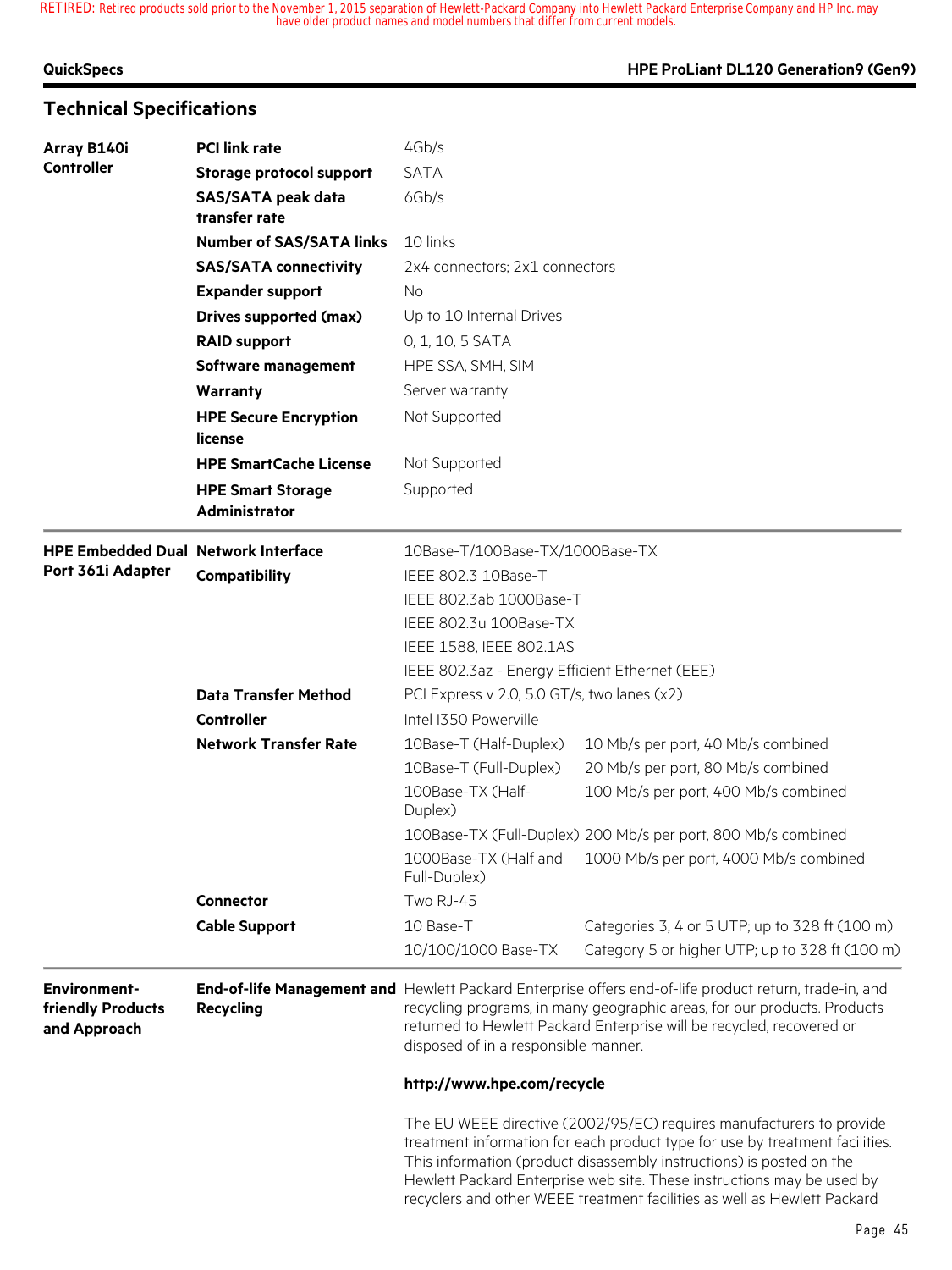**QuickSpecs HPE ProLiant DL120 Generation9 (Gen9)**

# **Technical Specifications**

Enterprise OEM customers who integrate and re-sell Hewlett Packard Enterprise equipment.

**http://www.hpe.com/recycle**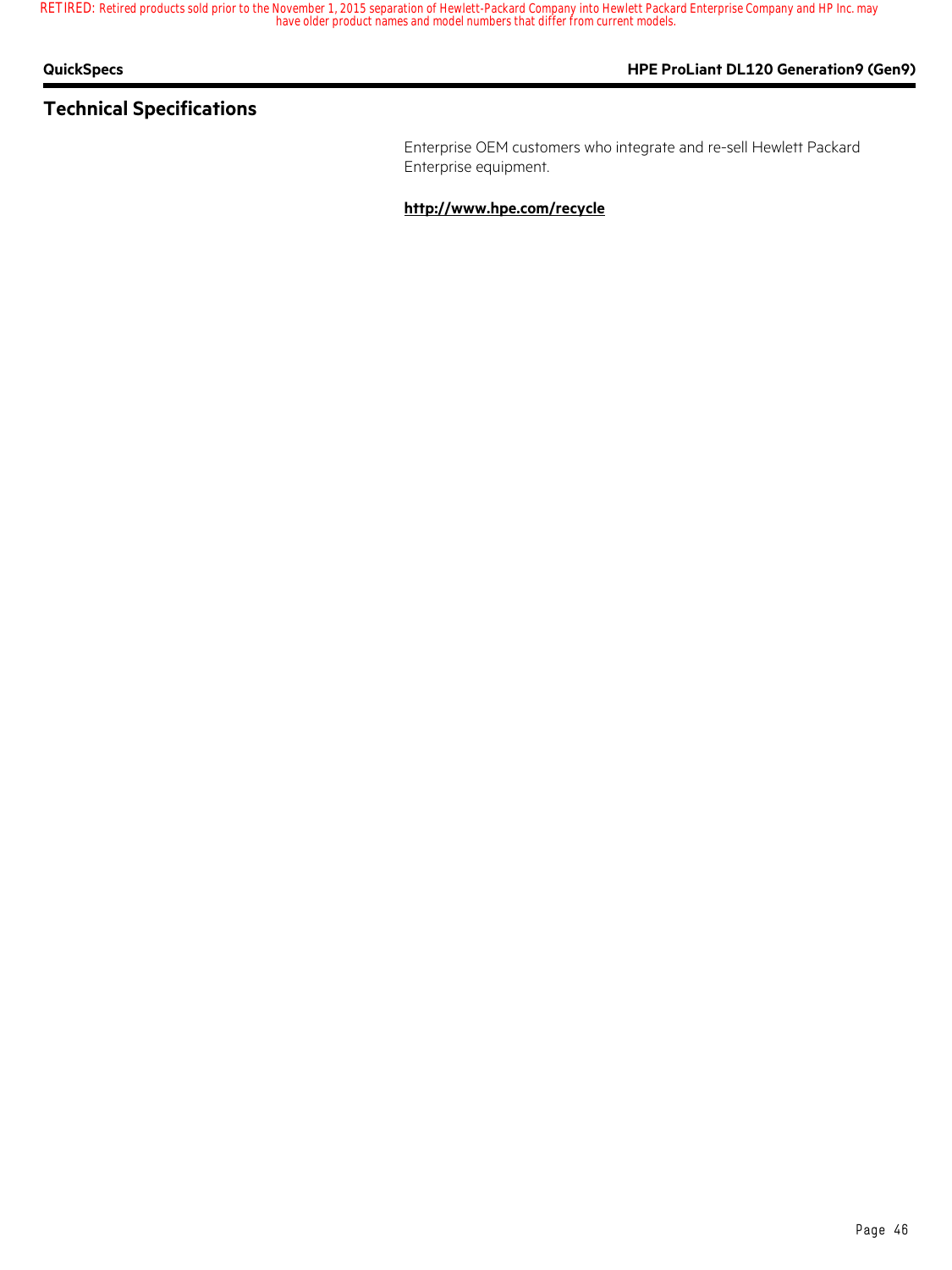#### **QuickSpecs HPE ProLiant DL120 Generation9 (Gen9)**

# **Summary of Changes**

| <b>Date</b> | <b>Version History</b> | <b>Action</b> | <b>Description of Change</b>                                                                                                                                                                   |
|-------------|------------------------|---------------|------------------------------------------------------------------------------------------------------------------------------------------------------------------------------------------------|
| 2-Oct-2017  | From Version 26 to 27  | Changed       | Configuration Information - Factory Integrated<br>Models section was revised.                                                                                                                  |
| 25-Sep-2017 | From Version 25 to 26  | Added         | New SSD offering was added.<br>Added new Storage options.                                                                                                                                      |
|             |                        | Changed       | Core Options and Additional Options were revised.                                                                                                                                              |
|             |                        | Removed       | Obsolete SKUs were removed from the QuickSpecs.                                                                                                                                                |
| 7-Aug-2017  | From Version 24 to 25  | Added         | Added new Solid State Drives to the HPE Drives<br>section.                                                                                                                                     |
| 11-Jul-2017 | From Version 23 to 24  | Changed       | Operating Systems and Virtualization Software<br>Support for ProLiant Servers section was revised.                                                                                             |
| 5-Jun-2017  | From Version 22 to 23  | Added         | Added new Solid State Drives offering to the HPE<br>Drives section.                                                                                                                            |
| 8-May-2017  | From Version 21 to 22  | Added         | Added support for ClearOs.                                                                                                                                                                     |
|             |                        | Changed       | Operating Systems and Virtualization Software<br>Support for ProLiant Servers, HPE Processors, HPE<br>Drives were revised.                                                                     |
|             |                        | Removed       | Obsolete SKUs were removed from the QuickSpecs.                                                                                                                                                |
| 27-Mar-2017 | From Version 20 to 21  | Added         | Added new Hard Drives.                                                                                                                                                                         |
| 17-Feb-2017 | From Version 19 to 20  | Changed       | HPE Memory section under Core Options was<br>revised.                                                                                                                                          |
| 13-Feb-2017 | From Version 18 to 19  | Added         | Added new HDD and SSD offering to the HPE<br>Drives section.                                                                                                                                   |
| 28-Nov-2016 | From Version 17 to 18  | Added         | Added new Hard Drives offering.                                                                                                                                                                |
|             |                        | Changed       | Maximum Internal Storage was revised.                                                                                                                                                          |
|             |                        | Removed       | Obsolete SKUs were removed from the QuickSpecs.                                                                                                                                                |
| 28-Oct-2016 | From Version 16 to 17  | Removed       | Obsolete Hard Drives were removed from the<br>QuickSpecs.                                                                                                                                      |
| 26-Sep-2016 | From Version 15 to 16  | Added         | Added new LFF 10TB SATA hard drives offering.                                                                                                                                                  |
|             |                        | Changed       | Maximum Internal Storage section was revised.                                                                                                                                                  |
|             |                        | Removed       | Obsolete SKUs were removed from the QuickSpecs.                                                                                                                                                |
| 19-Aug-2016 | From Version 14 to 15  | Changed       | Smart Buy Models section was updated for the NA<br>version only.                                                                                                                               |
| 6-Jun-2016  | From Version 13 to 14  | Added         | Added new HPE Memory, new HPE Drives offering,<br>and new HPE Disk Backup options.                                                                                                             |
|             |                        | Changed       | HPE Processors, Upgradeability, and HPE Memory<br>sections were revised.                                                                                                                       |
| 8-Apr-2016  | From Version 12 to 13  | Changed       | HPE Processors section was revised.                                                                                                                                                            |
| 31-Mar-2016 | From Version 11 to 12  | Added         | Added new HPE DDR4 2400 MHz Memory<br>modules, Intel Xeon E5-2600v4 processor support,<br>new HPE Trusted Platform Module (TPM) 2.0, new<br>900W AC/ 240VDC power supply, new HDD<br>offering. |
|             |                        | Changed       | Maximum Internal Storage, Power Supply,<br>Upgradeability, Embedded Management, Service<br>and Support, Pre-configured Models, HPE Security,<br>and Memory sections were revised.              |
|             |                        | Removed       | Obsolete SKUs were removed from the QuickSpecs.                                                                                                                                                |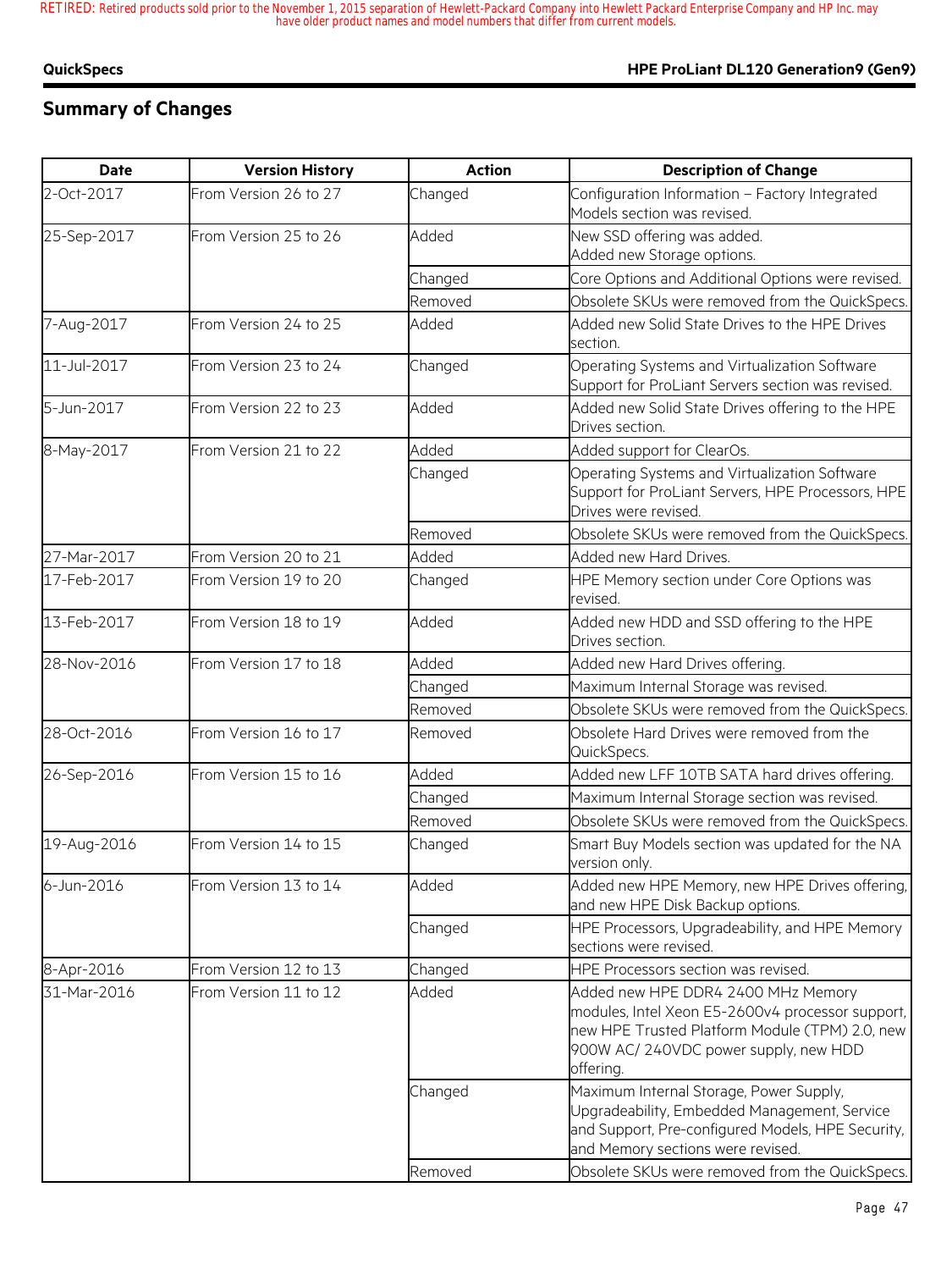#### **QuickSpecs HPE ProLiant DL120 Generation9 (Gen9)**

# **Summary of Changes**

| 16-Feb-2016 | From Version 10 to 11 | Added   | New HDD offering was added to HPE Drives.                                                                                |
|-------------|-----------------------|---------|--------------------------------------------------------------------------------------------------------------------------|
|             |                       | Changed | HPE Power Supplies, HPE Disk Backup, HPE Data<br>Center Racks, and HPE Power Distribution Units<br>(PDUs) were revised.  |
|             |                       | Removed | Obsolete SKUs were removed from the QuickSpecs.                                                                          |
| 1-Dec-2015  | From Version 9 to 10  | Added   | New HDD offering was added to HPE Drives.                                                                                |
|             |                       |         | New options were added to HPE Security, HPE<br>Tape Backup, HPE Rack Mount Consoles, and KVM<br>Switches, and Keyboards. |
|             |                       | Changed | On System Management Chipset, Maximum<br>Internal Storage, Embedded Management, and<br>Server utilities were revised.    |
|             |                       |         | Product images were updated.                                                                                             |
|             |                       | Removed | Obsolete SKUs were removed from the QuickSpecs.                                                                          |
| 23-Oct-2015 | From Version 8 to 9   | Changed | System Fans, HP Cooling Options, and HP Security<br>were revised.                                                        |
| 28-Sep-2015 | From Version 7 to 8   | Added   | Added new 6Gb SATA Solid State Drives.                                                                                   |
|             |                       |         | Added new HPE OneView management software.                                                                               |
|             |                       | Removed | Obsolete SKUs were removed from the QuickSpecs.                                                                          |
| 17-Aug-2015 | From Version 6 to 7   | Added   | New Solid State Drives offering was added to Core<br>Options.                                                            |
|             |                       | Changed | Maximum Internal Storage was revised.                                                                                    |
|             |                       | Removed | Obsolete SKUs were removed from the QuickSpecs.                                                                          |
| 1-Jun-2015  | From Version 5 to 6   | Added   | New Hard Drives were added to Core Options.                                                                              |
|             |                       |         | New options added to HPE Power Supplies.                                                                                 |
|             |                       |         | HPE OneView LTUs added to HPE Converged<br>Infrastructure Management Software.                                           |
|             |                       |         | New RDX+ external backup options were added.                                                                             |
|             |                       | Changed | Pre-configured Models section was revised.                                                                               |
|             |                       | Removed | Obsolete SKUs were removed from the QuickSpecs.                                                                          |
| 24-Apr-2015 | From Version 4 to 5   | Added   | Added 813534-B21 and 813535-B21 to HPE<br>Power Supplies.                                                                |
| 16-Apr-2015 | From Version 3 to 4   | Changed | PCIe slots was changed to "1 PCIe LP standard / up<br>to 3 PCIe slots (optional)" for Entry models and<br>CTO models.    |
| 30-Mar-2015 | From Version 2 to 3   | Added   | Added HPE Storage Options to Additional Options.                                                                         |
|             |                       |         | Added new Hard Drives to Core Options.                                                                                   |
|             |                       |         | Added Optional Software to HPE Storage<br>Controllers.                                                                   |
|             |                       | Changed | HPE Processors, HPE Memory, HPE Hard Drives,<br>HPE Networking, and HPE USB and SD Options<br>were revised.              |
| 9-Feb-2015  | From Version 1 to 2   | Added   | Added HPE Insight Software section and Network<br>controller sections.                                                   |